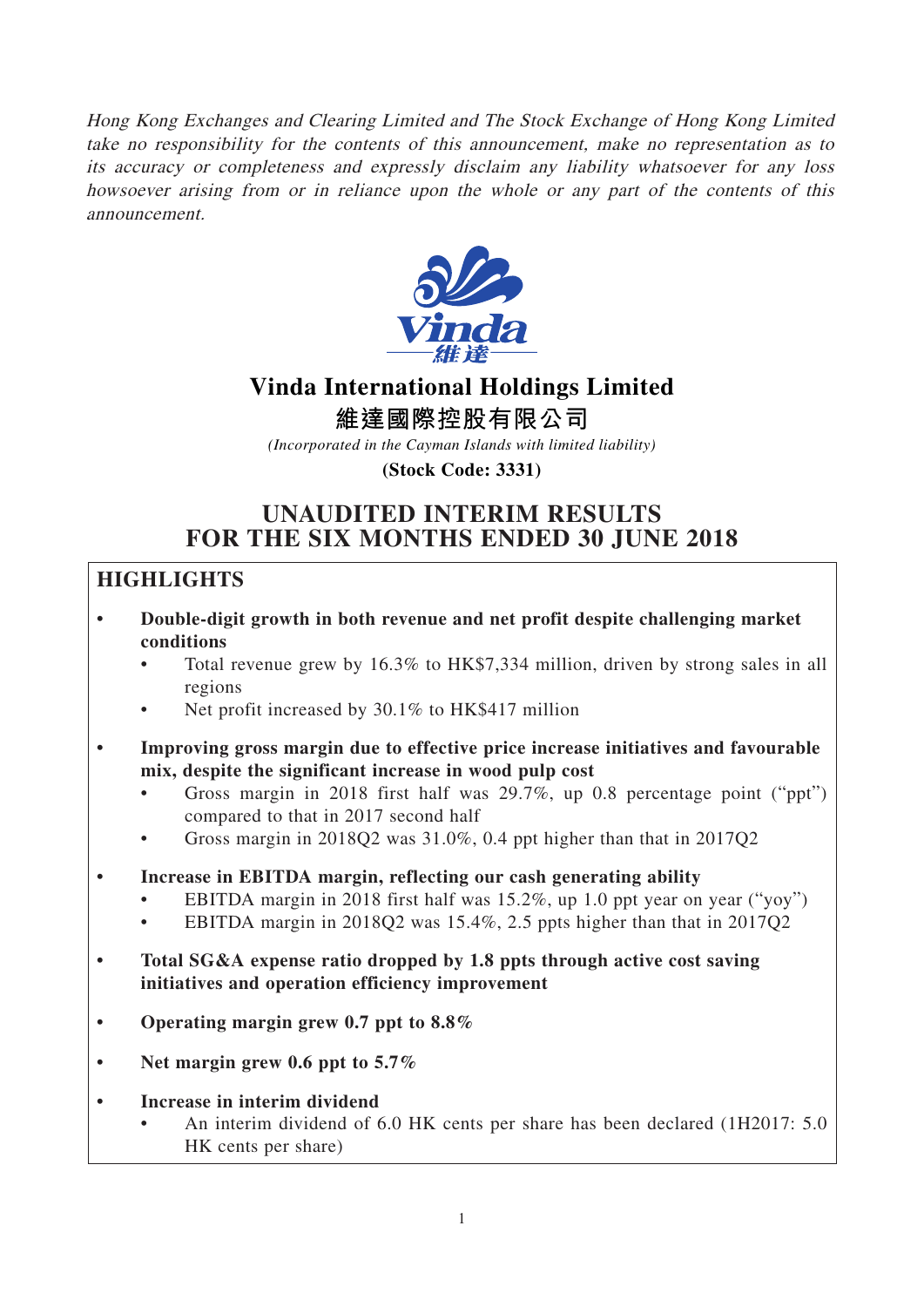The Board of Directors (the "Board") of Vinda International Holdings Limited ("Vinda" or the "Company") is pleased to present the interim results of the Company and its subsidiaries (the "Group") for the six months ended 30 June 2018 (the "Period").

## **MANAGEMENT DISCUSSION AND ANALYSIS**

### **Overview**

Our topline and earnings increased by 16.3% and 30.1% respectively despite a challenging first half in 2018. Our strategy continues to focus on innovation, brand development, product portfolio enhancement and price management enabling us to secure both volume and averageselling-price ("ASP") growth. Our discipline in reducing cost at all levels and strict control on selling & marketing expenditures have successfully mitigated the pressure brought by the significant increase in wood pulp cost. The value-added products we launched in 2017 and 2018 strengthened our competitiveness.

## **Financial Highlights**

Driven by strong sales in all regions, the Group's total revenue increased by 16.3% (8.1% at constant exchange rate) to HK\$7,334 million for the first half of 2018. Revenue growth in mainland China was 17.2%.

In respect of business segment, Tissue and Personal Care contributed to 81% and 19% of the Group's total revenue, respectively. In respect of sales channels, traditional distributors, key account managed supermarkets and hypermarkets, B2B corporate customers and e-commerce accounted for 37%, 26%, 15% and 22% of the Group's total revenue respectively. E-commerce and B2B continued to perform well with double-digit growth in revenue.

Gross profit rose by 13.1% to HK\$2,178 million. Despite the significant increase in wood pulp cost, capitalising on our effective price increase initiatives, favourable mix and costsaving programme, gross margin in the first half of 2018 managed to expand 0.8 ppt to 29.7% compared to the second half of 2017, whilst it only slipped slightly by 0.8 ppt over the same period a year ago. 2018Q2 gross margin was 31.0%, 2.5 ppts higher than that in Q1.

EBITDA grew by 25.1% to HK\$1,117 million. EBITDA margin of the first half of 2018 was 15.2%, improved by 1.0 ppt yoy. 2018Q2 EBITDA margin was 15.4%, 0.3 ppt higher than that in Q1, reflecting our cash generating ability.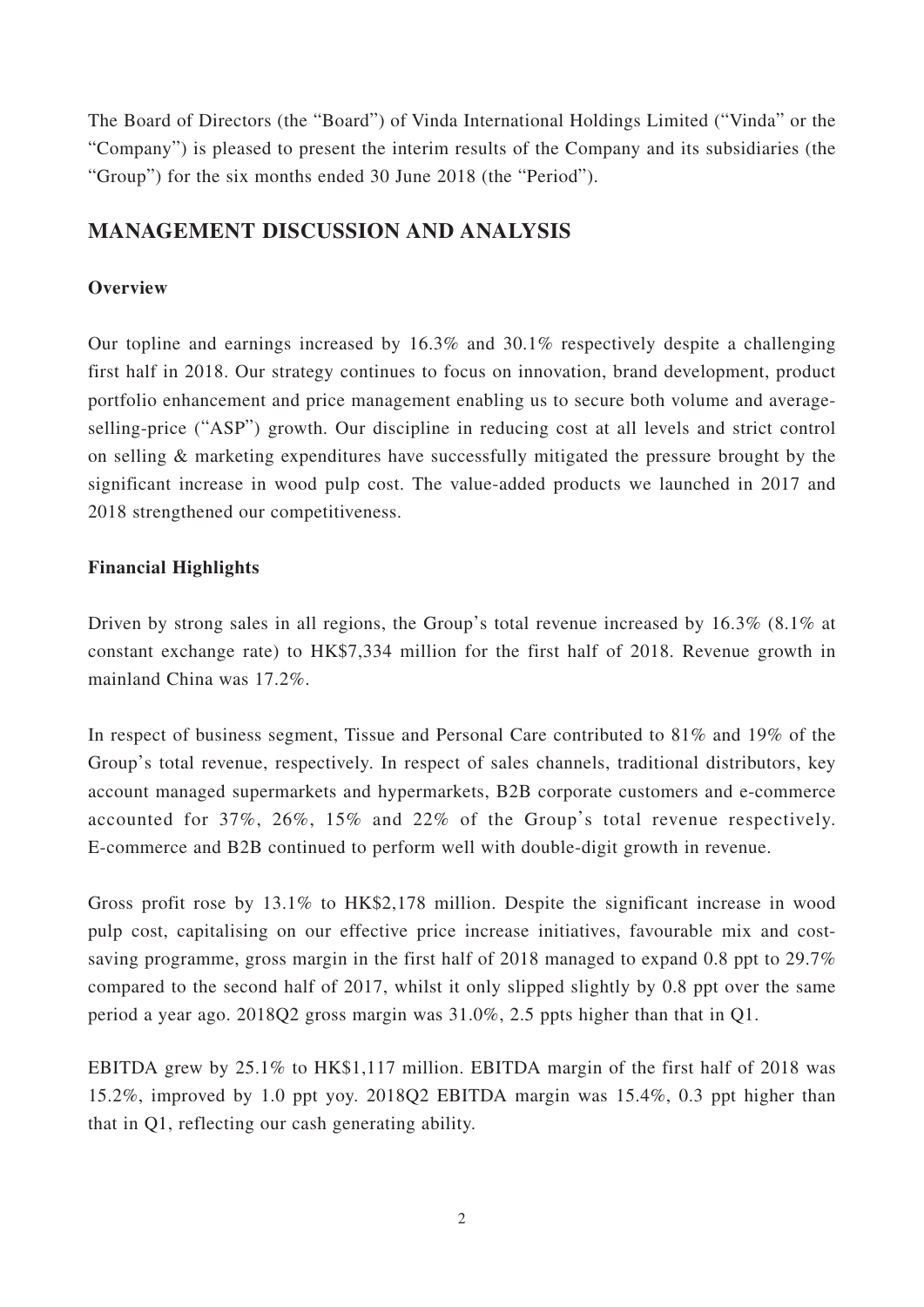Operating profit increased by 26.5% to HK\$643 million. Thanks to our strict control of cost at all operating levels, total selling, general & administrative ("SG&A") ratio dropped 1.8 ppts to 21.0%. Total administrative costs as a percentage of sales was down by 0.4 ppt to 5.1%. Total selling & marketing costs as a percentage of sales was down by 1.4 ppts to 15.9%. As a result, operating margin in the first half of 2018 reached 8.8%, respectively expanded by 0.7 ppt and 2.2 ppts compared to that in the same period last year and the second half of 2017. Operating margin in 2018Q2 was 8.8%, same as that in Q1.

We strike a balance between foreign exchange risk mitigation and interest cost when deciding our borrowings portfolio. In the first half of 2018, total foreign exchange losses stood at HK\$22 million (1H2017: losses of HK\$22 million), of which HK\$12 million losses was reported in operating items (1H2017: losses of HK\$11 million), and HK\$10 million losses in financing items (1H2017: losses of HK\$11 million). Net gearing ratio<sup>1</sup> was at a sustainable level of 59.7%.

Effective tax rate stood at 21.1%.

Net profit increased by 30.1% to HK\$417 million. Net margin was 5.7%, up by 0.6 ppt yoy.

Basic earnings per share was 34.9 HK cents (1H2017: 27.5 HK cents).

On 29 June 2018, the Company and Essity Treasury AB entered into an agreement, pursuant to which Essity Treasury AB will provide a committed multicurrency revolving credit facility at a maximum amount of HK\$3 billion (or equivalent) to the Company. With this new revolving facility in place, the Group had approximately HK\$7 billion unutilized credit facilities as at 30 June 2018.

The Board has resolved to declare an interim dividend of 6.0 HK cents per share to the shareholders of the Company for the Period (1H2017: 5.0 HK cents per share).

### **Business Review**

### Tissue Segment

Revenue from the Tissue segment amounted to HK\$5,928 million, representing a reported growth of 16.9% (8.9% at constant exchange rate) and accounting for 81% of the Group's total revenue (1H2017: 80%).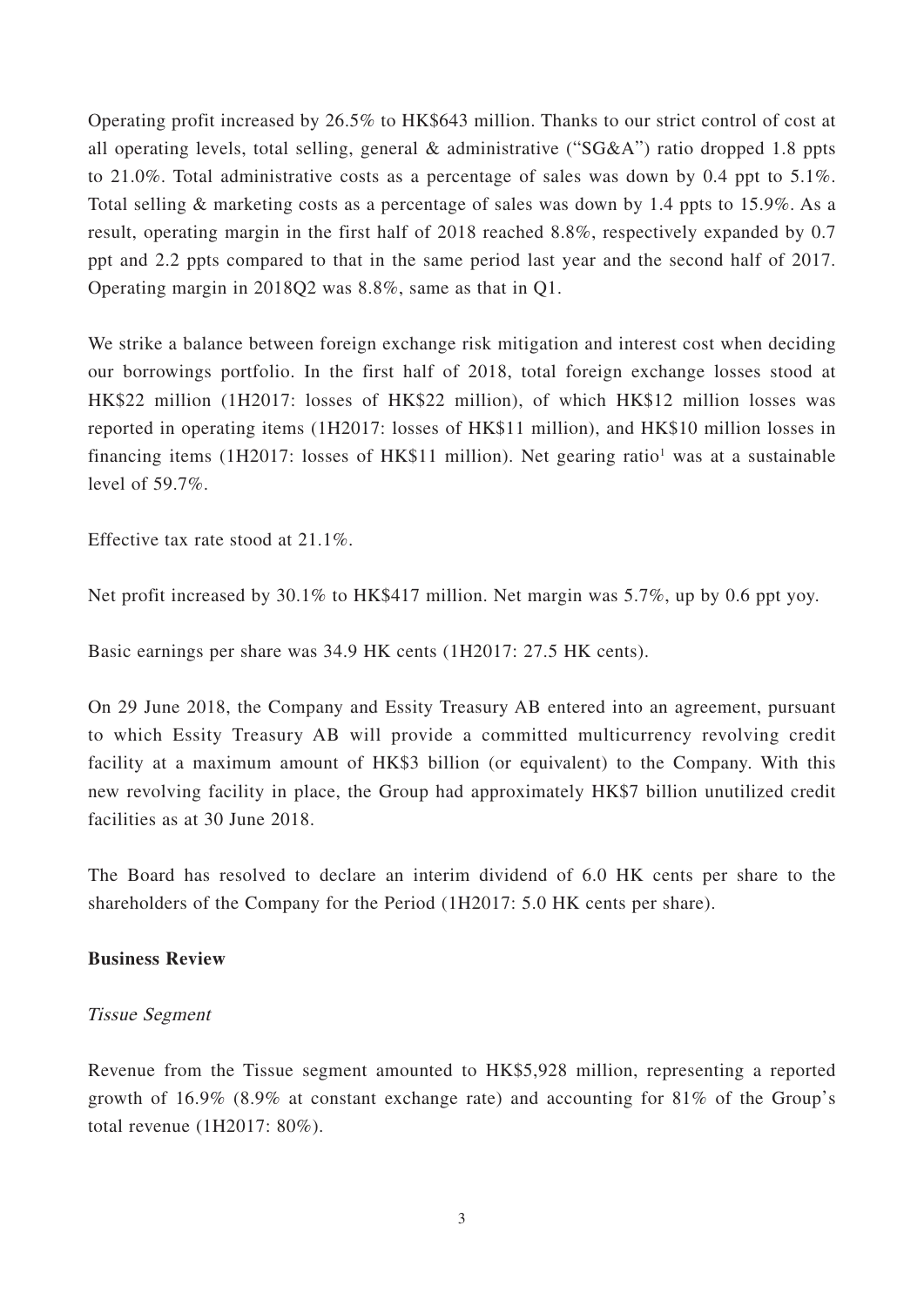During the Period, we have optimised the Tissue portfolio by launching several product series, including Vinda Cotton Care, Vinda Deluxe 4D-Déco<sup>TM</sup> Color and Tempo Toilet Wipe. Softpack, kitchen towel and wet wipes continued to record satisfactory growth. Coupled with the effective price increase initiative, the gross margin and segment result margin of the Tissue segment were able to maintain at 29.4% and 10.0% respectively despite the pressure brought by the increased input cost.

Vinda has maintained its online leadership<sup>2</sup> and fostered the consumer experience through a number of innovative marketing campaigns, such as "Vinda Sixth China Tour" and "6.18 Festival Campaign". We have also engaged a renowned celebrity, Ms. Sun Li, as Vinda brand ambassador for two consecutive years. Tempo has gained market share<sup>2</sup> in mainland China and extended its sales network. Tork made good progress in opening up the premium away-fromhome clientele.

In Malaysia, we successfully enhanced the brand awareness of Vinda Deluxe series during the Period, especially in the softpack category.

## Personal Care Segment

Revenue from the Personal Care segment reached HK\$1,407 million, representing a reported growth of 13.9% (5.1% at constant exchange rate) and accounting for 19% of the Group's total revenue (1H2017: 20%).

Gross profit margin and segment result margin of the Personal Care segment were 30.8% and 8.9% respectively. The segment result margin reflected the investment stage of the Personal Care business in China.

In incontinence care, we launched TENA flagship store on e-commerce platforms, and broadened the institutional sales network in several key cities in mainland China. In Taiwan, both TENA and Dr. P have expanded their product portfolios.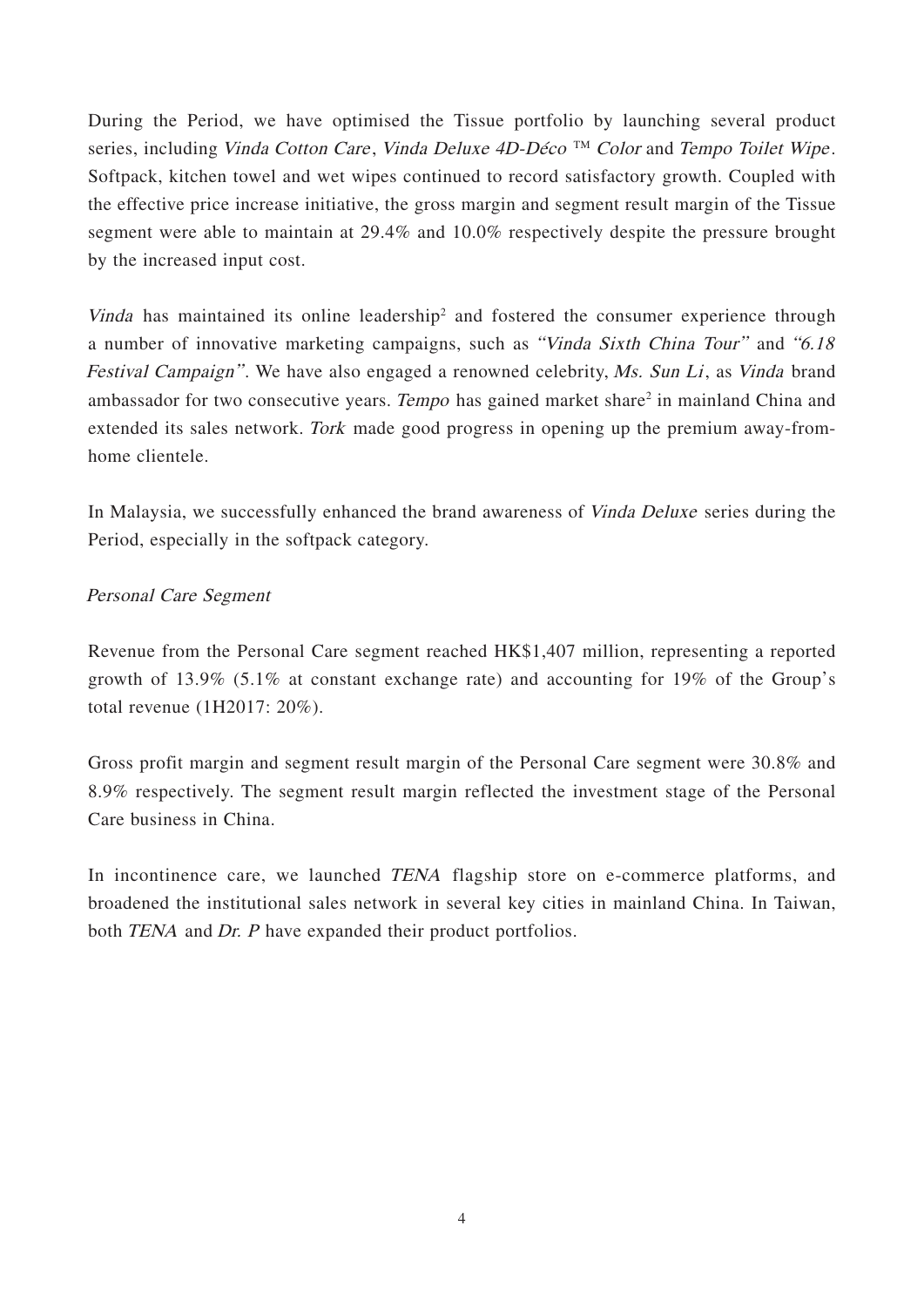In feminine care, VIA continued to roll out the pant products. Leveraging social media campaigns coupled with endorsement from the brand ambassador Ms. Tan Songyun, VIA successfully stimulated the repurchase rate of young consumers. *Libresse*, starring famous photographer *Ms. Chen Man*, has extended its presence on more e-commerce platforms. In Malaysia, *Libresse*, ranked No. 1<sup>3</sup> in terms of market share, and tapped into the intimate care market by launching wash gel, liners and wipes.

The majority of our baby care business is conducted in Southeast Asia. In Malaysia, *Drypers* maintained its No. 1 position<sup>3</sup>. The new *Drypers Wee Wee Dry (Ironman)* and *Drypers Bola* (Football) campaigns also successfully drove the sales.

### **Production Capacity Plan**

Vinda's annual designed production capacity for tissue paper reached 1,100,000 tons as at 30 June 2018. 60,000 tons of new capacity will be added in Yangjiang in Guangdong province in 2018Q3. 120,000 tons of additional capacity will be operated in Hubei in 2018Q4/2019Q1. The annual designed production capacity for tissue paper is expected to reach 1,280,000 tons by the end of 2018Q4/2019Q1, at the latest.

We have well-equipped facilities in mainland China for the production of certain Personal Care products, as well as three production bases in Malaysia and Taiwan.

### **Human Resources Management and Internal Control**

Vinda believes that employees are the most valuable contributors to its success. We strive to offer equal opportunities to all qualified candidates regardless of age, nationality, race, religion, sexual orientation, gender, marital status, disability or political stance. We also offer fair and reasonable remunerations, performance incentives and a career advancement mechanism. Furthermore, we ensure that our employees continuously develop their skills and capabilities by providing a range of training opportunities. During the Period, a total of 53,966 hours of trainings were provided to 16,417 participants. We have a talent management cycle initiative to identify, screen, develop and retain our talents. We have also introduced a long-term incentive scheme for key senior executives to retain key talents.

As at 30 June 2018, we had a total of 11,127 employees.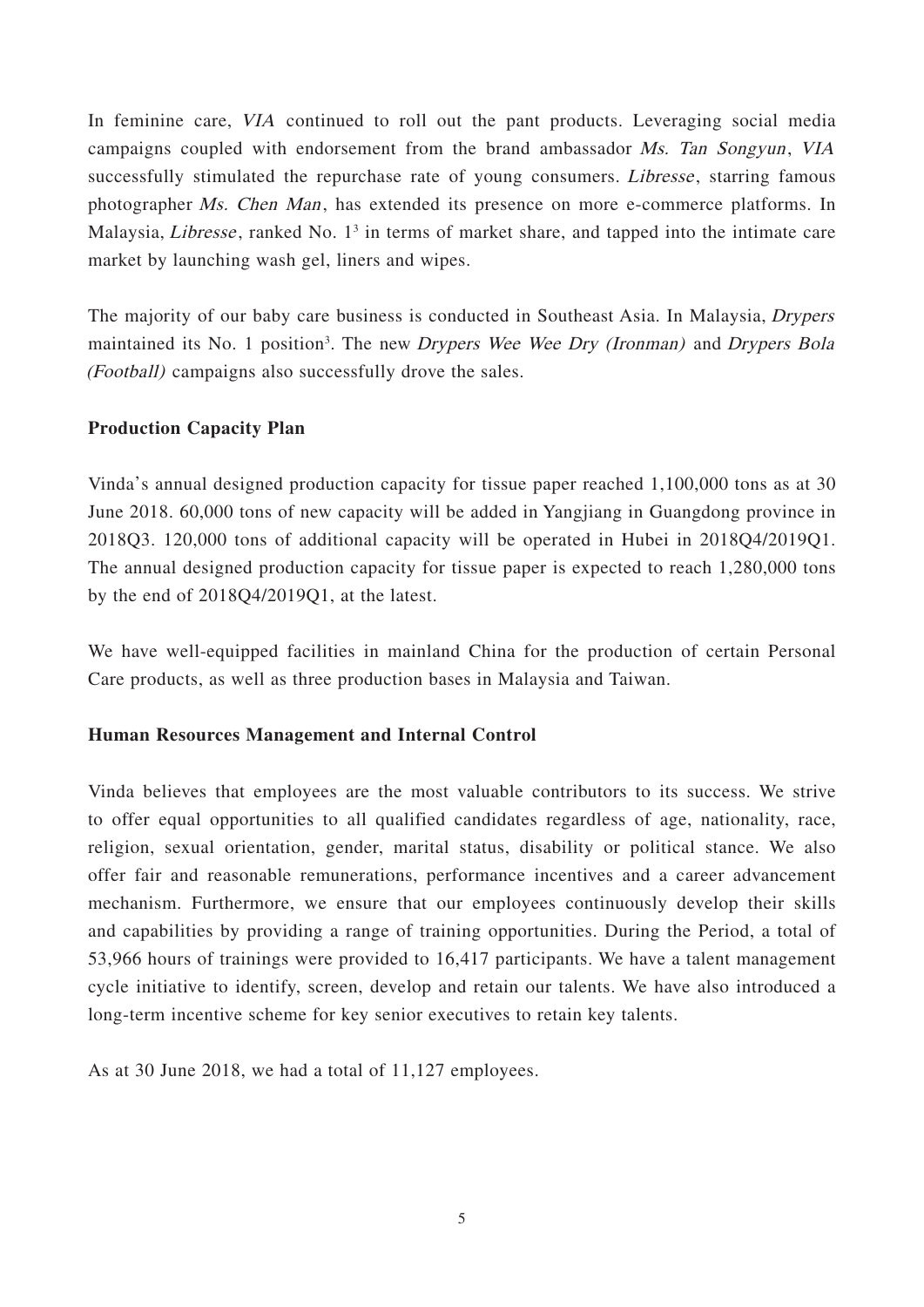All Vinda employees are required to follow Vinda's codes of conduct and core principles. The heads of all functional departments and business units of Vinda are responsible for identifying, handling and reporting major risks and inadequacies in internal control. The internal control department is responsible for conducting internal audits, receiving reports on misconduct, reporting cases to the senior management and advising solutions for cases. The head of the internal audit department reports to the chairman of the Audit Committee. The formulation, review and updating of our internal control system and guidelines to align with the latest external regulatory and internal control requirements fall within the ambit of the corporate management and legal departments. From time to time, we will review and update our internal policies, guidelines and handbook on issues including but not limited to handling and dissemination of inside information, code for securities transactions by directors and employees, risk and crisis management.

### **Health and Safety Performance**

We attach great importance to occupational safety and health with our goal "zero accidents".

In mainland China, 662 seminars were held for a total of 30,352 participants during the Period. The number of production safety accidents dropped by 42% to 7 compared to the first half of 2017. The Lost Time Accidents ("LTA") was 7,648 hours, down by 37% yoy. The Lost Days from above Accident ("DLA") was 956 days, down by 37% yoy. In Malaysia, LTA was 1 case and DLA was 75 days. In Taiwan, both LTA and DLA are zero.

### **Corporate Social Responsibility**

Vinda encourages all employees to participate in voluntary services and community activities, making contributions to society.

In mainland China, Vinda Volunteer Team and Vinda Charity Foundation united to organize various professional social service activities. During the Period, 445 participants of Vinda volunteers spent 1,603 hours on voluntary activities. In Taiwan, we donated incontinence diapers to Genesis Social Welfare Foundation. We also cooperated with Taiwan Alzheimer Disease Association to donate TENA pants. In Singapore, TENA teamed up with online retailer RedMart to support the Red Cross Home for the disabled.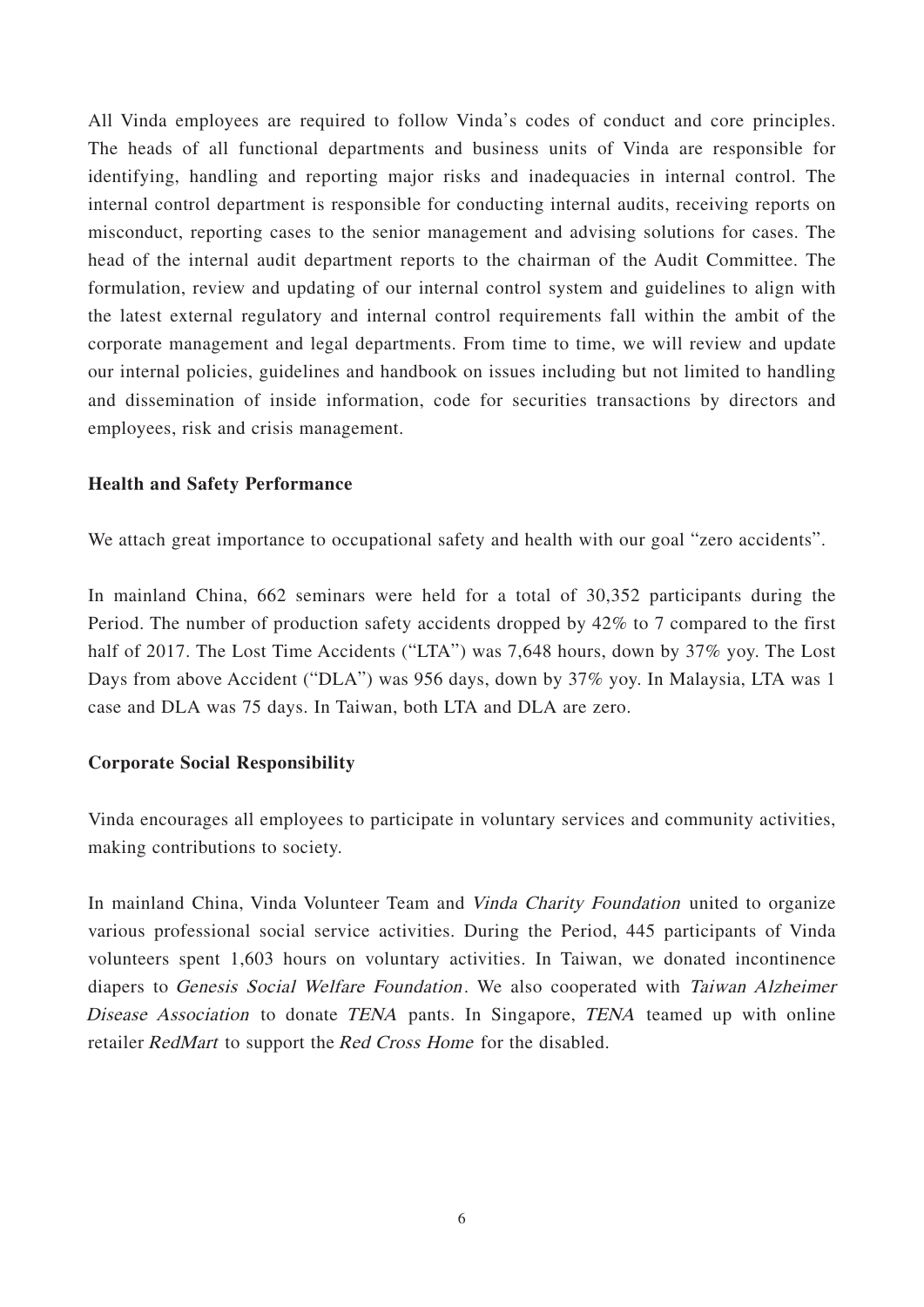## **Outlook**

We see ample growth opportunities in the medium to long run, namely the lower-than-average per capita consumption of tissue paper, the quality trade-up for personal care products, the increased dollar spent via e-commerce, market consolidation due to obsolete capacity, etc.

Yet, the operating environment in the second half of 2018 remains challenging. For instance, the market remains highly competitive; the wood pulp price is expected to stay at a high level; the movement of RMB is uncertain; the impact on China domestic consumption due to trade war and deleverage in China is uncertain.

To counter balance these, we will stay focused on the following measures to seize growth opportunities and protect our profitability:

Firstly, we will differentiate ourselves in all categories through innovation and a value-added portfolio mix. Secondly, we will closely monitor the market dynamics to manage our product price. Thirdly, we will keep up our effort in reducing the cost across all functions and projects. Fourthly, we will continue to strengthen our production and operational efficiency, while keeping our production capacity expansion on track for sustainable growth. Last but not least, we will maintain a healthy financial position and good management of cash generation and effective financing.

### Remarks

<sup>&</sup>lt;sup>1</sup> Net gearing ratio: Total borrowings less bank balances and cash and restricted deposits divided by total shareholders' equity

<sup>2</sup> Source: Nielsen, sales value year-to-date at 31 May 2018

<sup>3</sup> Source: Kantar Worldpanel, sales value year-to-date at 17 June 2018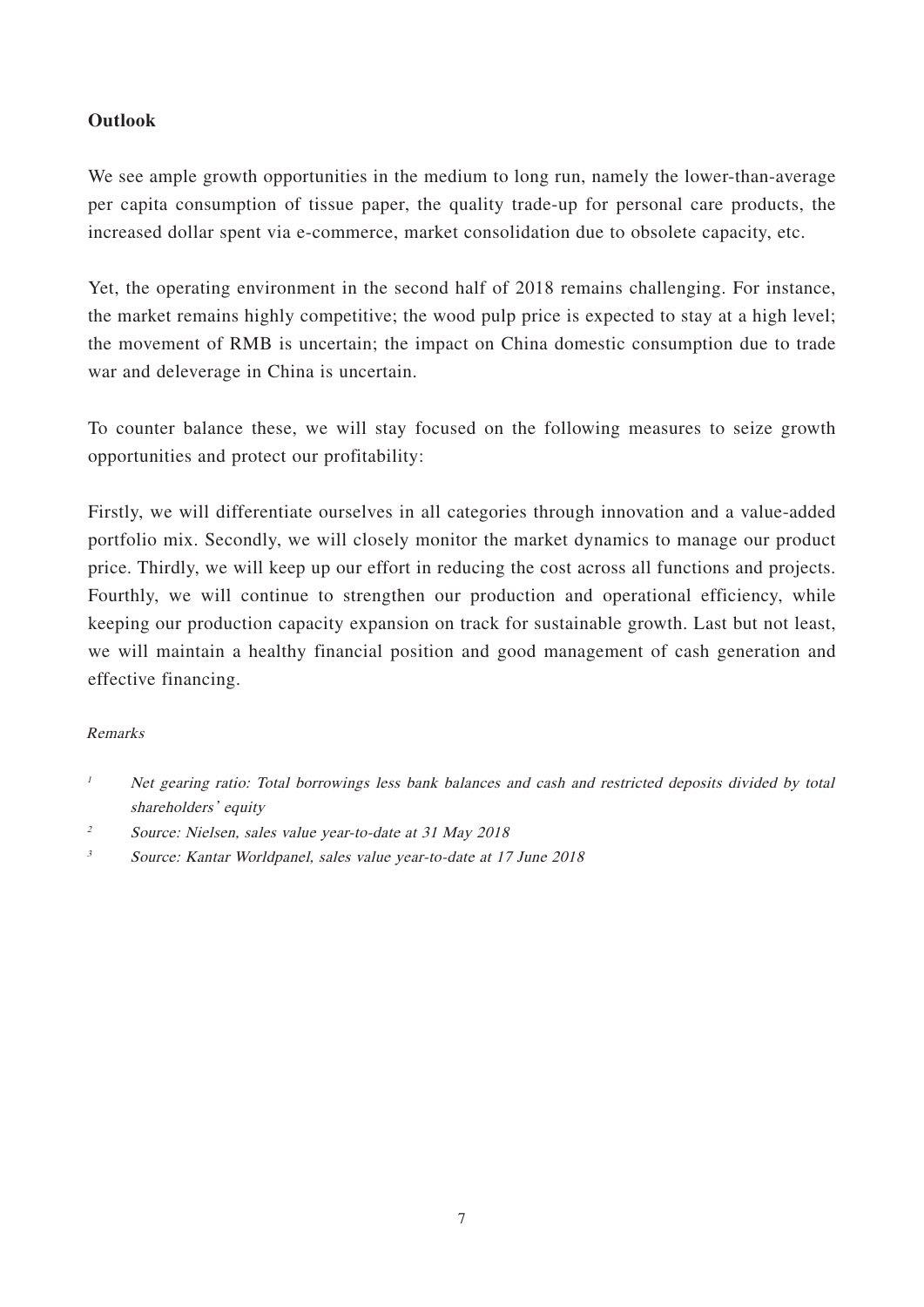## **INTERIM CONDENSED CONSOLIDATED STATEMENT OF COMPREHENSIVE INCOME**

|                                                                                    |                | <b>Unaudited</b>         |                 |
|------------------------------------------------------------------------------------|----------------|--------------------------|-----------------|
|                                                                                    |                | Six months ended 30 June |                 |
|                                                                                    |                | 2018                     | 2017            |
|                                                                                    | <b>Note</b>    | <b>HK\$</b>              | HK\$            |
| Revenue                                                                            | $\overline{4}$ | 7,334,423,321            | 6,307,520,020   |
| Cost of sales                                                                      |                | (5, 156, 455, 109)       | (4,381,521,987) |
| <b>Gross profit</b>                                                                |                | 2,177,968,212            | 1,925,998,033   |
| Selling and marketing costs                                                        |                | (1,164,141,304)          | (1,088,809,774) |
| Administrative expenses                                                            |                | (373, 138, 921)          | (344, 913, 429) |
| Net impairment losses on financial assets                                          |                | (1,315,551)              |                 |
| Other income and gains – net                                                       |                | 4,092,810                | 16,526,405      |
| <b>Operating profit</b>                                                            | 5              | 643,465,246              | 508,801,235     |
| Finance costs, net                                                                 | 6              | (114, 454, 615)          | (101, 280, 637) |
| Profit before income tax                                                           |                | 529,010,631              | 407,520,598     |
| Income tax expense                                                                 | 7              | (111, 645, 526)          | (86, 806, 053)  |
| Profit attributable to equity holders of                                           |                |                          |                 |
| the Company                                                                        |                | 417,365,105              | 320,714,545     |
| Other comprehensive income:                                                        |                |                          |                 |
| Item that may be reclassified to profit or loss                                    |                |                          |                 |
| - Currency translation differences                                                 |                | (68, 854, 054)           | 306,518,763     |
| Total comprehensive income attributable to                                         |                |                          |                 |
| equity holders of the Company                                                      |                | 348,511,051              | 627, 233, 308   |
| Earnings per share for profit attributable to<br>the equity holders of the Company |                |                          |                 |
| - basic                                                                            | 8(a)           | 0.349                    | 0.275           |
| - diluted                                                                          | 8(b)           | 0.349                    | 0.275           |
|                                                                                    |                |                          |                 |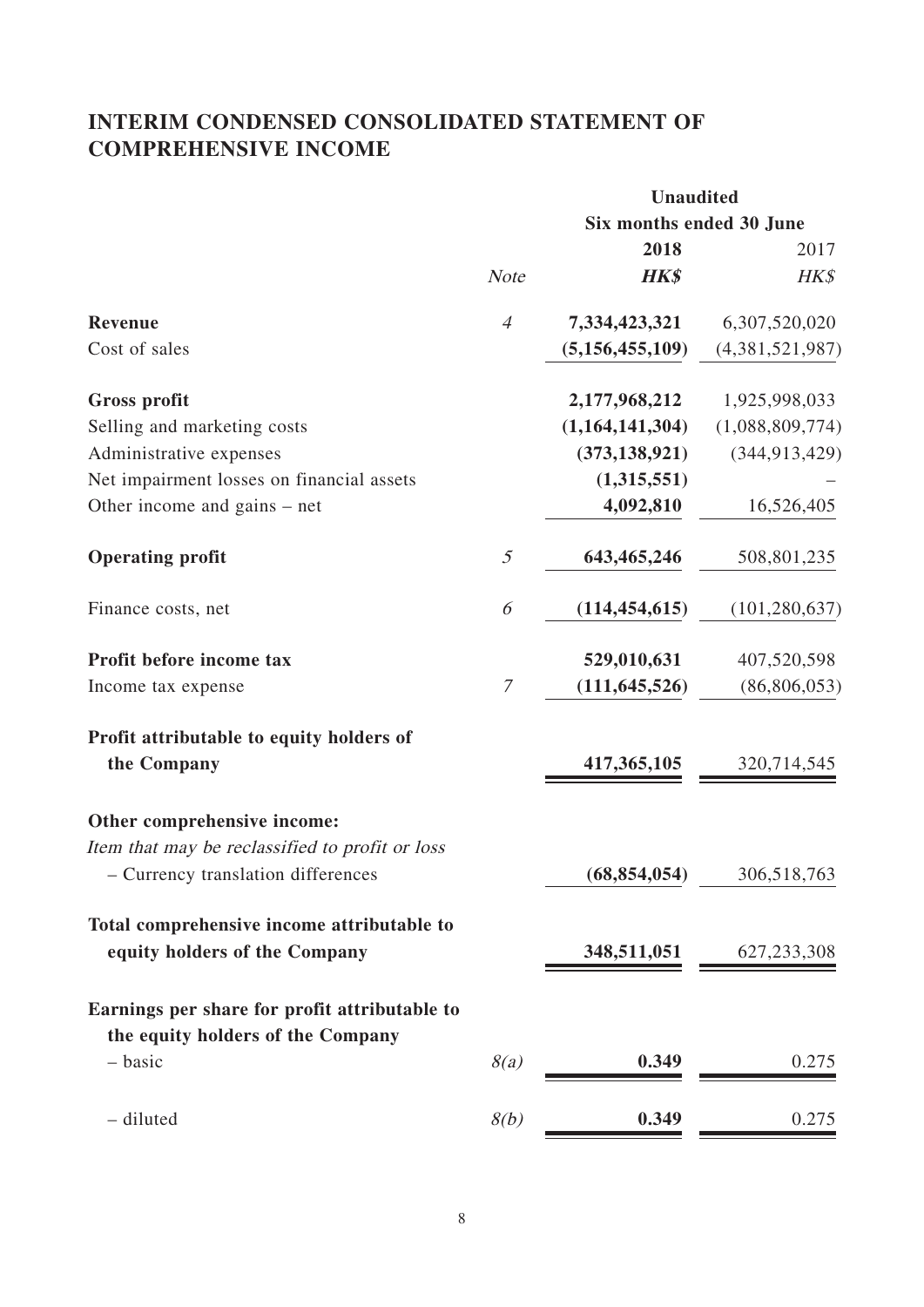## **INTERIM CONDENSED CONSOLIDATED BALANCE SHEET**

|                                          |             | <b>Unaudited</b> | Audited        |
|------------------------------------------|-------------|------------------|----------------|
|                                          |             | 30 June          | 31 December    |
|                                          |             | 2018             | 2017           |
|                                          | <b>Note</b> | <b>HK\$</b>      | HK\$           |
| <b>ASSETS</b>                            |             |                  |                |
| <b>Non-current assets</b>                |             |                  |                |
| Property, plant and equipment            | 10          | 8,970,849,849    | 8,739,887,326  |
| Leasehold land and land use rights       | 10          | 1,024,872,812    | 1,042,127,885  |
| Intangible assets                        | 10          | 2,888,272,320    | 2,913,888,055  |
| Deferred income tax assets               |             | 359,906,026      | 348,762,906    |
| Investment properties                    | 10          | 7,479,302        | 7,660,539      |
| <b>Total non-current assets</b>          |             | 13,251,380,309   | 13,052,326,711 |
| <b>Current assets</b>                    |             |                  |                |
| Inventories                              |             | 3,285,029,757    | 3,048,179,318  |
| Trade receivables, other receivables and |             |                  |                |
| prepayments                              | 11          | 2,380,218,523    | 2,309,863,202  |
| Receivables from related parties         |             | 43,606,010       | 28,949,331     |
| Cash and cash equivalents                |             | 491,341,212      | 534,589,786    |
| <b>Total current assets</b>              |             | 6,200,195,502    | 5,921,581,637  |
| <b>Total assets</b>                      |             | 19,451,575,811   | 18,973,908,348 |
| <b>EQUITY</b>                            |             |                  |                |
| Share capital                            |             | 119,439,237      | 119,416,737    |
| Share premium                            |             | 4,349,988,334    | 4,345,689,034  |
| Other reserves                           |             | 4,451,433,963    | 4,271,362,605  |
| <b>Total equity</b>                      |             | 8,920,861,534    | 8,736,468,376  |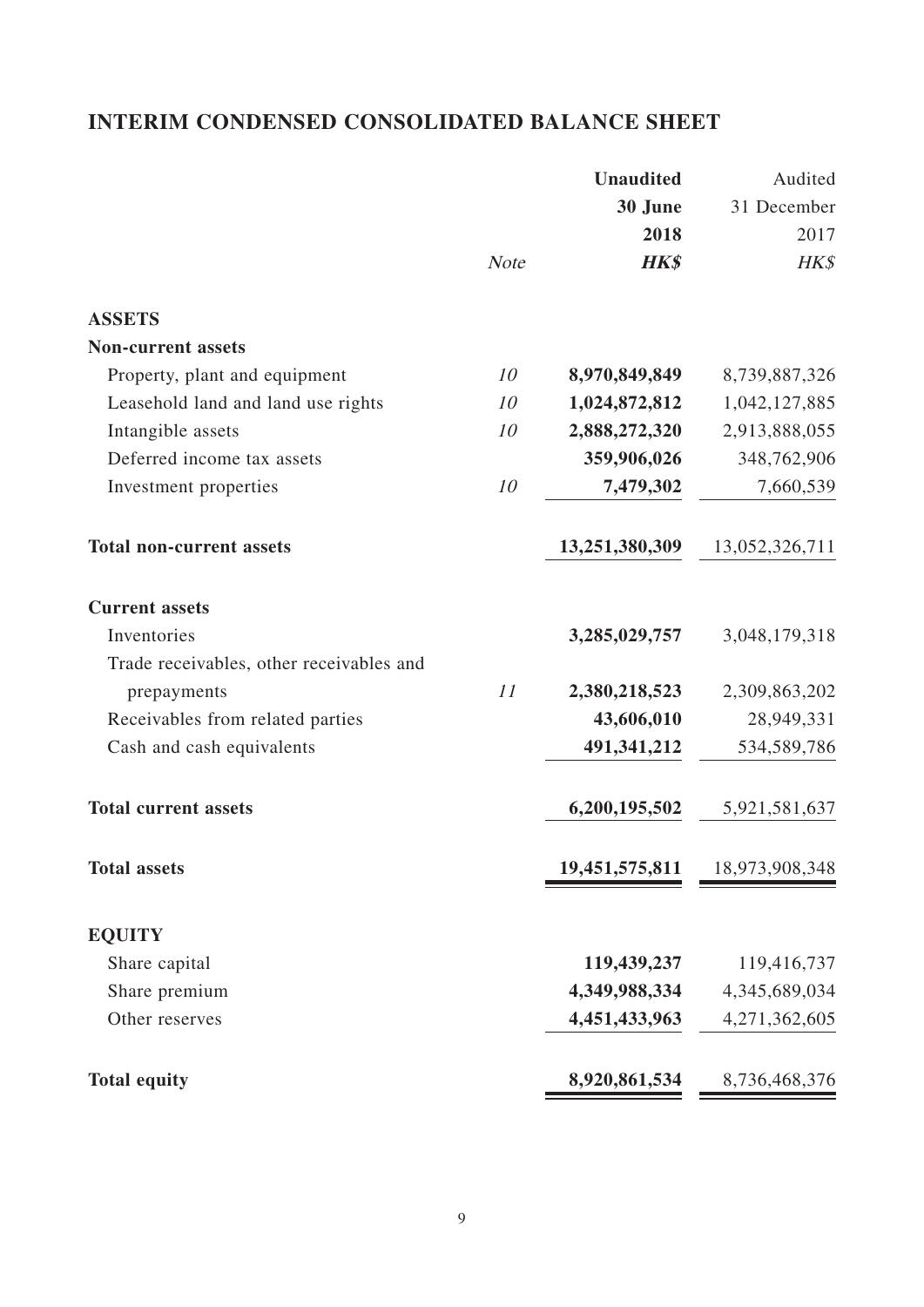# **INTERIM CONDENSED CONSOLIDATED BALANCE SHEET (continued)**

|                                      |             | <b>Unaudited</b> | Audited          |
|--------------------------------------|-------------|------------------|------------------|
|                                      |             | 30 June          | 31 December      |
|                                      |             | 2018             | 2017             |
|                                      | <b>Note</b> | <b>HK\$</b>      | HK\$             |
| <b>LIABILITIES</b>                   |             |                  |                  |
| <b>Non-current liabilities</b>       |             |                  |                  |
| <b>Borrowings</b>                    | 13          | 2,895,636,945    | 3,310,130,427    |
| Loans from a related party           | 13          | 1,224,957,846    | 1,236,403,002    |
| Deferred government grants           |             | 141,947,363      | 142,848,544      |
| Deferred income tax liabilities      |             | 211,017,484      | 211,437,204      |
| Post-employment benefits             |             | 31,427,719       | 33,214,008       |
| Other non-current liabilities        | 14          | 25,851,873       | 17,675,709       |
| <b>Total non-current liabilities</b> |             | 4,530,839,230    | 4,951,708,894    |
| <b>Current liabilities</b>           |             |                  |                  |
| Trade payables, other payables and   |             |                  |                  |
| accrued expenses                     | 12          | 4,108,005,579    | 4,493,818,093    |
| <b>Contract liabilities</b>          |             | 57,069,076       |                  |
| <b>Borrowings</b>                    | 13          | 1,510,724,197    | 689,740,941      |
| Loan from a related party            | 13          | 182,310,000      |                  |
| Due to related parties               |             | 20,171,558       | 37,687,965       |
| Current income tax liabilities       |             | 121,594,637      | 64,484,079       |
| <b>Total current liabilities</b>     |             | 5,999,875,047    | 5, 285, 731, 078 |
| <b>Total liabilities</b>             |             | 10,530,714,277   | 10,237,439,972   |
| <b>Total equity and liabilities</b>  |             | 19,451,575,811   | 18,973,908,348   |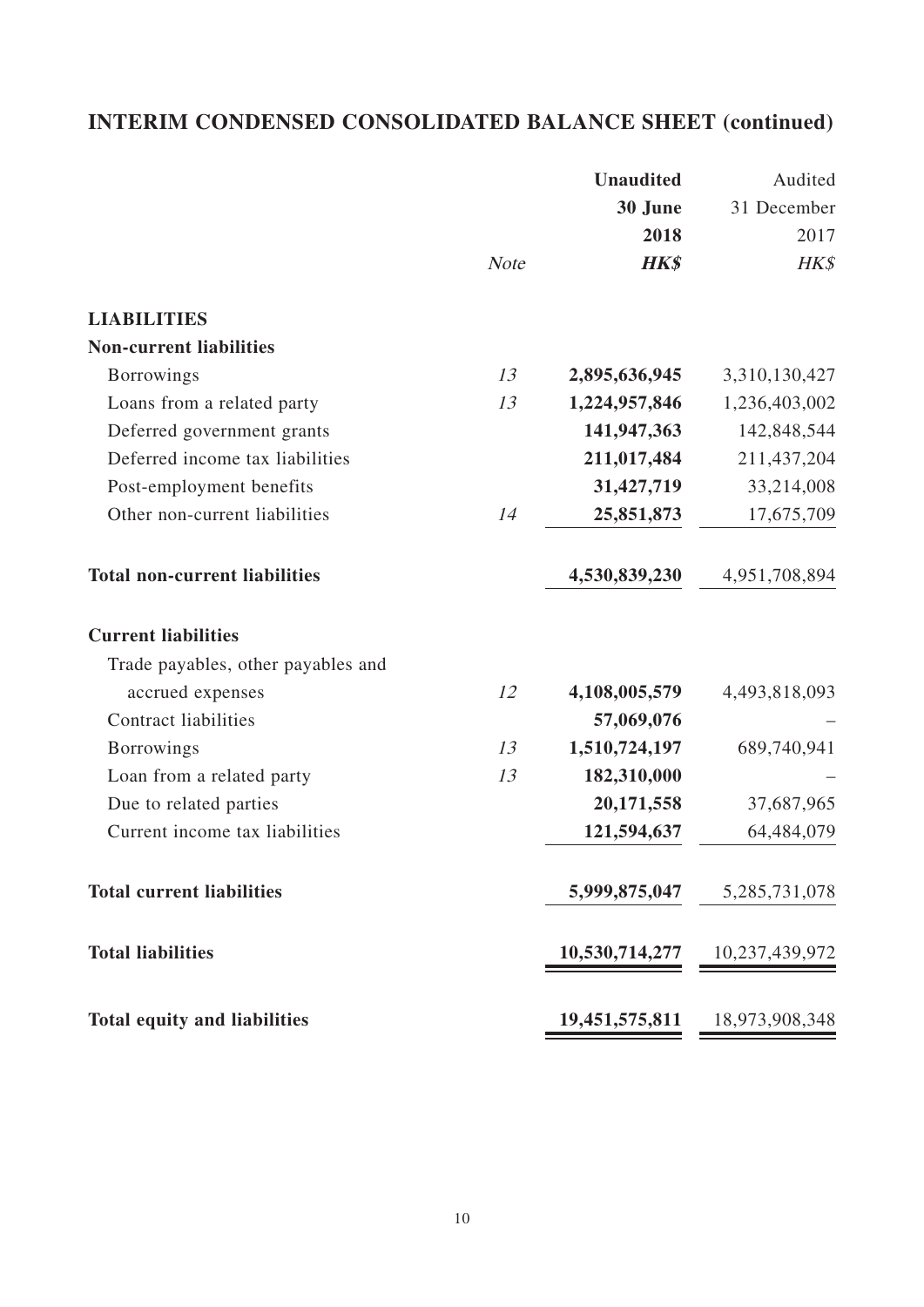## **INTERIM CONDENSED CONSOLIDATED STATEMENT OF CHANGES IN EQUITY**

|                                                                                                                                                  |               |                                 | <b>Unaudited</b>                | Attributable to equity holders of the Company |                               |
|--------------------------------------------------------------------------------------------------------------------------------------------------|---------------|---------------------------------|---------------------------------|-----------------------------------------------|-------------------------------|
|                                                                                                                                                  | Note          | <b>Share</b><br>capital<br>HK\$ | <b>Share</b><br>premium<br>HK\$ | Other<br>reserves<br>HK\$                     | <b>Total</b><br>HK\$          |
| <b>Balance as at 1 January 2017</b><br>Profit for the period<br>Other comprehensive income<br>Item that may be reclassified to<br>profit or loss |               | 113,741,237                     | 3,498,754,174                   | 3,167,068,811<br>320,714,545                  | 6,779,564,222<br>320,714,545  |
| - Currency translation differences                                                                                                               |               |                                 |                                 | 306,518,763                                   | 306,518,763                   |
| Total comprehensive income for the<br>six months ended 30 June 2017                                                                              |               |                                 |                                 | 627, 233, 308                                 | 627, 233, 308                 |
| <b>Transaction with owners</b><br>Allotment of shares<br>Employees share option scheme                                                           |               | 5,500,000                       | 814,000,000                     |                                               | 819,500,000                   |
| - Exercise of share options<br>Dividends                                                                                                         | 9             | 172,000                         | 32,266,080                      | (8,687,840)<br>(143, 220, 765)                | 23,750,240<br>(143, 220, 765) |
| <b>Transaction with owners</b>                                                                                                                   |               | 5,672,000                       | 846,266,080                     | (151,908,605)                                 | 700,029,475                   |
| Balance as at 30 June 2017                                                                                                                       |               | 119,413,237                     | 4,345,020,254                   | 3,642,393,514                                 | 8,106,827,005                 |
| <b>Balance as at 31 December 2017</b>                                                                                                            |               | 119,416,737                     | 4,345,689,034                   | 4,271,362,605                                 | 8,736,468,376                 |
| Change in accounting policy - HKFRS 9                                                                                                            |               |                                 |                                 | (66, 461)                                     | (66, 461)                     |
| <b>Balance as at 1 January 2018</b>                                                                                                              |               | 119,416,737                     | 4,345,689,034                   | 4,271,296,144                                 | 8,736,401,915                 |
| Profit for the period<br>Other comprehensive income<br>Item that may be reclassified to<br>profit or loss                                        |               |                                 |                                 | 417,365,105                                   | 417,365,105                   |
| - Currency translation differences                                                                                                               |               |                                 |                                 | (68, 854, 054)                                | (68, 854, 054)                |
| Total comprehensive income for the<br>six months ended 30 June 2018                                                                              |               |                                 |                                 | 348,511,051                                   | 348,511,051                   |
| <b>Transaction with owners</b><br>Employees share option scheme<br>- Exercise of share options<br>Dividends                                      | $\mathcal{G}$ | 22,500                          | 4,299,300                       | (1, 158, 300)<br>(167, 214, 932)              | 3,163,500<br>(167, 214, 932)  |
| <b>Transaction with owners</b>                                                                                                                   |               | 22,500                          | 4,299,300                       | (168, 373, 232)                               | (164, 051, 432)               |
| Balance as at 30 June 2018                                                                                                                       |               | 119,439,237                     | 4,349,988,334                   | 4,451,433,963                                 | 8,920,861,534                 |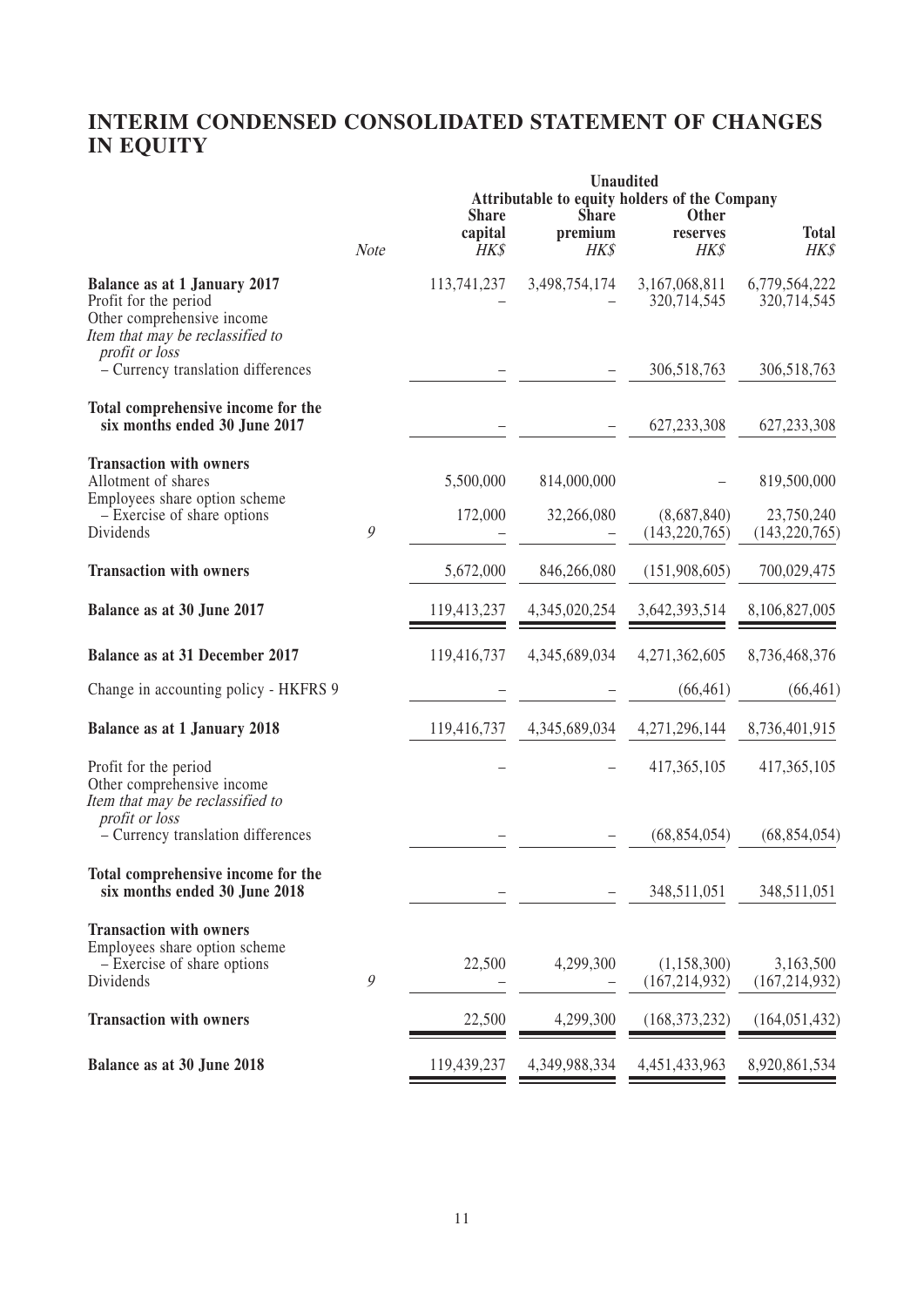## **INTERIM CONDENSED CONSOLIDATED STATEMENT OF CASH FLOWS**

|                                                                                    |                          | <b>Unaudited</b> |                 |  |
|------------------------------------------------------------------------------------|--------------------------|------------------|-----------------|--|
|                                                                                    | Six months ended 30 June |                  |                 |  |
|                                                                                    |                          | 2018             | 2017            |  |
|                                                                                    | <b>Note</b>              | <b>HK\$</b>      | HK\$            |  |
| Cash flows from operating activities:                                              |                          |                  |                 |  |
| - cash generated from operations                                                   |                          | 273,139,637      | 857,417,846     |  |
| - interest paid                                                                    |                          | (120, 894, 347)  | (112, 582, 430) |  |
|                                                                                    |                          |                  |                 |  |
| Cash flows generated from operating                                                |                          |                  |                 |  |
| activities - net                                                                   |                          | 152,245,290      | 744,835,416     |  |
| Cash flows from investing activities:                                              |                          |                  |                 |  |
| - purchases of property, plant and equipment<br>- cash paid through acquisition of |                          | (643, 178, 281)  | (565, 520, 651) |  |
| a subsidiary                                                                       | 15                       |                  | (40, 731, 481)  |  |
| - purchases of intangible assets                                                   |                          | (17, 426, 112)   | (4,591,305)     |  |
| - purchases of land use rights                                                     |                          | (4,059,457)      | (6,873,710)     |  |
| - proceeds on disposal of property,                                                |                          |                  |                 |  |
| plant and equipment                                                                |                          | 6,895,979        | 3,540,561       |  |
| - government grants received                                                       |                          | 5,712,064        | 42,777,053      |  |
| - interest received                                                                |                          | 6,380,841        | 5,819,206       |  |
| Cash flows used in investing activities - net                                      |                          | (645, 674, 966)  | (565, 580, 327) |  |
| Cash flows from financing activities:                                              |                          |                  |                 |  |
| - dividends paid                                                                   | 9                        | (167, 214, 932)  | (143, 220, 765) |  |
| - repayments of borrowings                                                         | 13                       | (2,429,948,991)  | (2,604,206,448) |  |
| - proceeds from borrowings                                                         | 13                       | 2,866,769,532    | 2,084,700,582   |  |
| - proceeds from loans from a related party                                         | 13                       | 168,000,000      | 300,000,000     |  |
| - proceeds from shares issued                                                      |                          | 3,163,500        | 23,750,240      |  |
| Cash flows generated from/(used in)                                                |                          |                  |                 |  |
| financing activities – net                                                         |                          | 440,769,109      | (338, 976, 391) |  |
| Net decrease in cash and cash equivalents                                          |                          | (52,660,567)     | (159, 721, 302) |  |
| Cash and cash equivalents at beginning of                                          |                          |                  |                 |  |
| the period                                                                         |                          | 534,589,786      | 1,015,254,277   |  |
| <b>Exchange differences</b>                                                        |                          | 9,411,993        | 59,181,986      |  |
| Cash and cash equivalents at end of                                                |                          |                  |                 |  |
| the period                                                                         |                          | 491,341,212      | 914,714,961     |  |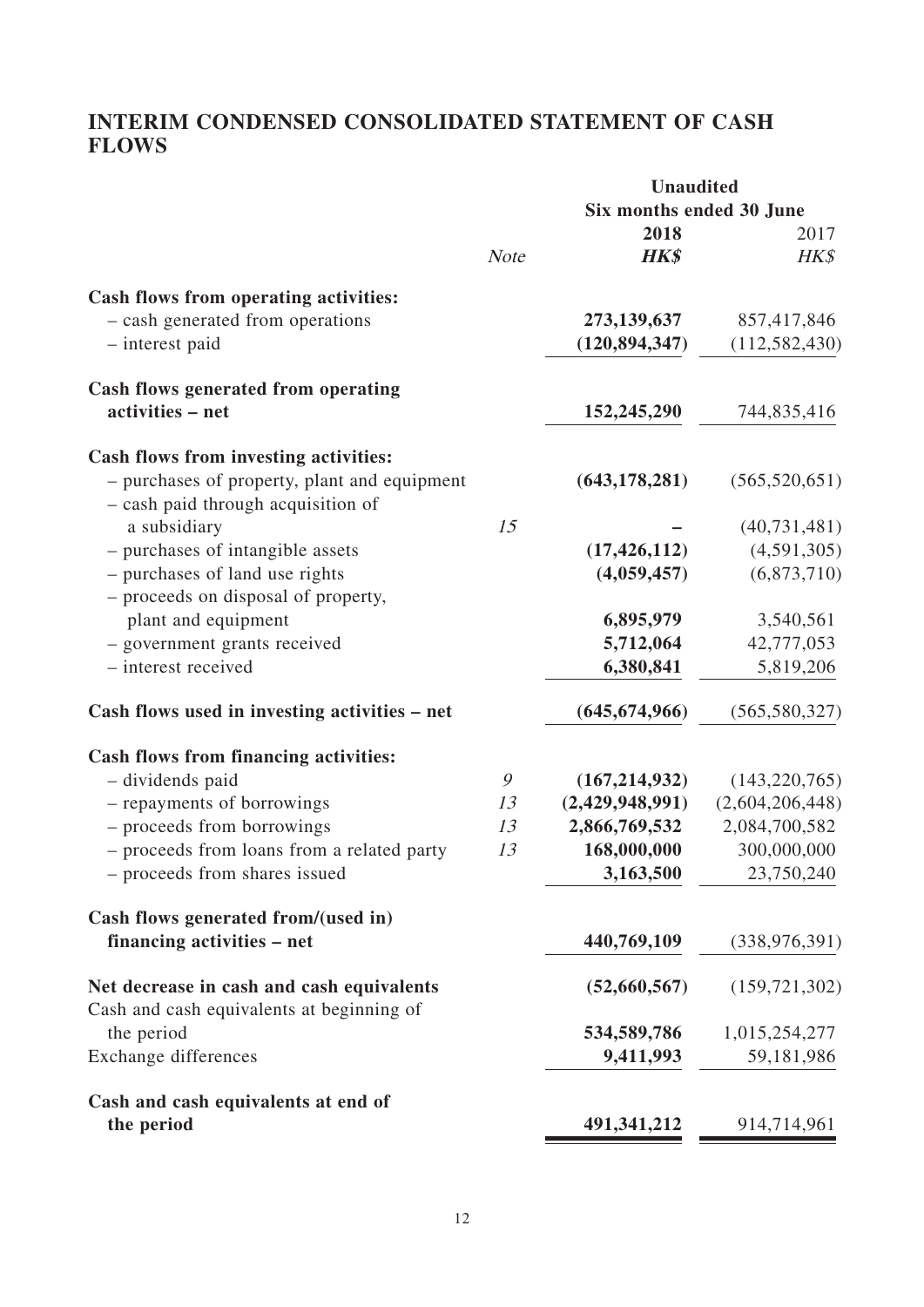## **NOTES TO THE CONDENSED CONSOLIDATED INTERIM FINANCIAL INFORMATION FOR THE SIX MONTHS ENDED 30 JUNE 2018**

#### **1 GENERAL INFORMATION**

Vinda International Holdings Limited (the "Company") was incorporated on 17 August 1999 in the Cayman Islands with limited liability under the Companies Law, Cap 22 (Law 3 of 1961, as consolidated and revised) of the Cayman Islands.

The Company acts as an investment holding company and provides management as well as financial support services to its subsidiaries. The Company and its subsidiaries are collectively referred to as the "Group". The principal activities of the Group are the manufacture and sale of household paper products and personal care products.

The Company's shares have been listed on The Stock Exchange of Hong Kong Limited since 10 July 2007.

Essity Aktiebolag (publ) ("Essity") is the ultimate holding company of the Group.

The address of its registered office is Cricket Square, Hutchins Drive, P.O. Box 2681, Grand Cayman KY1-1111, Cayman Islands.

This condensed consolidated interim financial information is presented in Hong Kong dollar ("HK\$"), unless otherwise stated. This condensed consolidated interim financial information was approved for issue on 18 July 2018 by the Board.

This condensed consolidated interim financial information has not been audited.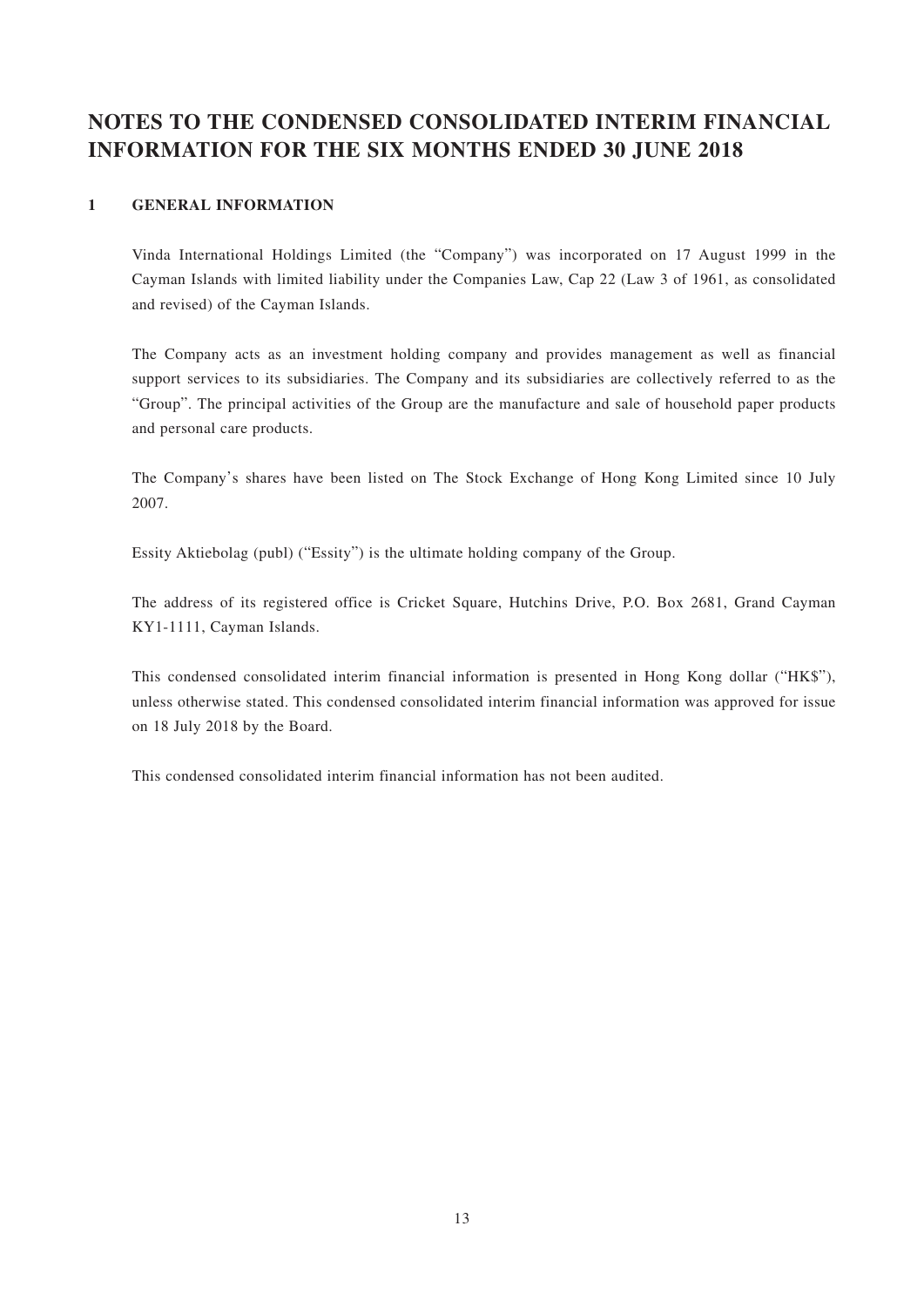#### **2 BASIS OF PREPARATION**

This condensed consolidated interim financial information for the six months ended 30 June 2018 has been prepared in accordance with HKAS 34 "Interim financial reporting". The condensed consolidated interim financial information should be read in conjunction with the annual financial statements for the year ended 31 December 2017, which have been prepared in accordance with Hong Kong Financial Reporting Standards ("HKFRSs") except for the estimation of income tax and the adoption of new and amended standards as disclosed in Note 3.

#### **3 SIGNIFICANT ACCOUNTING POLICIES**

Except as described below, the accounting policies applied are consistent with those of the annual financial statements for the year ended 31 December 2017, as described in those annual financial statements.

Taxes on income in the interim periods are accrued using the tax rate that would be applicable to expected total earnings.

#### **(a) New and amended standards adopted by the Group**

A number of new or amended standards became applicable for the current reporting period and the Group had to change its accounting policies accordingly. The impact of adopting following standards are disclosed below:

- (i) HKFRS 9 Financial instruments, and
- (ii) HKFRS 15 Revenue from contracts with customers.

The other newly adopted standards did not have material impact on the Group's accounting policies and did not require retrospective adjustments.

HKFRS 9 was generally adopted without restating comparative information with the exception of certain aspects of hedge accounting. The Group used modified retrospective approach while adopting HKFRS 9. The reclassification and adjustments arising from the new impairment rules are therefore not reflected in the balance sheet as at 31 December 2017, but are recognised in the opening balance sheet on 1 January 2018.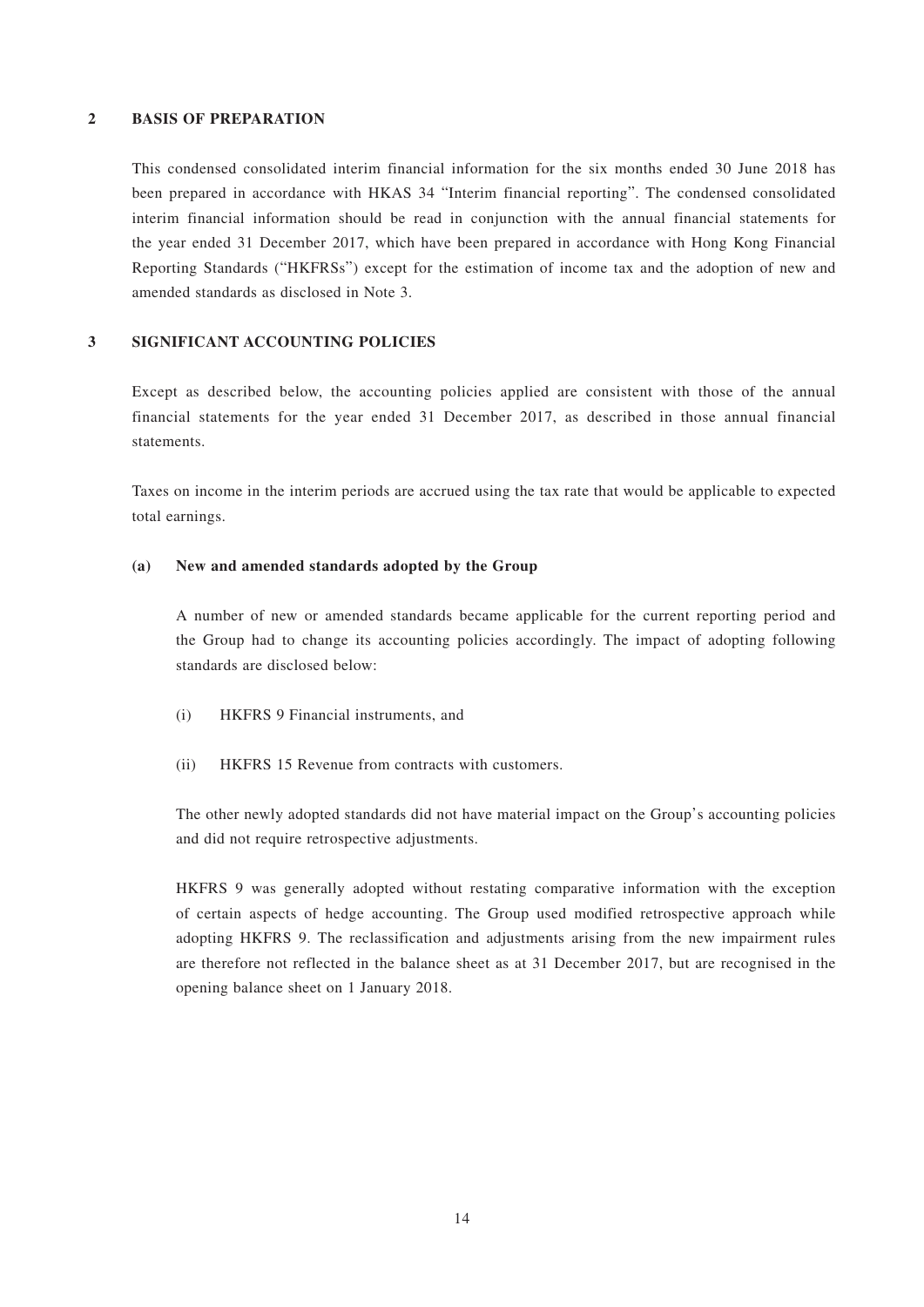#### **(a) New and amended standards adopted by the Group (continued)**

The Group adopted HKFRS 15 using the modified retrospective approach which means that the cumulative impact of the adoption (if any) will be recognised in retained earnings as of 1 January 2018 and that comparatives will not be restated.

The following tables show the adjustments recognised for each individual line item. The adjustments are explained in more details below.

|                                          | 31 December    |                |                 | 1 January       |
|------------------------------------------|----------------|----------------|-----------------|-----------------|
|                                          | 2017           | <b>HKFRS 9</b> | <b>HKFRS 15</b> | 2018            |
|                                          | As originally  |                |                 |                 |
|                                          | presented      |                |                 | <b>Restated</b> |
|                                          | <b>HK\$</b>    | HK\$           | <b>HK\$</b>     | <b>HK\$</b>     |
| <b>ASSETS</b>                            |                |                |                 |                 |
| <b>Non-current assets</b>                |                |                |                 |                 |
| Property, plant and equipment            | 8,739,887,326  |                |                 | 8,739,887,326   |
| Leasehold land and land use rights       | 1,042,127,885  |                |                 | 1,042,127,885   |
| Intangible assets                        | 2,913,888,055  |                |                 | 2,913,888,055   |
| Deferred income tax assets               | 348,762,906    |                |                 | 348,762,906     |
| Investment properties                    | 7,660,539      |                |                 | 7,660,539       |
| <b>Total non-current assets</b>          | 13,052,326,711 |                |                 | 13,052,326,711  |
| <b>Current assets</b>                    |                |                |                 |                 |
| Inventories                              | 3,048,179,318  |                |                 | 3,048,179,318   |
| Trade receivables, other receivables and |                |                |                 |                 |
| prepayments                              | 2,309,863,202  | (66, 461)      |                 | 2,309,796,741   |
| Prepayments to and receivables from      |                |                |                 |                 |
| related parties                          | 28,949,331     |                |                 | 28,949,331      |
| Cash and cash equivalents                | 534,589,786    |                |                 | 534,589,786     |
| <b>Total current assets</b>              | 5,921,581,637  | (66, 461)      |                 | 5,921,515,176   |
| <b>Total assets</b>                      | 18,973,908,348 | (66, 461)      |                 | 18,973,841,887  |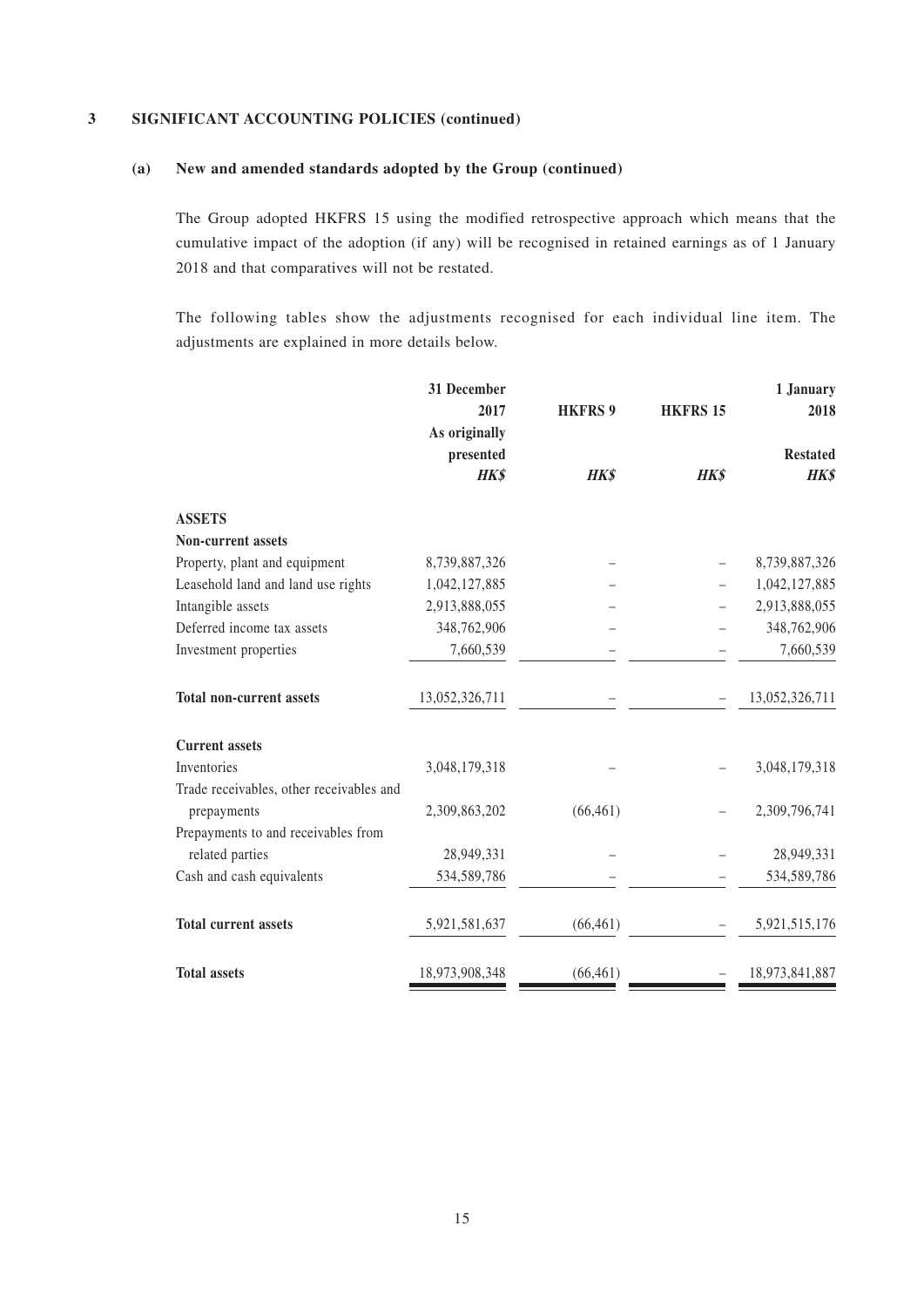## **(a) New and amended standards adopted by the Group (continued)**

|                                      | 31 December    |                |                 | 1 January       |
|--------------------------------------|----------------|----------------|-----------------|-----------------|
|                                      | 2017           | <b>HKFRS 9</b> | <b>HKFRS 15</b> | 2018            |
|                                      | As originally  |                |                 |                 |
|                                      | presented      |                |                 | <b>Restated</b> |
|                                      | HK\$           | HK\$           | HK\$            | HK\$            |
| <b>EQUITY</b>                        |                |                |                 |                 |
| Share capital                        | 119,416,737    |                |                 | 119,416,737     |
| Share premium                        | 4,345,689,034  |                |                 | 4,345,689,034   |
| Other reserves                       | 4,271,362,605  | (66, 461)      |                 | 4,271,296,144   |
| <b>Total equity</b>                  | 8,736,468,376  | (66, 461)      |                 | 8,736,401,915   |
|                                      |                |                |                 |                 |
| <b>LIABILITIES</b>                   |                |                |                 |                 |
| <b>Non-current liabilities</b>       |                |                |                 |                 |
| Borrowings                           | 3,310,130,427  |                |                 | 3,310,130,427   |
| Loans from a related party           | 1,236,403,002  |                |                 | 1,236,403,002   |
| Deferred government grants           | 142,848,544    |                |                 | 142,848,544     |
| Deferred income tax liabilities      | 211,437,204    |                |                 | 211,437,204     |
| Post-employment benefits             | 33,214,008     |                |                 | 33,214,008      |
| Other non-current liabilities        | 17,675,709     |                |                 | 17,675,709      |
| <b>Total non-current liabilities</b> | 4,951,708,894  |                |                 | 4,951,708,894   |
| <b>Current liabilities</b>           |                |                |                 |                 |
| Trade payables, other payables and   |                |                |                 |                 |
| accrued expenses                     | 4,493,818,093  |                | (86,890,937)    | 4,406,927,156   |
| Contract liabilities                 |                |                | 86,890,937      | 86,890,937      |
| Borrowings                           | 689,740,941    |                |                 | 689,740,941     |
| Due to related parties               | 37,687,965     |                |                 | 37,687,965      |
| Current income tax liabilities       | 64,484,079     |                |                 | 64,484,079      |
| <b>Total current liabilities</b>     | 5,285,731,078  |                |                 | 5,285,731,078   |
| <b>Total liabilities</b>             | 10,237,439,972 |                |                 | 10,237,439,972  |

There is no impact on the statement of profit or loss and other comprehensive income by adopting HKFRS 9 and HKFRS 15.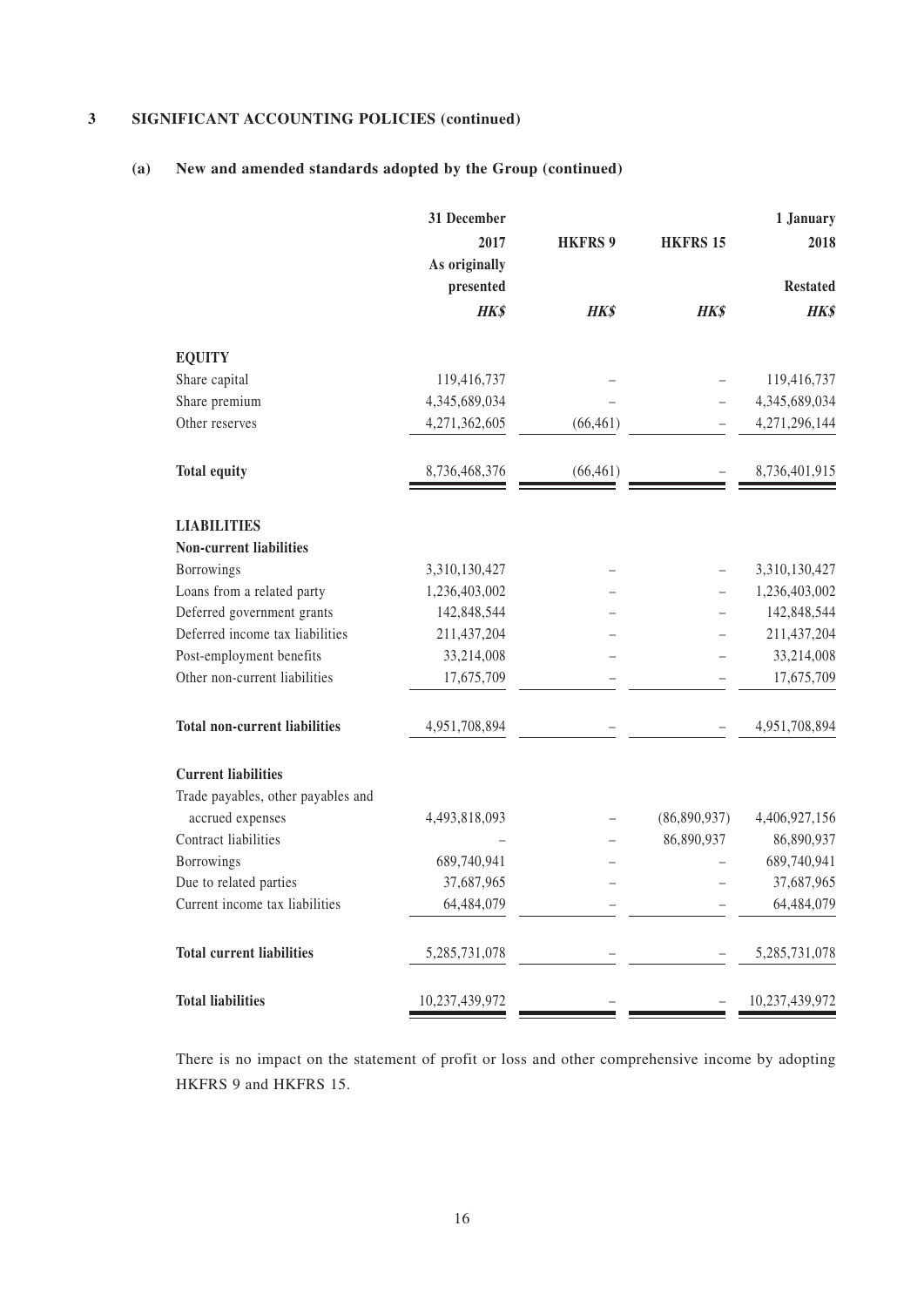#### **(a) New and amended standards adopted by the Group (continued)**

#### (i) HKFRS 9, Financial Instruments

HKFRS 9 replaces the provisions of HKAS 39 that relate to the recognition, classification and measurement of financial assets and financial liabilities, derecognition of financial instruments, impairment of financial assets and hedge accounting.

There is no impact on the Group's accounting for financial liabilities, as the new requirements only affect the accounting for financial liabilities that are designated at fair value through profit or loss and the Group does not have any such liabilities which are subject to HKFRS 9.

The adoption of HKFRS 9 Financial Instruments from 1 January 2018 resulted in changes in accounting policies and adjustments to the amounts recognised in the financial statements. In accordance with the transitional provisions in HKFRS 9(7.2.15) and (7.2.26), comparative figures have not been restated as the Group does not have any hedge instrument. As a result, the adjustments arising from the new impairment rules are not reflected in the balance sheet as at 31 December 2017, but are recognised in the opening balance sheet as at 1 January 2018.

The Group has trade receivables for sales of products that are subject to HKFRS 9's new expected credit loss model, and the Group was required to revise its impairment methodology under HKFRS 9 for these receivables.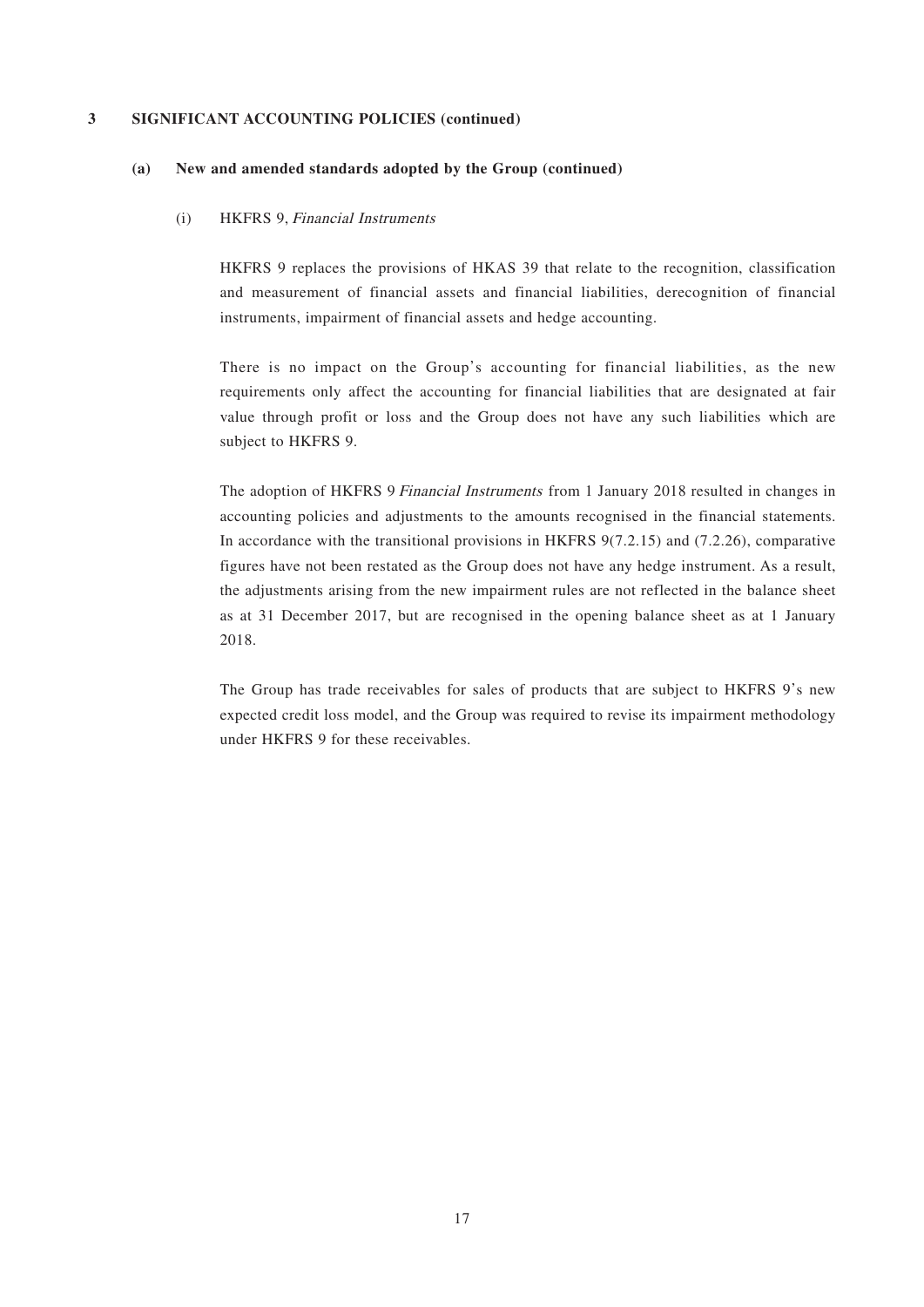#### **(a) New and amended standards adopted by the Group (continued)**

#### (i) HKFRS 9, Financial Instruments (continued)

The Group applies the HKFRS 9 simplified approach to measuring expected credit losses which uses a lifetime expected loss allowance for all trade receivables from initial recognition. To measure the expected credit losses, trade receivables have been grouped based on shared credit risk characteristics and the days past due. On that basis, the loss allowance as at 1 January 2018 was determined as follows for trade receivables:

|                       | Within 6<br>months | 7 months<br>to 12 months | Over 1 year | <b>Total</b>  |
|-----------------------|--------------------|--------------------------|-------------|---------------|
| 1 January 2018        |                    |                          |             |               |
| Gross carrying amount | 1,845,725,060      | 13,958,877               | 19,931,056  | 1,879,614,993 |
| Expected loss rate    | $0.004\%$          | 42.394%                  | 99.405%     | $1.372\%$     |
| Loss allowance        | 66,461             | 5,917,756                | 19,812,559  | 25,796,776    |

The loss allowances for trade receivables as at 31 December 2017 are reconciled to the opening loss allowances on 1 January 2018 as follows:

|                                                    | 1 January 2018<br><b>HK\$</b> |
|----------------------------------------------------|-------------------------------|
|                                                    |                               |
| At 31 December 2017 – calculated under HKAS 39     | 25,730,315                    |
| Amounts restated through opening retained earnings | 66,461                        |
|                                                    |                               |
| Opening loss allowance as at 1 January 2018        |                               |
| - calculated under HKFRS 9                         | 25,796,776                    |

The loss allowances increased by a further HK\$1,315,551 for trade receivables during the six months ended 30 June 2018. The increase would have been HK\$62,784 lower under the incurred loss model of HKAS 39.

Trade receivables are written off when there is no reasonable expectation of recovery. Indicators that there is no reasonable expectation of recovery include, amongst others, the failure of a debtor to engage in a repayment plan with the Group, and a failure to make contractual payments for a period greater than 60-90 days past due.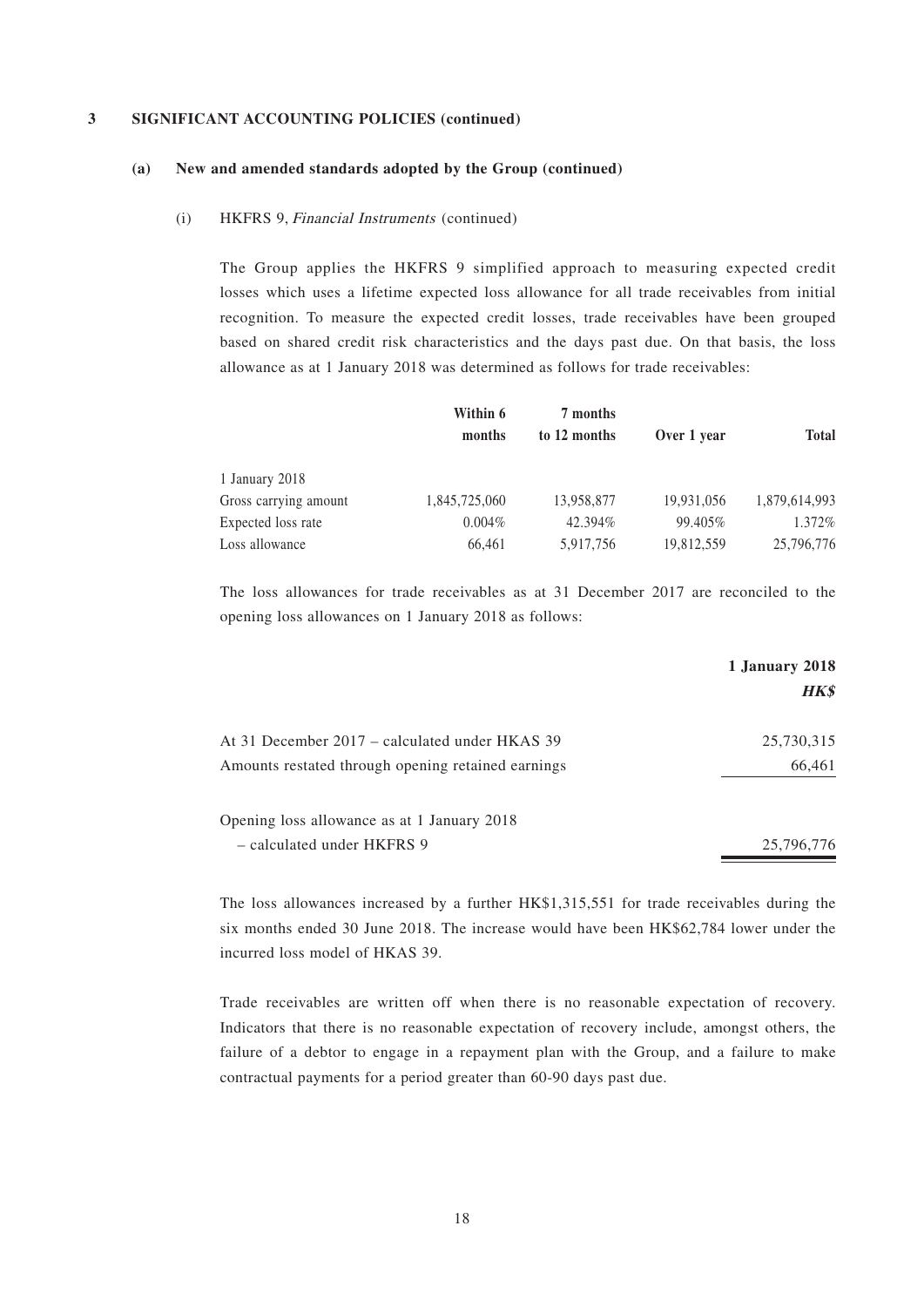#### **(a) New and amended standards adopted by the Group (continued)**

(i) HKFRS 9, Financial Instruments (continued)

While cash and cash equivalents are also subject to the impairment requirements of HKFRS 9, no impairment loss was identified.

#### (ii) HKFRS 15, Revenue from Contracts with Customers

The Group has adopted HKFRS 15 Revenue from Contracts with Customers from 1 January 2018 which resulted in changes in accounting policies. The Group adopted HKFRS 15 using the modified retrospective approach which means that the cumulative impact of the adoption (if any) will be recognised in retained earnings as of 1 January 2018 and that comparatives will not be restated. Following adjustment were made to the amounts recognised in the balance sheet at the date of initial application (1 January 2018):

|                          | <b>HKAS18</b>   |                  | <b>HKFRS 15</b> |
|--------------------------|-----------------|------------------|-----------------|
|                          | carrying amount | Reclassification | carrying amount |
|                          | 31 December     |                  | 1 January       |
|                          | 2017            |                  | 2018            |
|                          | <b>HK\$</b>     | <b>HK\$</b>      | <b>HK\$</b>     |
| Trade and other payables | 4,493,818,093   | (86,890,937)     | 4,406,927,156   |
| Contract liabilities     |                 | 86,890,937       | 86,890,937      |

The Group manufactures and sells a range of tissue paper and personal care products in the market.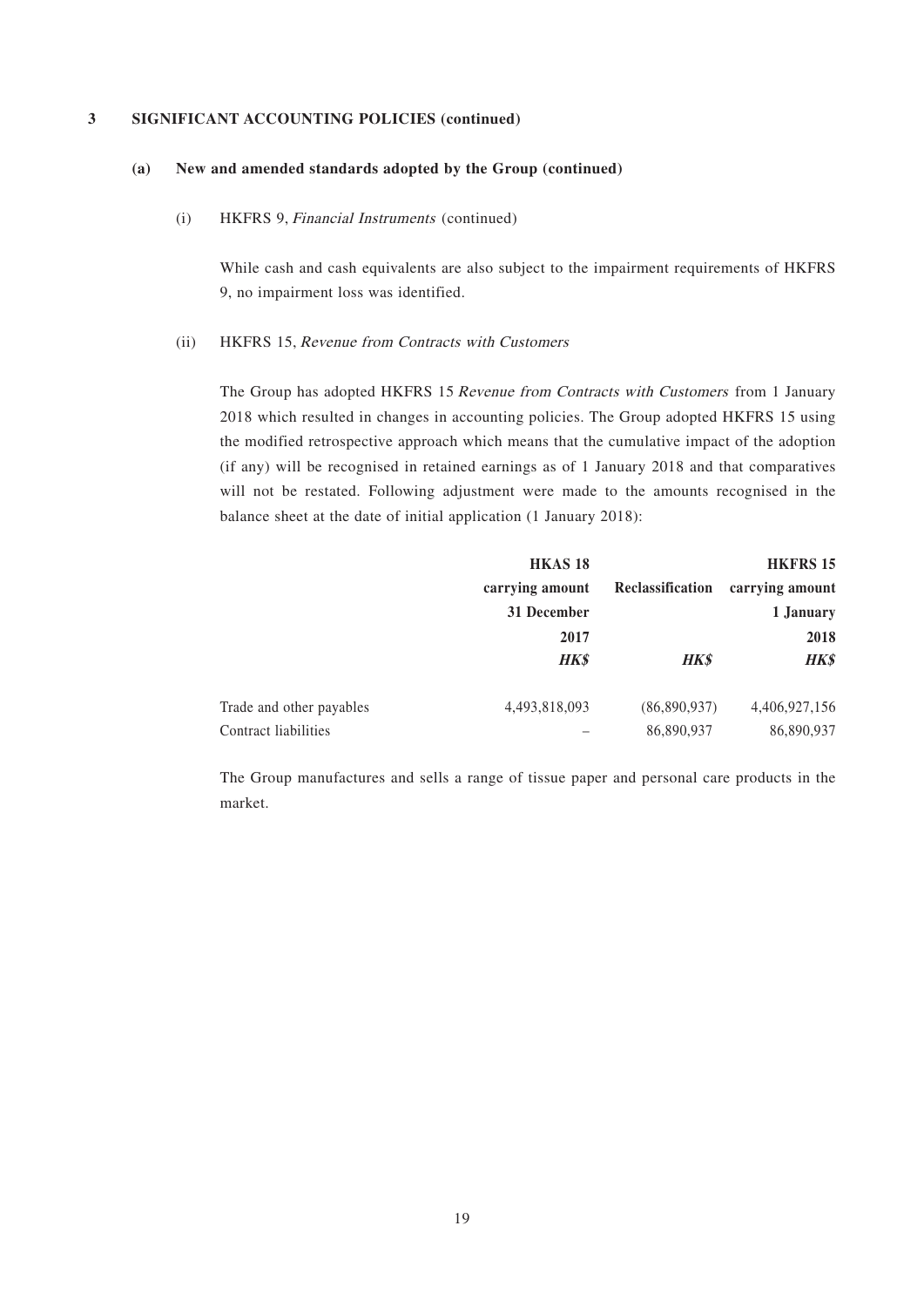#### **(a) New and amended standards adopted by the Group (continued)**

#### (ii) HKFRS 15, Revenue from Contracts with Customers (continued)

The products are often sold with retrospective volume discounts based on aggregate sales over a period of time. Revenue from these sales is recognised based on the price specified in the contract, net of the estimated volume discounts. Accumulated experience is used to estimate and provide for the discounts, and revenue is only recognised to the extent that it is highly probable that a significant reversal will not occur. A refund liability (included in trade and other payables) is recognised for expected volume discounts payable to customers in relation to sales made. No element of financing is deemed present as the sales are made with a credit term of 60-90 days, which is consistent with market practice. A receivable is recognized when the goods are delivered and the customers has inspected and accepted the products as this is the point in time that the consideration is unconditional because only the passage of time is required before the payment is due. The accounting treatments are the same before and after adopting the HKFRS 15.

The Group's obligations to provide a refund for faulty products are under the standard warranty terms. Accumulated experience is used to estimate such returns at the time of sale. Because of the large size and low value of each individual product, the amount of products returned were immaterial. It is highly probable that a significant reversal in the cumulative revenue recognised will not occur. Therefore, no refund liability for goods return was recognized. The validity of this assumption and the estimated amount of returns are reassessed at each reporting date. As a result, no accounting impact for refunds while applying HKFRS 15.

The Group didn't introduce any customer loyalty programme which is likely to be affected by the HKFRS 15.

The Group does not expect to have any contracts where the period between the transfer of the promised goods to the customer and payment by the customer exceeds one year. As a consequence, the Group does not adjust any of the transaction prices for the time value of money.

No additional cost occurs to fulfil the contract was identified.

As a result, other than certain reclassification of contract liabilities, the adoption of HKFRS 15 did not result in any impact to the financial statements as the timing of revenue recognition on sales of products is not changed.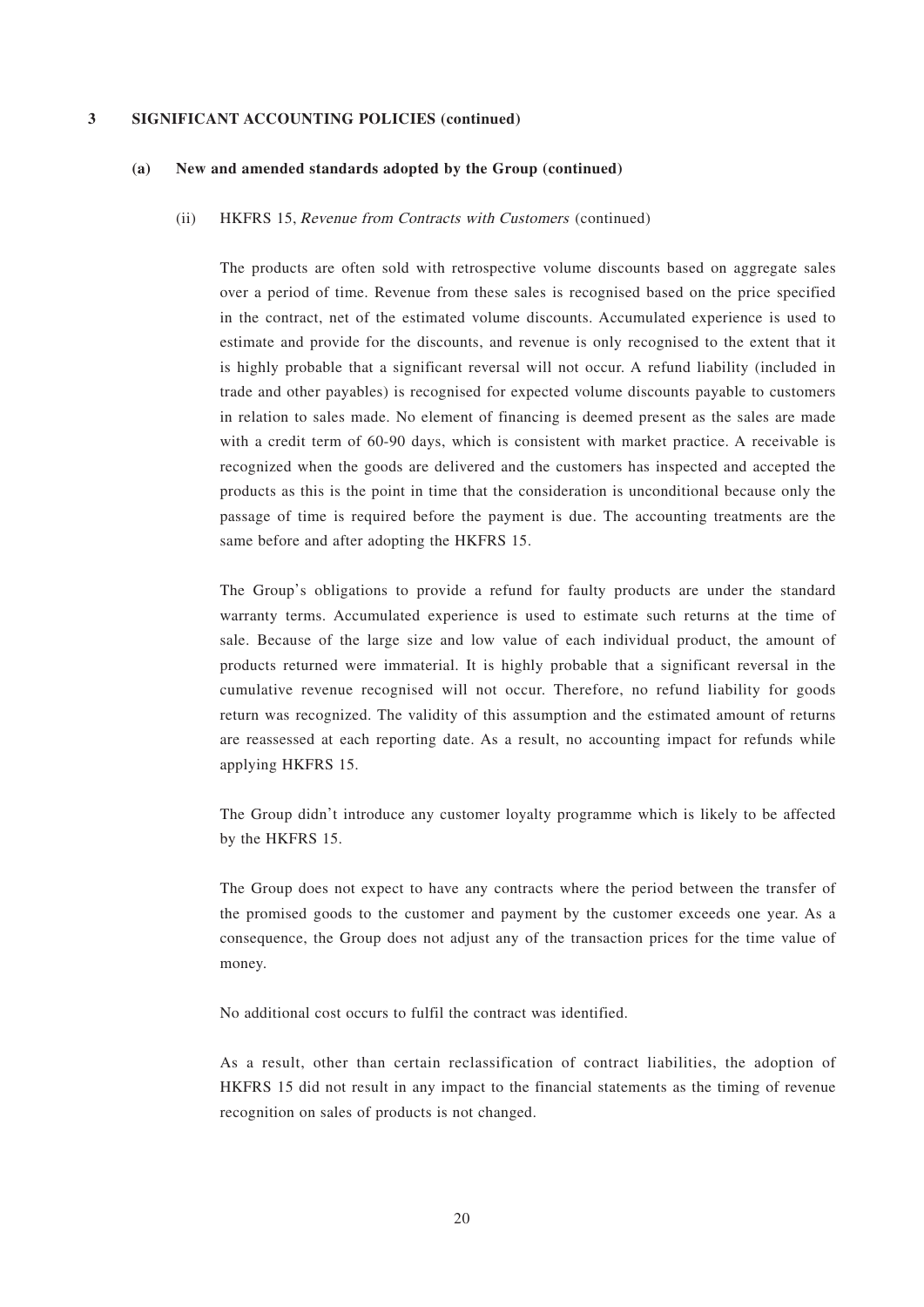#### **(a) New and amended standards adopted by the Group (continued)**

(iii) Accounting policies effective from 1 January 2018

#### Financial assets – impairment

From 1 January 2018, the Group assesses the expected credit losses associated with its financial assets on a forward looking basis. The impairment methodology applied depends on whether there has been a significant increase in credit risk.

For trade receivables, the Group applies the simplified approach permitted by HKFRS 9, which requires expected lifetime losses to be recognised from initial recognition of the receivables.

#### Revenue Recognition

The Group manufactures and sells a range of tissue paper and personal care products in the market.

For the distributor customers, sales are recognised when control of the products has transferred, being when the products are delivered and the customers have inspected and accepted the products. Distributors have full discretion over the channel and price to sell the products, and there is no more unfulfilled obligation that could affect the acceptance of the products. Delivery occurs when the products have been shipped to the specific location. The risks of obsolescence and loss have been transferred to the customers when either the customer has accepted the products in accordance with the sales contract, or the Group has objective evidence that all criteria for acceptance have been satisfied.

For supermarkets and e-commerce customers, revenue from the sale of products is recognised when the products are delivered and the Group received sales and acceptance confirmations from supermarkets and e-commerce clients. The risks of obsolescence and loss are not transferred to the customers until the Group received those confirmations.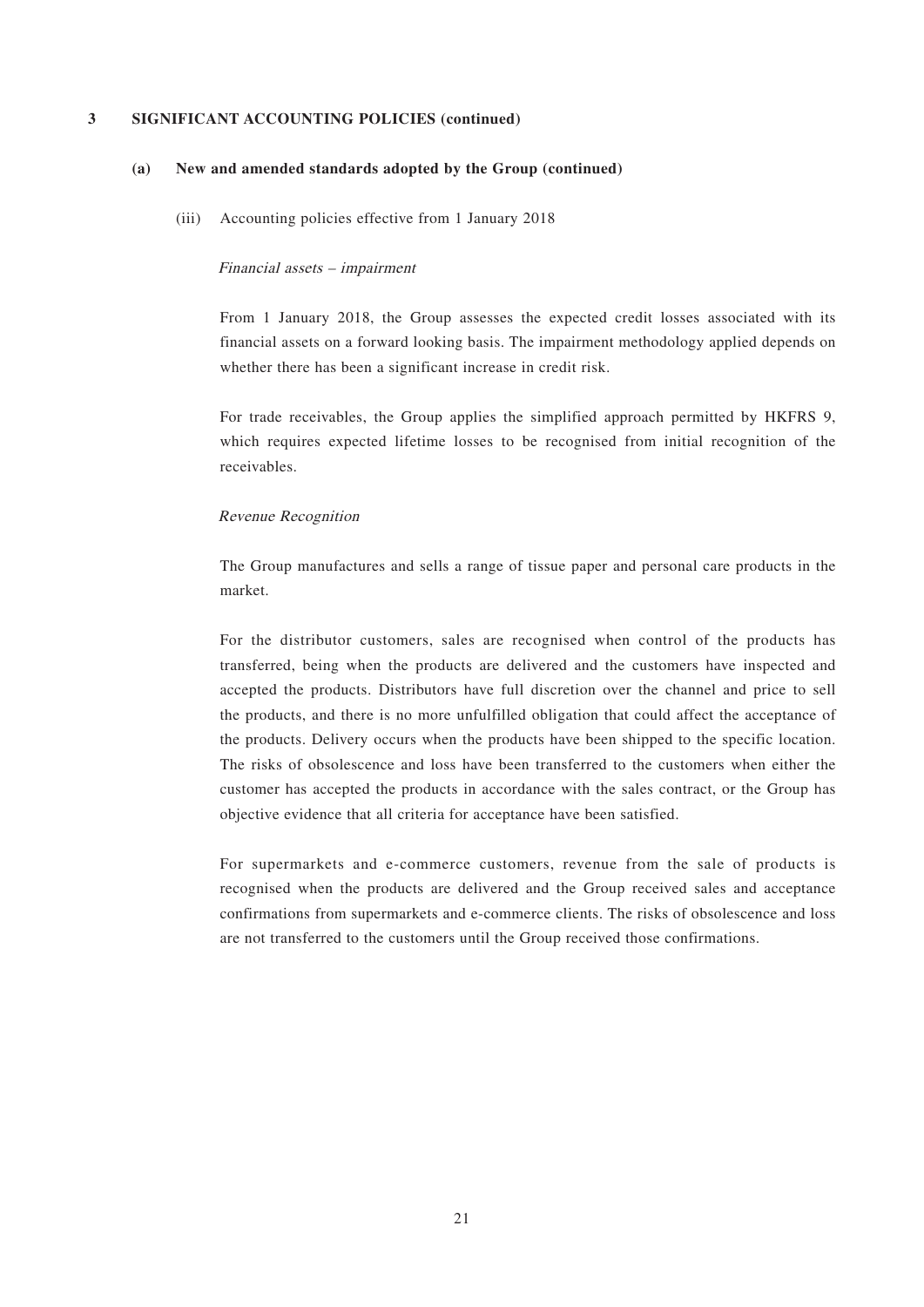**(b) The following new standards, new interpretations and amendments to standards and interpretations have been issued but are not effective for the financial year beginning on 1 January 2018 and have not been early adopted by the Group:**

### **Effective for annual periods beginning on or after**

| Leases                         | 1 January $2019i$ |
|--------------------------------|-------------------|
| Uncertainty over income tax    | 1 January 2019    |
| treatments                     |                   |
| Sale or contribution of assets | To be determined  |
| between an investor and its    |                   |
| associate or joint venture     |                   |
| Insurance contracts            | 1 January 2021    |
|                                |                   |

#### i) HKFRS 16, Leases

HKFRS 16 was issued in January 2016. It will result in almost all leases being recognized on the balance sheet, as the distinction between operating and finance leases is removed. Under the new standard, an asset (the right to use the leased item) and a financial liability to pay rentals are recognized. The only exceptions are short-term and low-value leases.

The accounting for lessors will not significantly change.

The standard will affect primarily the accounting for the Group's operating leases. As at the reporting date, the Group has non-cancellable operating lease commitments of HK\$154,037,749. Part of these are related to payments for short-term and low-value leases which will be recognised on a straight-line basis as an expense in profit or loss.

However, the Group has not yet assessed what other adjustments, if any, are necessary for example because of the change in the definition of the lease term and the different treatment of variable lease payments and of extension and termination options. It is therefore not yet possible to estimate the amount of right-of-use assets and lease liabilities that will have to be recognised on adoption of the new standard and how this may affect the Group's profit or loss and classification of cash flows going forward.

The standard is mandatory for first interim periods within annual reporting periods beginning on or after 1 January 2019. At this stage, the Group does not intend to adopt the standard before its effective date.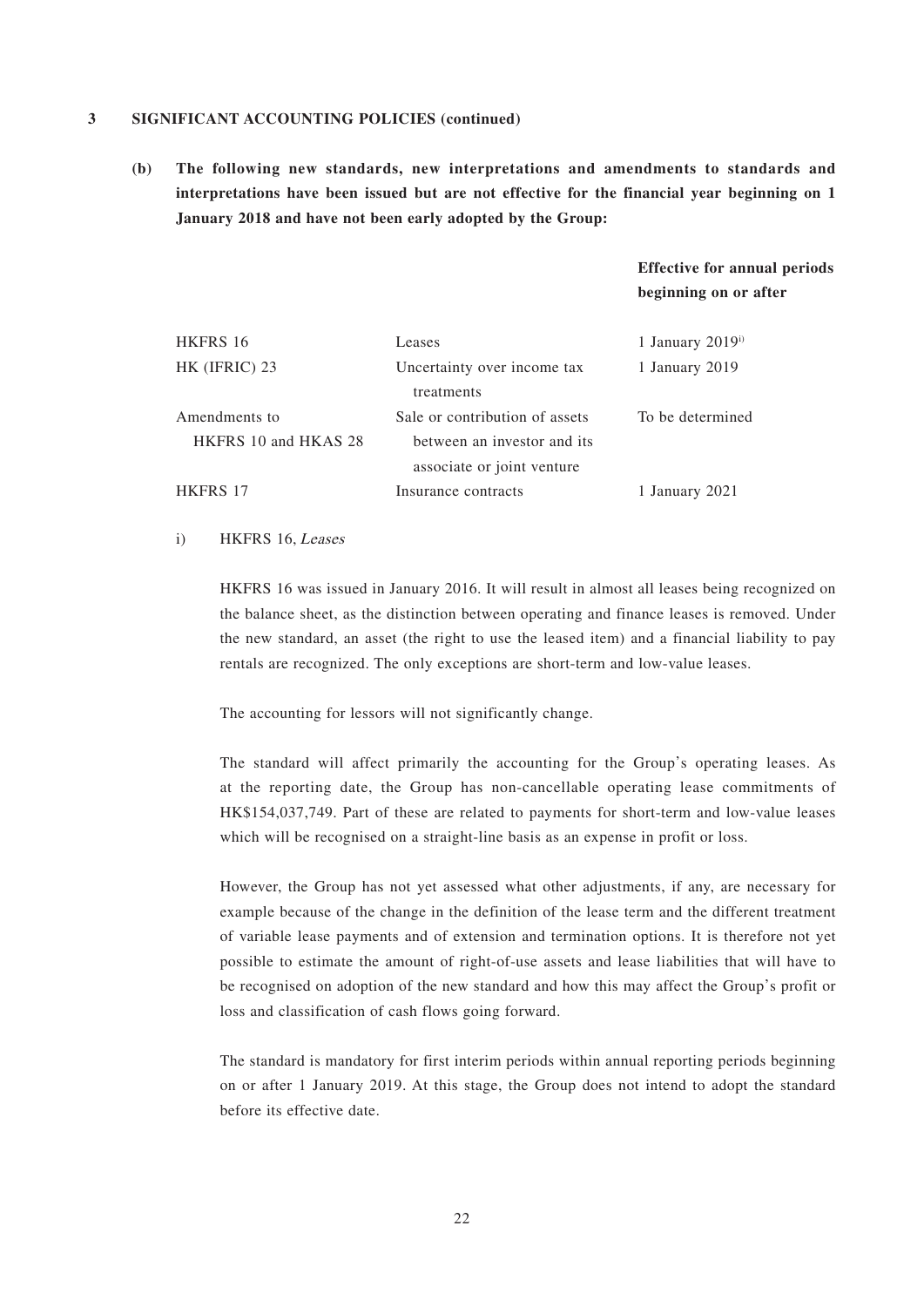#### **4 SEGMENT INFORMATION**

The chief operating decision-maker has been identified as the executive committee, which comprises all executive directors. The executive committee reviews the Group's internal reporting in order to assess performance and allocate resources.

The executive committee has determined that no geographical segment information is presented as management reviews the business performance primarily based on type of business, not geographically. Instead, the executive committee assesses the performance of household paper products and personal care products.

The executive committee assesses the performance of the operating segments based on a measure of segment results without considering amortisation of trademarks, licences and contractual customer relationships, unallocated costs, finance income/(costs) and income tax expense which is consistent with that in the annual consolidated financial statements. Unallocated costs are mainly the central expenses (including acquisition cost).

Sales between segments are carried out on terms equivalent to those that prevail in arm's length transactions. The revenue from external parties reported to the executive committee is measured in a manner consistent with that in the interim consolidated income statement.

Additions to non-current assets comprise additions to property, plant and equipment, leasehold land and land use rights and intangible assets.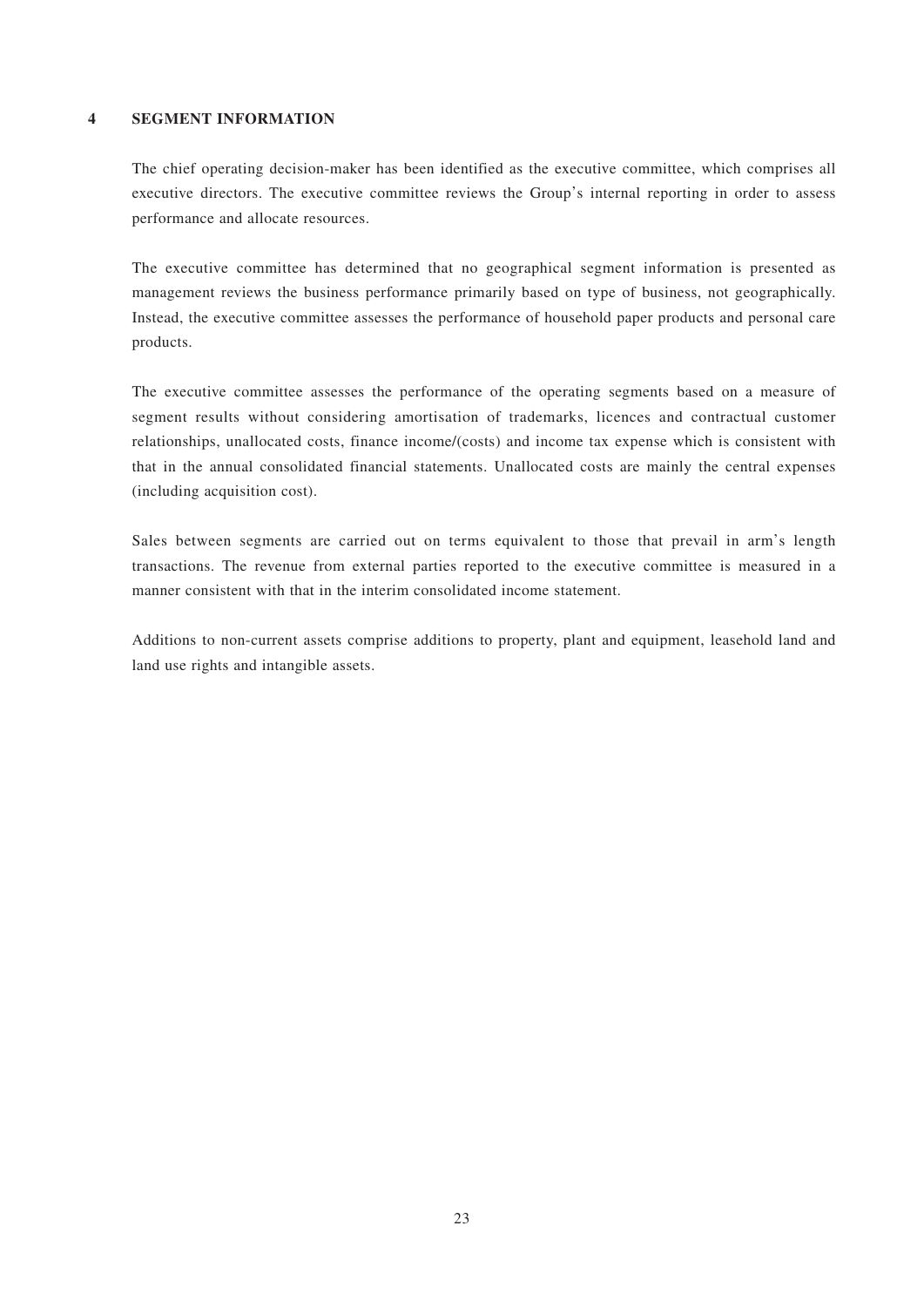## **4 SEGMENT INFORMATION (continued)**

The segment information for the six months ended 30 June 2018 and 2017 are as follows:

|                                                                                                                                                                                            | Six months ended 30 June 2018 (Unaudited) |                                             |                            |                                |  |
|--------------------------------------------------------------------------------------------------------------------------------------------------------------------------------------------|-------------------------------------------|---------------------------------------------|----------------------------|--------------------------------|--|
|                                                                                                                                                                                            | Household<br>paper<br>products<br>HK\$    | Personal<br>care<br>products<br><b>HK\$</b> | Elimination<br><b>HK\$</b> | <b>Total</b><br><b>HK\$</b>    |  |
| Six months ended 30 June 2018                                                                                                                                                              |                                           |                                             |                            |                                |  |
| Segment revenue                                                                                                                                                                            | 5,927,715,524                             | 1,406,707,797                               |                            | 7,334,423,321                  |  |
| Segment results<br>Amortisation of trademarks, licences and                                                                                                                                | 592,094,742                               | 125,445,466                                 |                            | 717,540,208                    |  |
| contractual customer relationships                                                                                                                                                         | (5,481,938)                               | (29, 885, 370)                              |                            | (35,367,308)                   |  |
| Segment profit                                                                                                                                                                             | 586,612,804                               | 95,560,096                                  |                            | 682,172,900                    |  |
| Other income and gains – net<br>Unallocated costs                                                                                                                                          |                                           |                                             |                            | 4,092,810<br>(42,800,464)      |  |
| Operating profit                                                                                                                                                                           |                                           |                                             |                            | 643, 465, 246                  |  |
| Finance costs - net                                                                                                                                                                        |                                           |                                             |                            | (114, 454, 615)                |  |
| Profit before income tax<br>Income tax expense                                                                                                                                             |                                           |                                             |                            | 529,010,631<br>(111, 645, 526) |  |
| Profit for the period                                                                                                                                                                      |                                           |                                             |                            | 417, 365, 105                  |  |
| Other segment items included<br>in the income statement                                                                                                                                    |                                           |                                             |                            |                                |  |
| Depreciation of property, plant and equipment<br>Amortisation of leasehold land and land use<br>rights, investment properties and intangible<br>assets other than trademarks, licences and | (357,750,414)                             | (54,687,504)                                |                            | (412, 437, 918)                |  |
| contractual customer relationships                                                                                                                                                         | (24, 264, 626)                            | (1,505,211)                                 |                            | (25,769,837)                   |  |
| Additions to non-current assets                                                                                                                                                            | 667,743,372                               | 84,510,358                                  |                            | 752,253,730                    |  |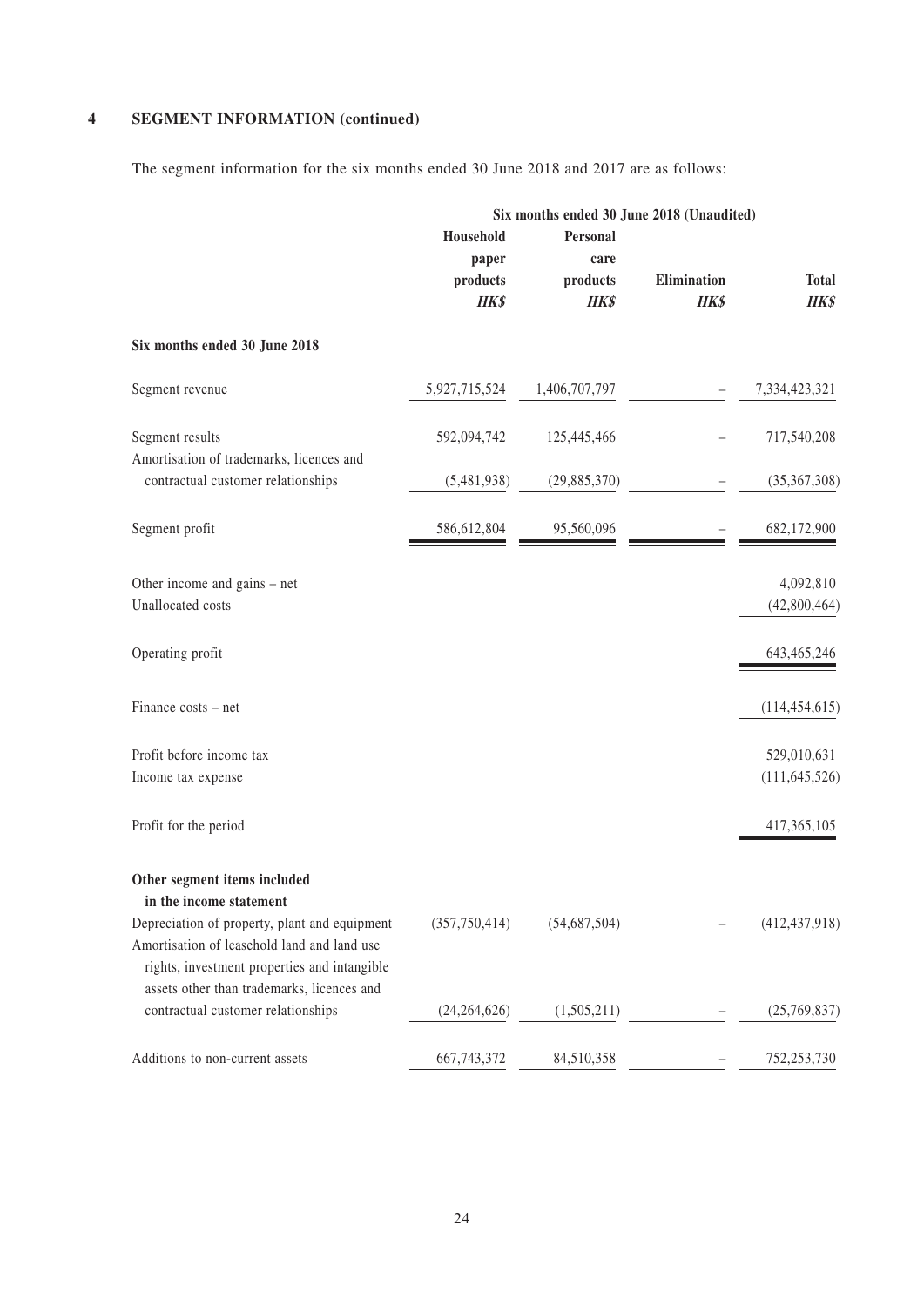#### **4 SEGMENT INFORMATION (continued)**

|                                                                                                                                                                                            | Six months ended 30 June 2017 (Unaudited) |                                      |                            |                               |
|--------------------------------------------------------------------------------------------------------------------------------------------------------------------------------------------|-------------------------------------------|--------------------------------------|----------------------------|-------------------------------|
|                                                                                                                                                                                            | Household<br>paper<br>products<br>HK\$    | Personal<br>care<br>products<br>HK\$ | Elimination<br><b>HK\$</b> | <b>Total</b><br>HK\$          |
| Six months ended 30 June 2017                                                                                                                                                              |                                           |                                      |                            |                               |
| Segment revenue                                                                                                                                                                            | 5,072,589,596                             | 1,234,930,424                        |                            | 6,307,520,020                 |
| Segment results<br>Amortisation of trademarks, licences and                                                                                                                                | 488,541,859                               | 84,725,158                           |                            | 573,267,017                   |
| contractual customer relationships                                                                                                                                                         | (10, 380, 586)                            | (27,710,346)                         |                            | (38,090,932)                  |
| Segment profit                                                                                                                                                                             | 478, 161, 273                             | 57,014,812                           |                            | 535,176,085                   |
| Other income and gains – net<br>Unallocated costs                                                                                                                                          |                                           |                                      |                            | 16,526,405<br>(42, 901, 255)  |
| Operating profit                                                                                                                                                                           |                                           |                                      |                            | 508,801,235                   |
| Finance costs - net                                                                                                                                                                        |                                           |                                      |                            | (101, 280, 637)               |
| Profit before income tax<br>Income tax expense                                                                                                                                             |                                           |                                      |                            | 407,520,598<br>(86, 806, 053) |
| Profit for the period                                                                                                                                                                      |                                           |                                      |                            | 320,714,545                   |
| Other segment items included<br>in the income statement                                                                                                                                    |                                           |                                      |                            |                               |
| Depreciation of property, plant and equipment<br>Amortisation of leasehold land and land use<br>rights, investment properties and intangible<br>assets other than trademarks, licences and | (280, 327, 569)                           | (47, 399, 579)                       |                            | (327, 727, 148)               |
| contractual customer relationships                                                                                                                                                         | (17, 499, 952)                            | (1,172,002)                          |                            | (18,671,954)                  |
| Additions to non-current assets                                                                                                                                                            | 1,353,414,807                             | 91,233,506                           |                            | 1,444,648,313                 |

25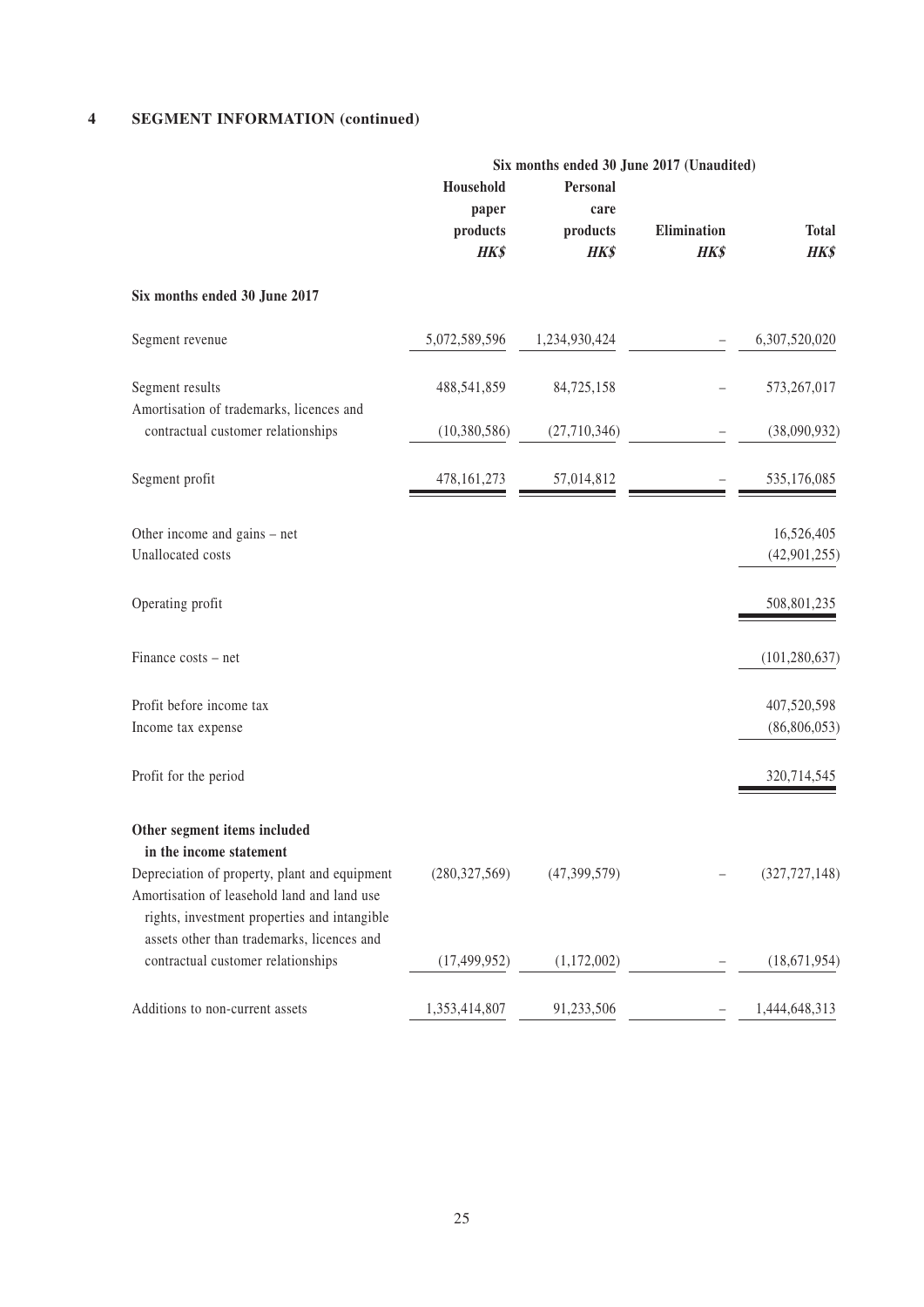#### **4 SEGMENT INFORMATION (continued)**

|                                                                   |                                               | As at 30 June 2018 (Unaudited)                                           |                            |                             |
|-------------------------------------------------------------------|-----------------------------------------------|--------------------------------------------------------------------------|----------------------------|-----------------------------|
|                                                                   | Household<br>paper<br>products                | Personal<br>care<br>products                                             | Elimination                | <b>Total</b>                |
|                                                                   | <b>HK\$</b>                                   | HK\$                                                                     | <b>HK\$</b>                | <b>HK\$</b>                 |
| As at 30 June 2018                                                |                                               |                                                                          |                            |                             |
| Segment assets                                                    | 15, 129, 752, 254                             | 3,922,644,403                                                            | $\qquad \qquad -$          | 19,052,396,657              |
| Deferred income tax assets<br>Prepaid income tax recoverable      |                                               |                                                                          |                            | 359,906,026<br>39,273,128   |
| <b>Total assets</b>                                               |                                               |                                                                          |                            | 19,451,575,811              |
| Segment liabilities                                               | 9,229,267,847                                 | 968,834,309                                                              |                            | 10,198,102,156              |
| Deferred income tax liabilities<br>Current income tax liabilities |                                               |                                                                          |                            | 211,017,484<br>121,594,637  |
| <b>Total liabilities</b>                                          |                                               |                                                                          |                            | 10,530,714,277              |
|                                                                   | Household<br>paper<br>products<br><b>HK\$</b> | As at 31 December 2017 (Audited)<br>Personal<br>care<br>products<br>HK\$ | Elimination<br><b>HK\$</b> | <b>Total</b><br><b>HK\$</b> |
| As at 31 December 2017                                            |                                               |                                                                          |                            |                             |
| Segment assets                                                    | 14,647,757,242                                | 3,965,254,881                                                            |                            | 18,613,012,123              |
| Deferred income tax assets<br>Prepaid income tax recoverable      |                                               |                                                                          |                            | 348,762,906<br>12,133,319   |
| <b>Total assets</b>                                               |                                               |                                                                          |                            | 18,973,908,348              |
| Segment liabilities                                               | 8,843,848,525                                 | 1,117,670,164                                                            |                            | 9,961,518,689               |
| Deferred income tax liabilities<br>Current income tax liabilities |                                               |                                                                          |                            | 211,437,204<br>64,484,079   |
| <b>Total liabilities</b>                                          |                                               |                                                                          |                            | 10,237,439,972              |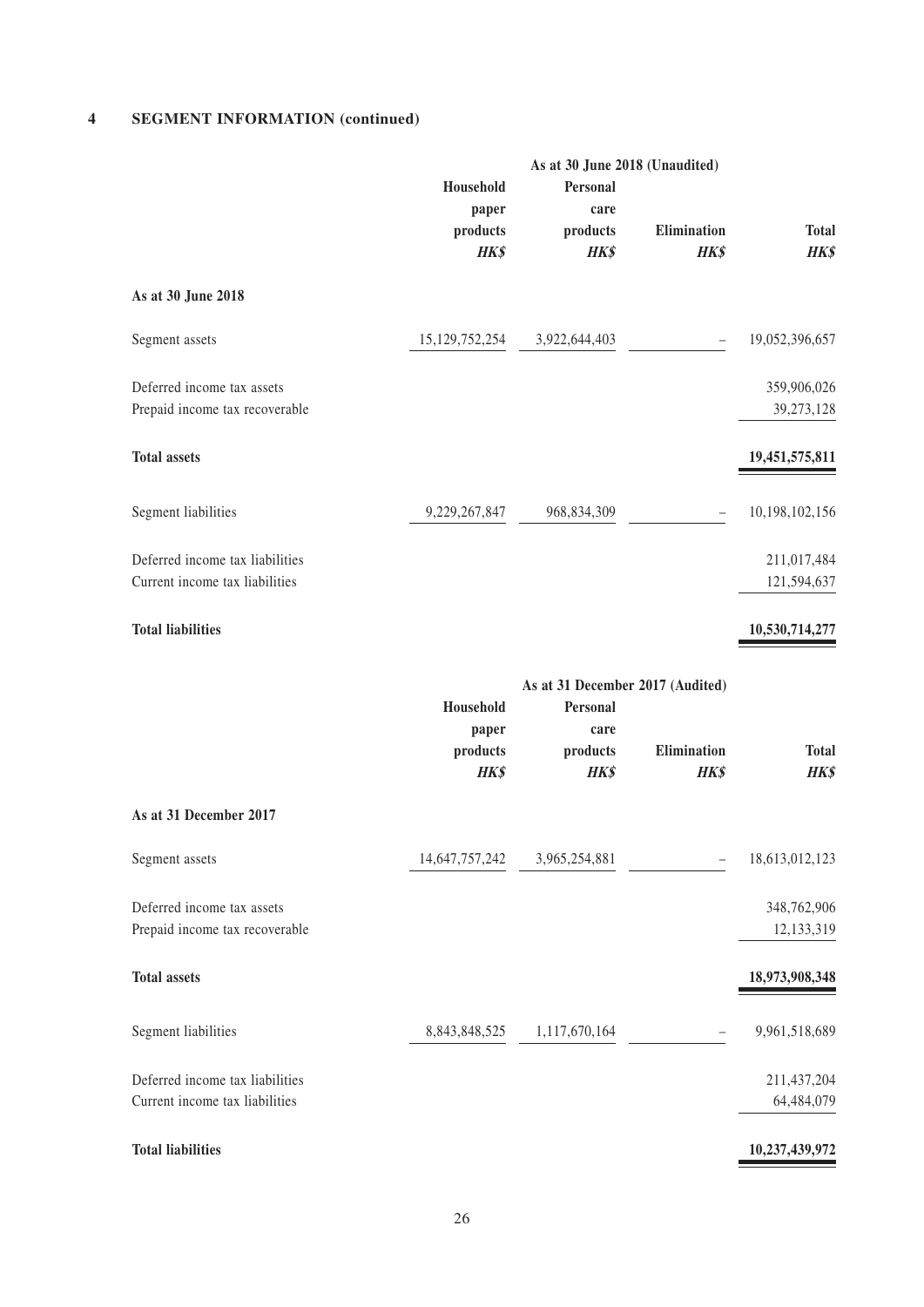### **5 OPERATING PROFIT**

The following items have been charged/(credited) to the operating profit during the six months ended 30 June 2018 and 2017:

|                                                              | <b>Unaudited</b>         |               |
|--------------------------------------------------------------|--------------------------|---------------|
|                                                              | Six months ended 30 June |               |
|                                                              | 2018                     | 2017          |
|                                                              | <b>HK\$</b>              | HK\$          |
| Amortisation of deferred government grants                   | (5,384,127)              | (3,734,158)   |
| Foreign exchange loss, net                                   | 12,291,502               | 11,202,972    |
| Provision for impairment of receivables                      | 1,315,551                | 6,497,666     |
| (Reversal)/provision for impairment of inventories           | (227, 327)               | 1,357,673     |
| Depreciation of property, plant and equipment (Note 10)      | 412,437,918              | 327, 727, 148 |
| Amortisation of intangible assets (Note 10)                  | 48,263,813               | 48,267,315    |
| Amortisation of leasehold land and land use rights (Note 10) | 12,714,846               | 8,342,371     |
| Amortisation of investment properties (Note 10)              | 158,486                  | 153,200       |
| (Gain)/loss on disposal of property, plant and equipment     | (1,290,070)              | 1,775,754     |
| Transaction cost in relation to acquisition of a subsidiary  |                          | 525,562       |

### **6 FINANCE COSTS – NET**

|                                         | <b>Unaudited</b><br>Six months ended 30 June |                 |  |
|-----------------------------------------|----------------------------------------------|-----------------|--|
|                                         |                                              |                 |  |
|                                         | 2018                                         |                 |  |
|                                         | <b>HK\$</b>                                  | HK\$            |  |
| Interest expenses                       | (110, 937, 971)                              | (95, 845, 750)  |  |
| Net foreign exchange transaction losses | (9,897,485)                                  | (11, 254, 093)  |  |
| Interest income                         | 6,380,841                                    | 5,819,206       |  |
| Finance costs – net                     | (114, 454, 615)                              | (101, 280, 637) |  |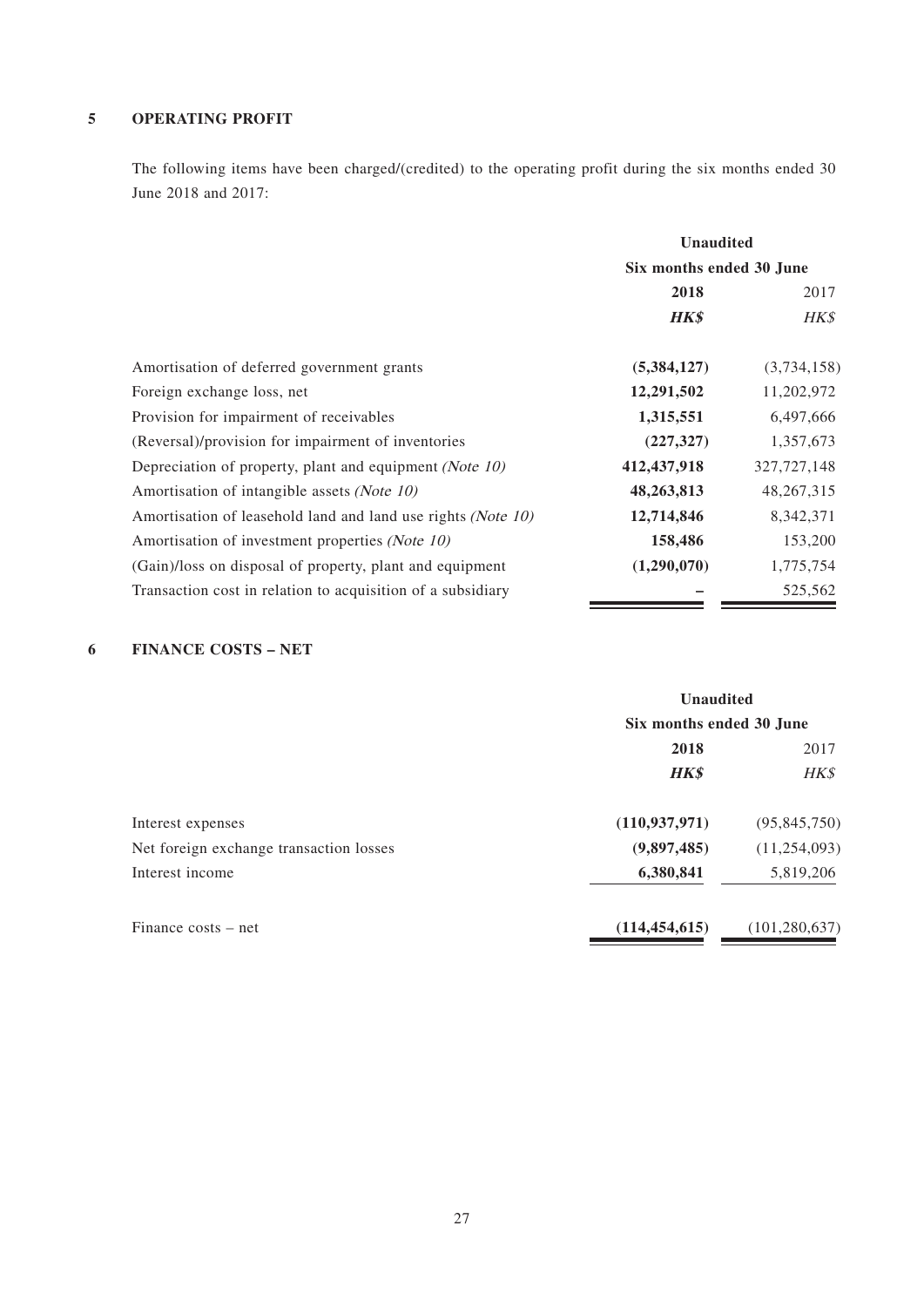#### **7 INCOME TAX EXPENSE**

The applicable corporate income tax rate for mainland China subsidiaries is 25% except for subsidiaries which are qualified as High and New Technology Enterprises ("HNTE") and would be entitled to enjoy a beneficial tax rate of 15%. The subsidiaries which are qualified as HNTE may additionally deduct 50% of qualified research and development expenses when calculating the taxable income.

Hong Kong and overseas profits tax has been provided at the rates of taxation prevailing in the countries in which the Group operates respectively.

|                                      | <b>Unaudited</b>         |                |
|--------------------------------------|--------------------------|----------------|
|                                      | Six months ended 30 June |                |
|                                      | 2018                     |                |
|                                      | <b>HK\$</b>              | HK\$           |
| Current income tax                   |                          |                |
| - Overseas and Hong Kong profits tax | 97,724,633               | 43, 137, 073   |
| - Mainland China income tax          | 27,765,972               | 71,989,486     |
| Deferred income tax                  | (13, 845, 079)           | (28, 320, 506) |
|                                      | 111,645,526              | 86,806,053     |

Income tax expense is recognised based on management's best estimate of the weighted average annual income tax rate expected for the full financial year. The estimated average annual tax rate used for the six months ended 30 June 2018 is 21.1% (the estimated average annual tax rate for the six months ended 30 June 2017 was 21.3%).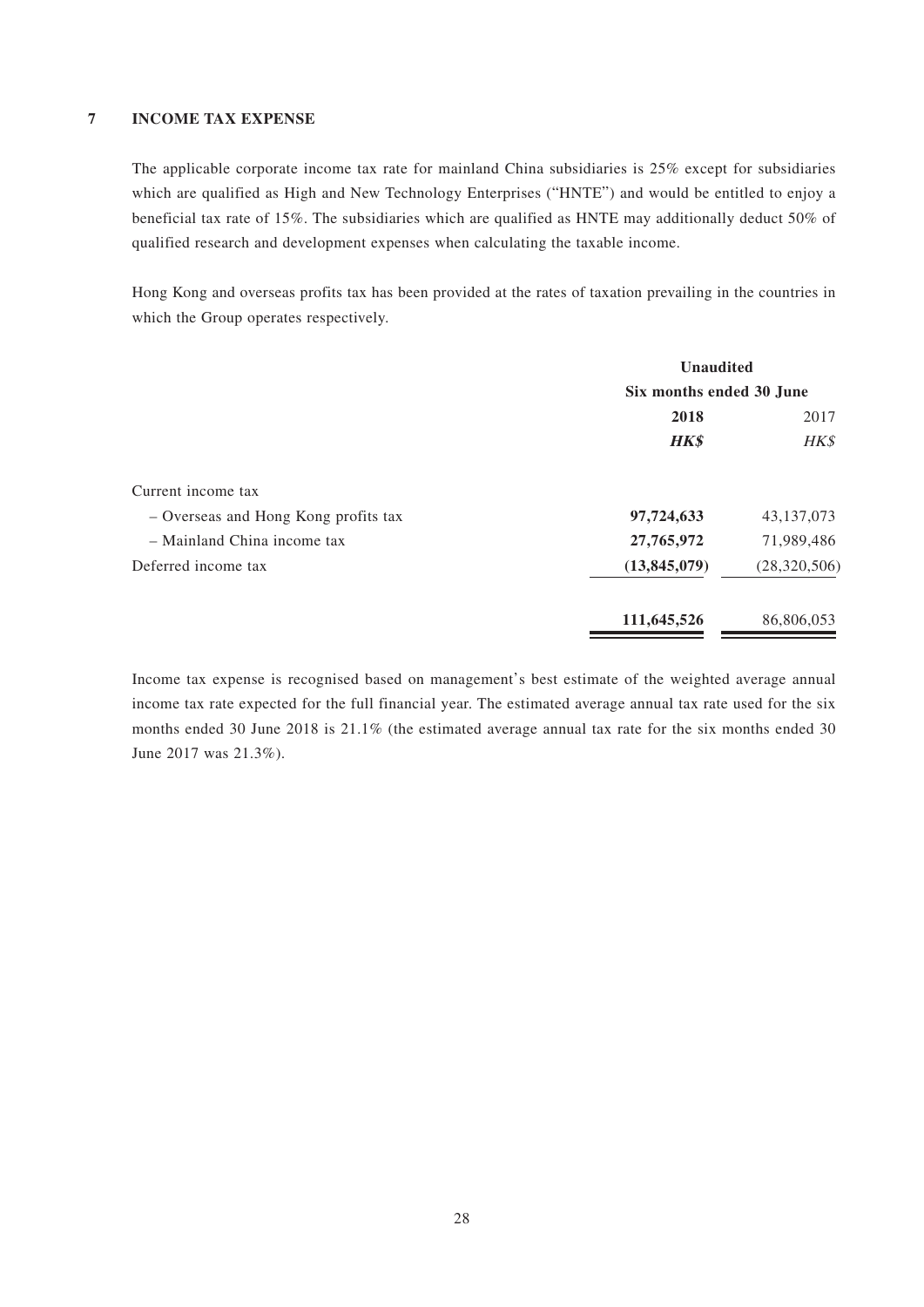#### **8 EARNINGS PER SHARE**

#### **(a) Basic**

Basic earnings per share is calculated by dividing the profit attributable to equity holders of the Company by the weighted average numbers of ordinary shares in issue during the period.

|                                                             | <b>Unaudited</b><br>Six months ended 30 June |               |
|-------------------------------------------------------------|----------------------------------------------|---------------|
|                                                             |                                              |               |
|                                                             | 2018                                         | 2017          |
| Profit attributable to equity holders of the Company (HK\$) | 417, 365, 105                                | 320,714,545   |
| Weighted average number of ordinary shares in issue.        | 1,194,326,263                                | 1,166,070,672 |
| Basic earnings per share (HK\$ per share)                   | 0.349                                        | 0.275         |

#### **(b) Diluted**

Diluted earnings per share is calculated by adjusting the weighted average number of ordinary shares outstanding to assume conversion of all potentially dilutive ordinary shares. The Company's potentially dilutive ordinary shares comprised of share options.

|                                                               | <b>Unaudited</b> |                          |  |  |
|---------------------------------------------------------------|------------------|--------------------------|--|--|
|                                                               |                  | Six months ended 30 June |  |  |
|                                                               | 2018             | 2017                     |  |  |
| Profit attributable to equity holders of the Company $(HK\$ ) | 417,365,105      | 320,714,545              |  |  |
| Weighted average number of ordinary shares in issue           | 1,194,326,263    | 1,166,070,672            |  |  |
| Adjustments for share options                                 | 1,325,827        | 1,881,358                |  |  |
| Weighted average number of ordinary shares for diluted        |                  |                          |  |  |
| earnings per share                                            | 1,195,652,090    | 1,167,952,030            |  |  |
| Diluted earnings per share (HK\$ per share)                   | 0.349            | 0.275                    |  |  |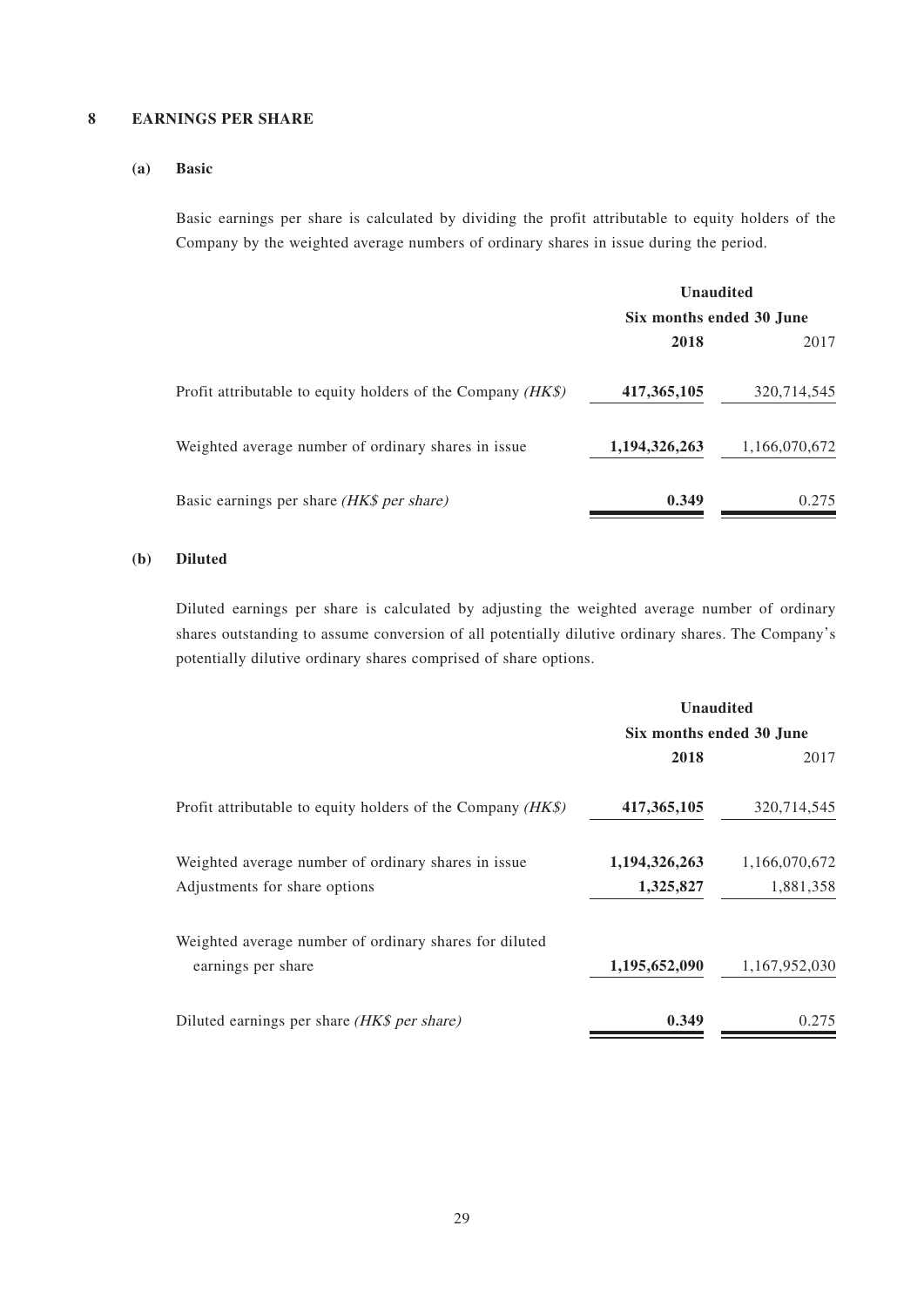#### **9 DIVIDENDS**

On 25 January 2017, the Board proposed a final dividend in respect of the year ended 31 December 2016 of HK\$136,489,485, representing HK\$0.120 per ordinary share. The actual final dividend of HK\$143,220,765 was paid in May 2017 based on the 1,193,506,375 issued shares at that time.

On 25 January 2018, the Board proposed a final dividend in respect of the year ended 31 December 2017 of HK\$167,183,432, representing HK\$0.140 per ordinary share. The actual final dividend of HK\$167,214,932 was paid in May 2018 based on the 1,194,392,373 issued shares at that time.

On 18 July 2018, the Board has resolved to declare an interim dividend of HK\$0.06 per share (2017: HK\$0.05 per share). This interim dividend, amounting to HK\$71,663,542 (2017: HK\$59,706,619) based on the 1,194,392,373 issued shares as at 30 June 2018, has not been recognised as a liability in this interim financial information. It will be recognised in shareholders' equity in the year ending 31 December 2018.

### **10 PROPERTY, PLANT AND EQUIPMENT, LEASEHOLD LAND AND LAND USE RIGHTS, INTANGIBLE ASSETS AND INVESTMENT PROPERTIES**

|                                              | <b>Unaudited</b> |                |                |                   |
|----------------------------------------------|------------------|----------------|----------------|-------------------|
|                                              | Property,        | Leasehold      |                |                   |
|                                              | plant and        | land and land  | Intangible     | <b>Investment</b> |
|                                              | equipment        | use rights     | assets         | properties        |
|                                              | <b>HKS</b>       | <b>HKS</b>     | <b>HK\$</b>    | <b>HK\$</b>       |
| Six months ended 30 June 2017                |                  |                |                |                   |
| Opening net book amount as at 1 January 2017 | 7,281,873,804    | 432,130,671    | 2,796,001,162  | 4,859,059         |
| Acquisition of a subsidiary (Note 15)        | 345,346,510      | 578,105,752    |                |                   |
| Additions                                    | 509,731,036      | 6,873,710      | 4,591,305      |                   |
| Disposals                                    | (5,316,315)      |                |                |                   |
| Transfers                                    | (2,952,711)      |                |                | 2,952,711         |
| Depreciation and amortisation (Note 5)       | (327, 727, 148)  | (8,342,371)    | (48, 267, 315) | (153,200)         |
| Exchange differences                         | 247,123,058      | 26,475,629     | 81,313,821     | 46,985            |
| Closing net book amount as at 30 June 2017   | 8,048,078,234    | 1,035,243,391  | 2,833,638,973  | 7,705,555         |
| Six months ended 30 June 2018                |                  |                |                |                   |
| Opening net book amount as at 1 January 2018 | 8,739,887,326    | 1,042,127,885  | 2,913,888,055  | 7,660,539         |
| Additions                                    | 730,768,161      | 4,059,457      | 17,426,112     |                   |
| Disposals                                    | (5,605,909)      |                |                |                   |
| Depreciation and amortisation (Note 5)       | (412, 437, 918)  | (12, 714, 846) | (48, 263, 813) | (158, 486)        |
| Exchange differences                         | (81,761,811)     | (8,599,684)    | 5,221,966      | (22, 751)         |
| Closing net book amount as at 30 June 2018   | 8,970,849,849    | 1,024,872,812  | 2,888,272,320  | 7,479,302         |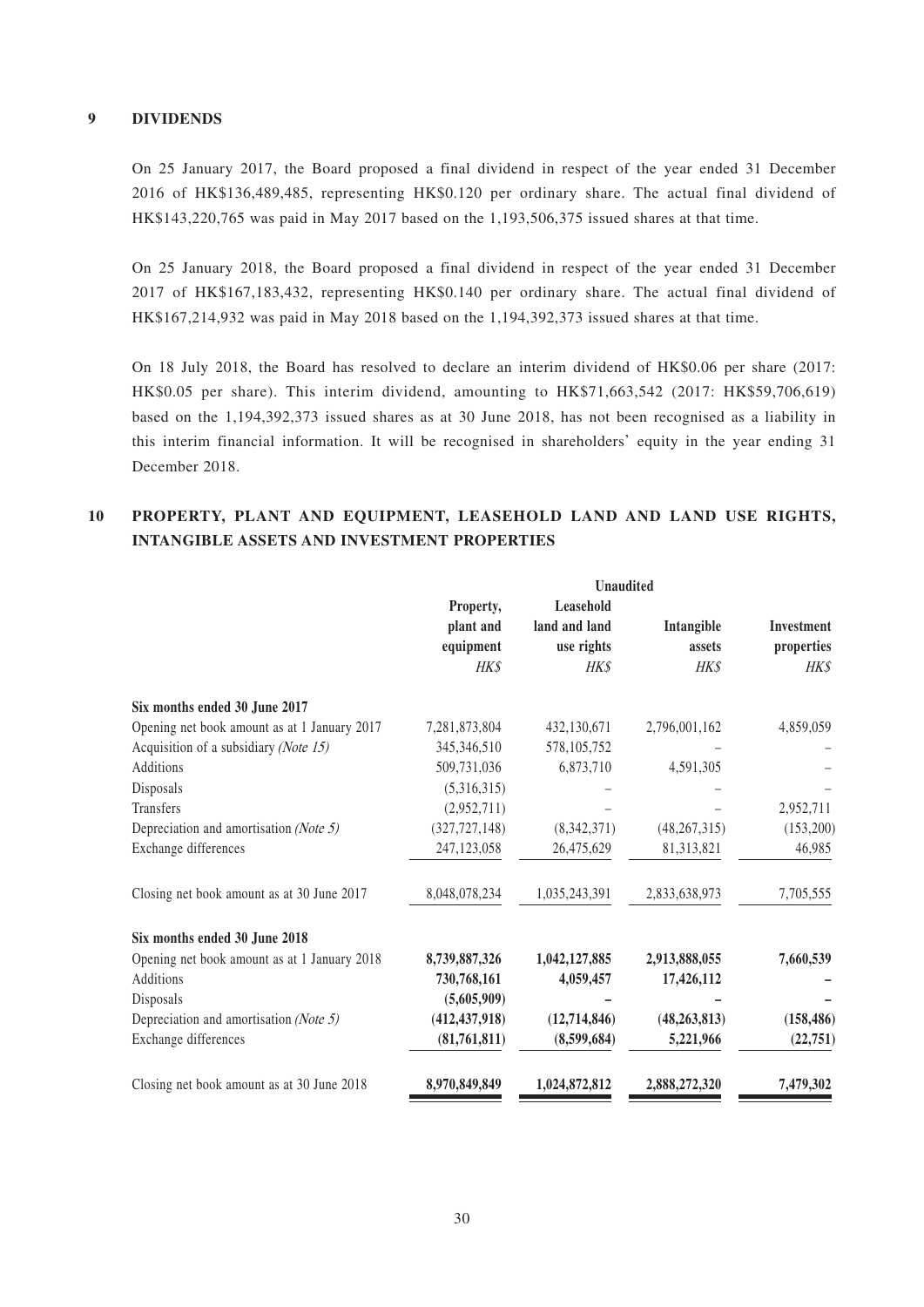### **10 PROPERTY, PLANT AND EQUIPMENT, LEASEHOLD LAND AND LAND USE RIGHTS, INTANGIBLE ASSETS AND INVESTMENT PROPERTIES (continued)**

During the Period, the Group has capitalized borrowing costs amounting to HK\$12,715,273 (for the six months ended 30 June 2017: HK\$18,038,655) on qualifying assets. Borrowing costs were capitalized at the weighted average rate of its general borrowings of 2.17% (for the six months ended 30 June 2017: 2.24%).

#### **11 TRADE RECEIVABLES, OTHER RECEIVABLES AND PREPAYMENTS**

|                                                     | As at            |               |  |
|-----------------------------------------------------|------------------|---------------|--|
|                                                     | 30 June          | 31 December   |  |
|                                                     | 2018             | 2017          |  |
|                                                     | <b>Unaudited</b> | Audited       |  |
|                                                     | <b>HK\$</b>      | HK\$          |  |
| Trade receivables                                   | 1,777,650,618    | 1,879,614,993 |  |
| Other receivables ( <i>Note</i> $(a)$ )             | 546,534,665      | 416,583,907   |  |
| Notes receivable                                    | 1,297,118        | 3,601,536     |  |
| Prepayments                                         | 81,181,548       | 35,793,081    |  |
| Less: Provision for impairment of trade receivables | (26, 445, 426)   | (25,730,315)  |  |
|                                                     | 2,380,218,523    | 2,309,863,202 |  |

(a) Other receivables mainly comprised deductible input value added tax.

Customers who are given credit are generally granted with credit terms ranging from 60 to 90 days.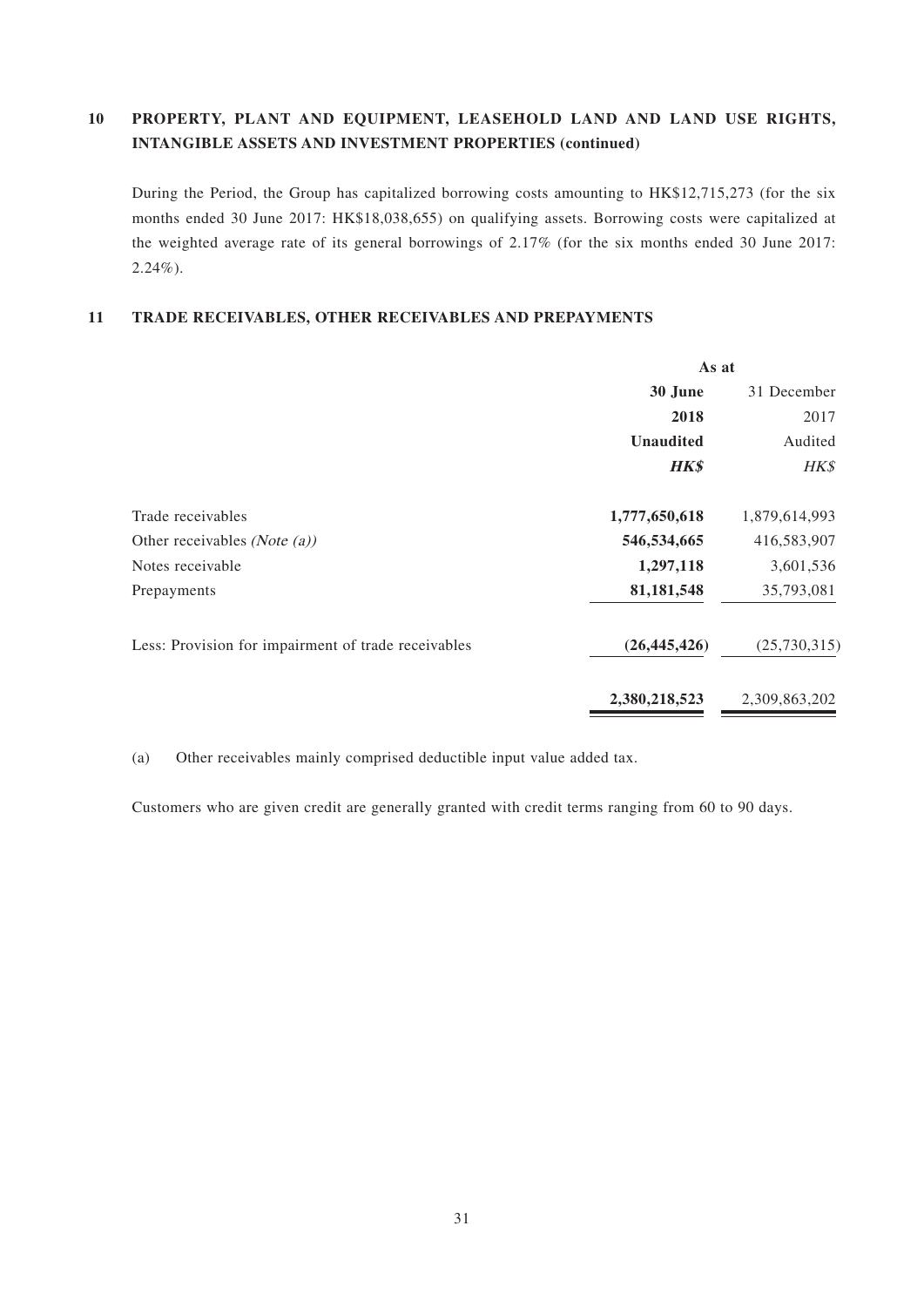## **11 TRADE RECEIVABLES, OTHER RECEIVABLES AND PREPAYMENTS (continued)**

Ageing analysis of trade receivables of the Group based on invoice date as at 30 June 2018 and 31 December 2017 is as below:

|                       | As at                       |               |
|-----------------------|-----------------------------|---------------|
|                       | 30 June                     | 31 December   |
|                       | 2018                        | 2017          |
|                       | <b>Unaudited</b><br>Audited |               |
|                       | <b>HK\$</b>                 | HK\$          |
| Within 3 months       | 1,635,695,933               | 1,758,571,667 |
| 4 months to 6 months  | 105,136,916                 | 87,153,393    |
| 7 months to 12 months | 16,013,499                  | 13,958,877    |
| Over 1 year           | 20,804,270                  | 19,931,056    |
|                       | 1,777,650,618               | 1,879,614,993 |

## **12 TRADE PAYABLES, OTHER PAYABLES AND ACCRUED EXPENSES**

|                  | As at                  |               |  |
|------------------|------------------------|---------------|--|
|                  | 30 June<br>31 December |               |  |
|                  | 2018                   | 2017          |  |
|                  | <b>Unaudited</b>       |               |  |
|                  | <b>HK\$</b>            | HK\$          |  |
| Trade payables   | 2,139,163,631          | 2,358,159,286 |  |
| Notes payable    | 343,369,747            | 323,445,538   |  |
| Other payables   | 712,949,121            | 833,634,638   |  |
| Accrued expenses | 912,523,080            | 978,578,631   |  |
|                  | 4,108,005,579          | 4,493,818,093 |  |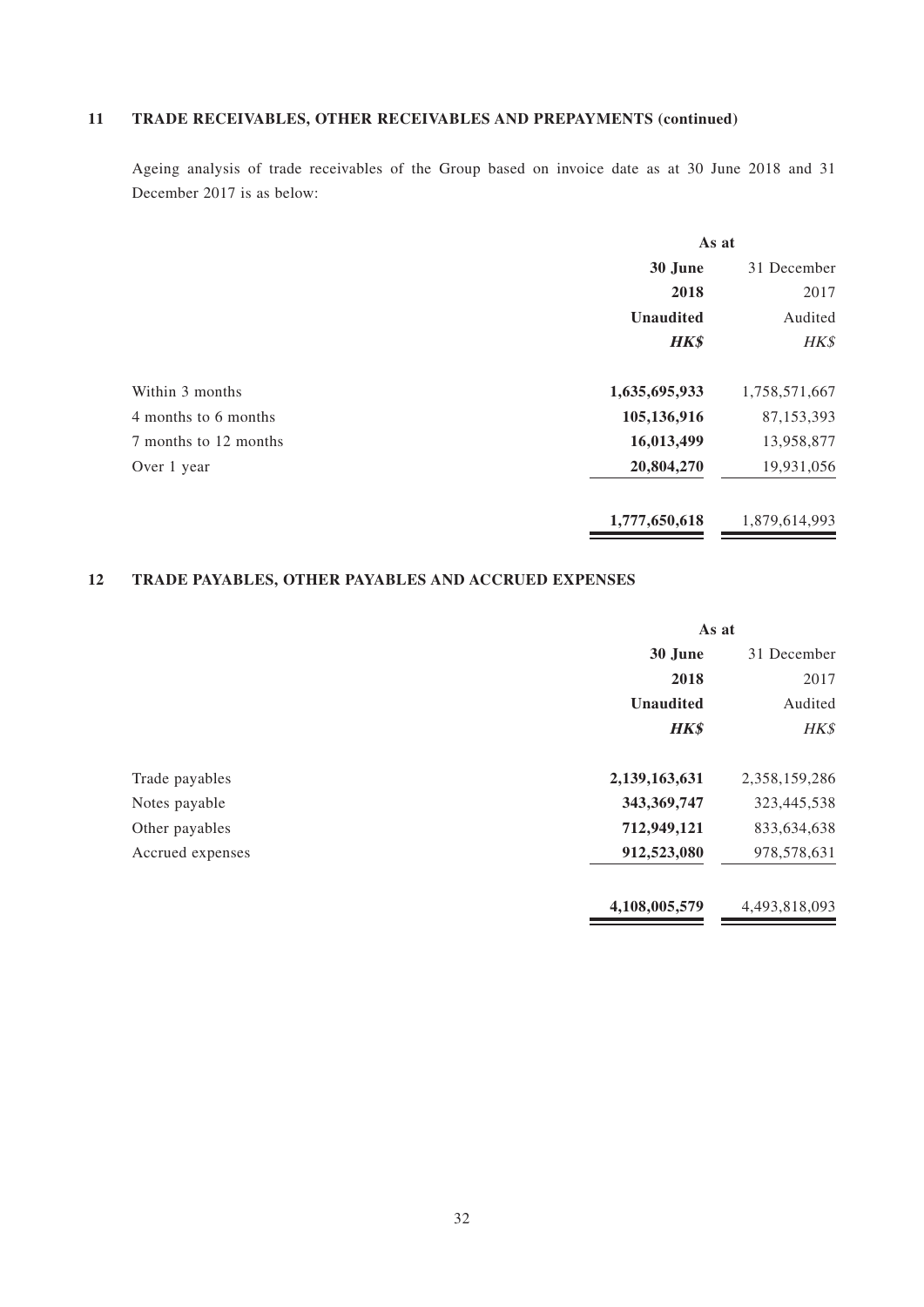## **12 TRADE PAYABLES, OTHER PAYABLES AND ACCRUED EXPENSES (continued)**

The credit period granted by the creditors generally ranged from 30 to 90 days. Ageing analysis of trade payables and notes payable as at 30 June 2018 and 31 December 2017 is as follows:

|                       | As at            |               |  |
|-----------------------|------------------|---------------|--|
|                       | 30 June          | 31 December   |  |
|                       | 2018             | 2017          |  |
|                       | <b>Unaudited</b> |               |  |
|                       | <b>HK\$</b>      | HK\$          |  |
| Within 3 months       | 1,726,922,168    | 2,147,550,537 |  |
| 4 months to 6 months  | 747,301,135      | 528, 324, 145 |  |
| 7 months to 12 months | 5,082,522        | 2,374,856     |  |
| Over 1 year           | 3,227,553        | 3,355,286     |  |
|                       | 2,482,533,378    | 2,681,604,824 |  |

#### **13 BORROWINGS**

|                              | As at            |               |
|------------------------------|------------------|---------------|
|                              | 30 June          | 31 December   |
|                              | 2018             | 2017          |
|                              | <b>Unaudited</b> | Audited       |
|                              | <b>HK\$</b>      | HK\$          |
| Non-current – unsecured      |                  |               |
| Bank borrowings              | 2,895,636,945    | 3,310,130,427 |
| Loans from a related party   | 1,224,957,846    | 1,236,403,002 |
| Total non-current borrowings | 4,120,594,791    | 4,546,533,429 |
| Current – unsecured          |                  |               |
| Bank borrowings              | 1,451,419,251    | 629,925,889   |
| Other borrowings             | 59,304,946       | 59,815,052    |
| Loan from a related party    | 182,310,000      |               |
| Total current borrowings     | 1,693,034,197    | 689,740,941   |
| <b>Total borrowings</b>      | 5,813,628,988    | 5,236,274,370 |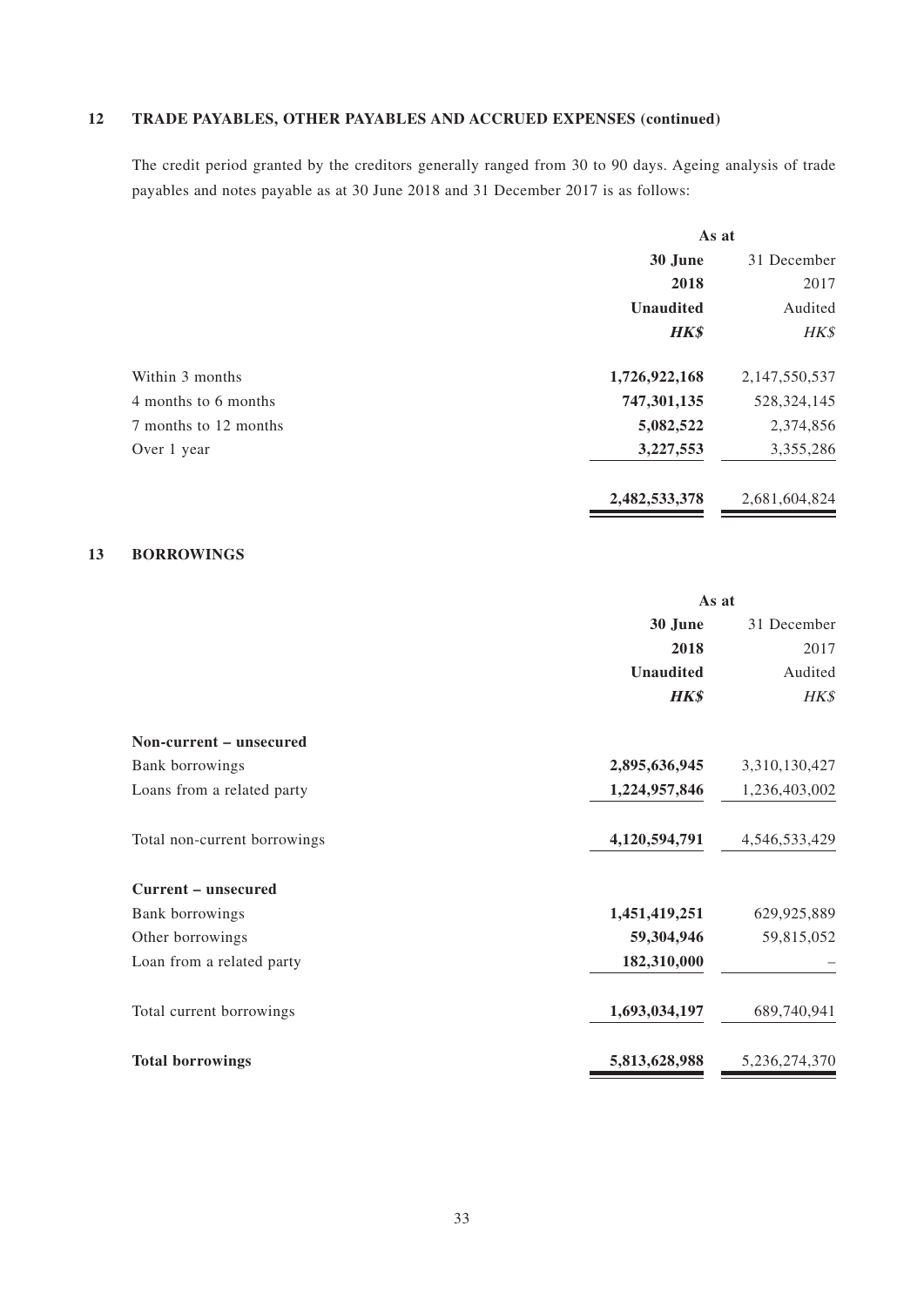#### **13 BORROWINGS (continued)**

Movements in borrowings are analysed as follows:

|                                                | <b>Unaudited</b> |  |
|------------------------------------------------|------------------|--|
|                                                | <b>HK\$</b>      |  |
| Six months ended 30 June 2017                  |                  |  |
| Opening amount as at 1 January 2017            | 5,016,746,026    |  |
| Acquisition of a subsidiary ( <i>Note 15</i> ) | 47,572,933       |  |
| New borrowings                                 | 2,384,700,582    |  |
| Repayments of borrowings                       | (2,604,206,448)  |  |
| Exchange differences, net                      | 126,551,721      |  |
| Closing amount as at 30 June 2017              | 4,971,364,814    |  |
| Six months ended 30 June 2018                  |                  |  |
| Opening amount as at 1 January 2018            | 5,236,274,370    |  |
| New borrowings                                 | 3,034,769,532    |  |
| Repayments of borrowings                       | (2,429,948,991)  |  |
| Exchange differences, net                      | (27, 465, 923)   |  |
| Closing amount as at 30 June 2018              | 5,813,628,988    |  |

#### **14 OTHER NON-CURRENT LIABILITIES**

|                                 | As at            |             |
|---------------------------------|------------------|-------------|
|                                 | 30 June          | 31 December |
|                                 | 2018             | 2017        |
|                                 | <b>Unaudited</b> | Audited     |
|                                 | <b>HK\$</b>      | HK\$        |
|                                 |                  |             |
| Long term incentive plans $(i)$ | 25,851,873       | 17,675,709  |

<sup>(</sup>i) On 7 April 2017, in order to provide a more competitive salary structure to employees and to increase the retention rate of key talents, the Board approved two cash settled share-based long term incentive plans for the Executive Directors and Chief Financial Officer ("CFO") and the selected senior managements.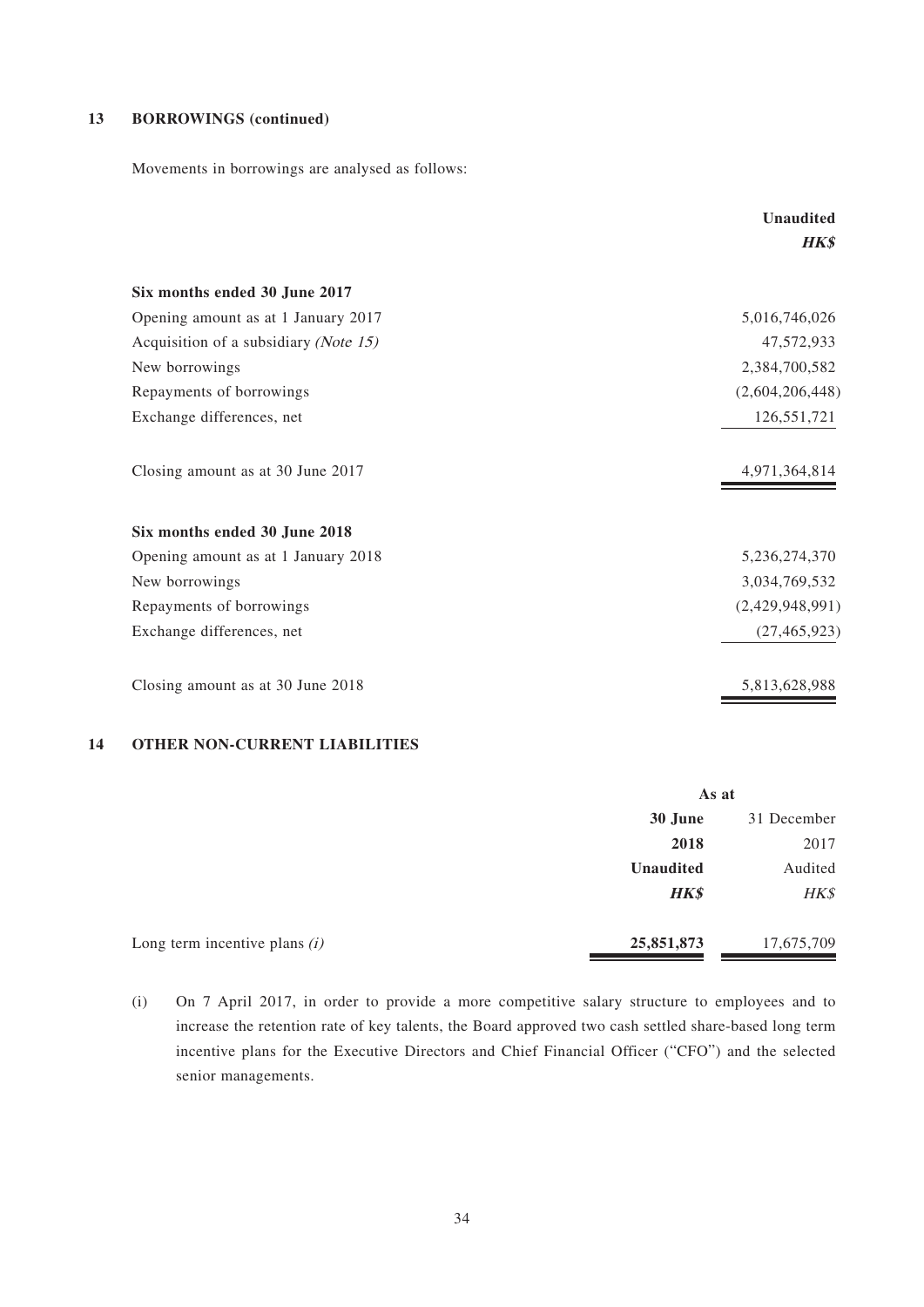#### **14 OTHER NON-CURRENT LIABILITIES (continued)**

#### **Long term incentive plan for Executive Directors and CFO**

A total of 6,840,000 compensation units ("CU") were granted to Executive Directors and CFO at a nominal price of HK\$15.31. The exercise price of a CU is capped at HK\$30. The vesting period is from 1 January 2017 to 1 July 2020.

As at 30 June 2018, the fair value of each CU granted determined by using the Binomial Model was HK\$3.81. The significant inputs into the model were share price at the valuation date, the grant price, volatility of 35%, dividend yield of 1.23%, and annual risk-free interest rate of 2.19%. The volatility measured at the standard deviation of expected share price returns is based on statistical analysis of daily share prices of the Company over relevant period matching the life of the incentive plan.

#### **Long term incentive program for selected senior management**

Program participants will receive a bonus up to 100% of their annual salary based on a payout ratio depending on the total shareholder return ("TSR") of the Company versus peer group companies and 2 indexes. The TSR is calculated based on the future share price and the potential dividend yield. There will be two measurement periods for this program, from 2017 to 2019 and from 2019 to 2021.

As at 30 June 2018, the TSR is determined by using the Monte Carlo Simulation Model. The significant inputs into the model were annualized drift rate of 11.01% of the Company and 8.14% of the peer group, dividend yield of 1.04% of the Company and 2.44% of the peer group and annualized asset price volatility of 30% of the Company and 15% of the peer group matching the life of the incentive program.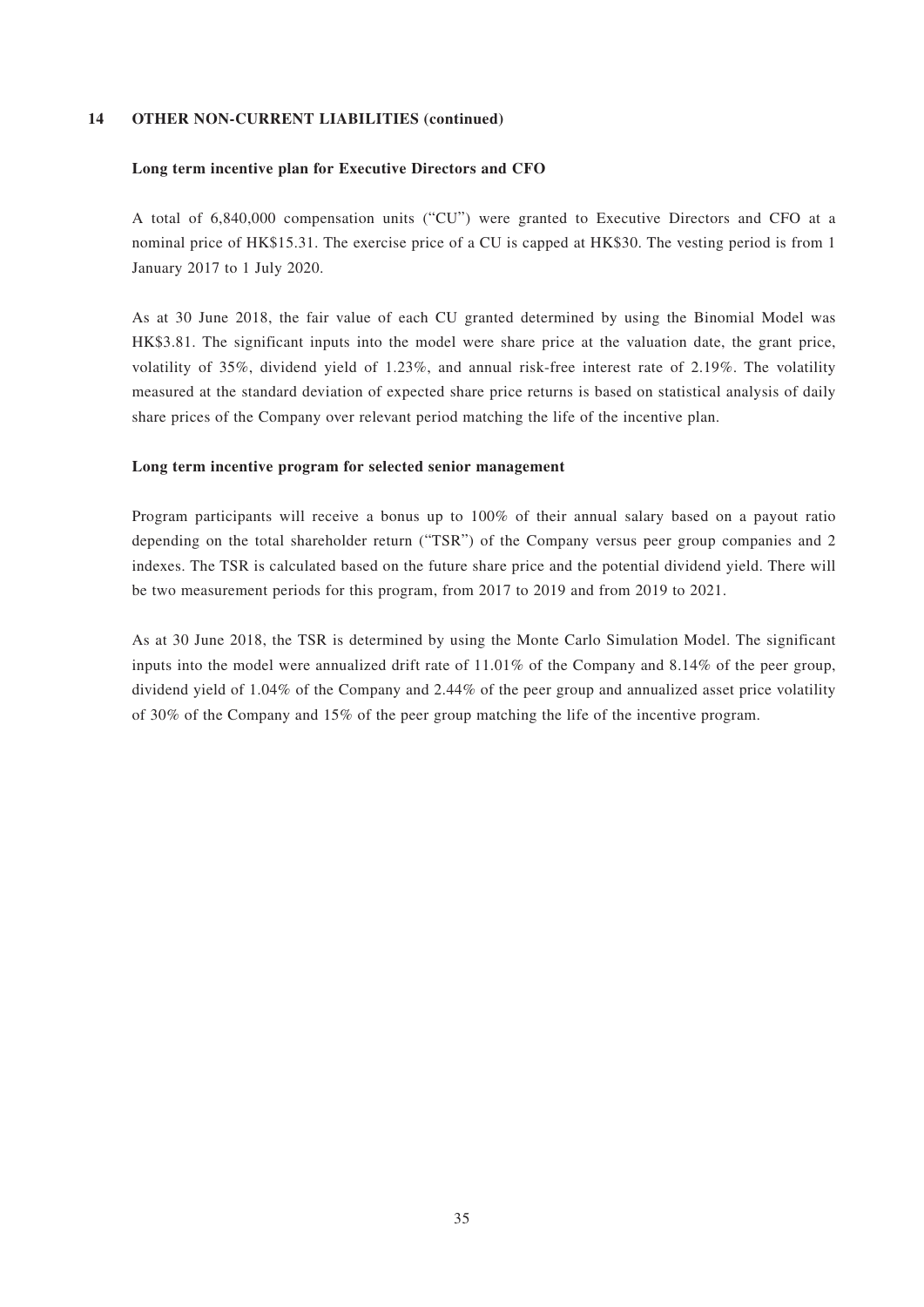#### **15 ACQUISITION OF A SUBSIDIARY**

On 31 March 2017, the Group completed the acquisition of 100% equity interest of Jiangmen Dynasty Fortune Paper Limited at a consideration of HK\$924,275,889 by way of allotment of 55,000,000 shares at the price of HK\$14.90 per share and cash of HK\$104,775,889. Jiangmen Dynasty Fortune Paper Limited was established on 12 October 2015 from a spin-off of Jiangmen Taiyuan Paper Limited ("Taiyuan Paper"). Taiyuan Paper is principally engaged in wholesale and retail of household paper products in the PRC. Jiangmen Dynasty Fortune Paper Limited's major properties including two land use rights, together with all of the factories, buildings and the ancillary infrastructures and facilities thereon were leased to the Group under the three lease agreements signed on 22 November 2011, 27 March 2012 and 10 April 2014 between Vinda Paper (China) Company Limited and Taiyuan Paper.

The Group acquired Jiangmen Dynasty Fortune Paper Limited in order to obtain the ownership of the aforesaid leasing properties. As a result, the accounting treatment for this acquisition is acquisition of assets and liabilities instead of business combination.

The fair value of assets acquired and liabilities assumed at the acquisition date are analysed as follows:

|                                                     | HK\$           |
|-----------------------------------------------------|----------------|
| Consideration as at 31 March 2017:                  |                |
| - Allotment of shares                               | 819,500,000    |
| $-$ Cash                                            | 104,775,889    |
| <b>Total consideration</b>                          | 924,275,889    |
| Assets and liabilities                              |                |
| Property, plant and equipment (Note 10)             | 345, 346, 510  |
| Land use rights (Note 10)                           | 578, 105, 752  |
| Prepayments to and receivables from related parties | 62,930,074     |
| Prepayments, deposits and other receivables         | 238,692        |
| Cash and cash equivalents                           | 23,059,438     |
| Trade and other payables                            | (1,244,866)    |
| Due to related parties                              | (34, 917, 774) |
| Current income tax liabilities                      | (1,669,004)    |
| <b>Borrowings</b>                                   | (47, 572, 933) |
| Total identifiable net assets acquired              | 924,275,889    |
| Cash consideration                                  | 104,775,889    |
| Less: cash and cash equivalents acquired            | (23,059,438)   |
| Less: due to a related party                        | (40, 984, 970) |
| Net cash outflow                                    | 40,731,481     |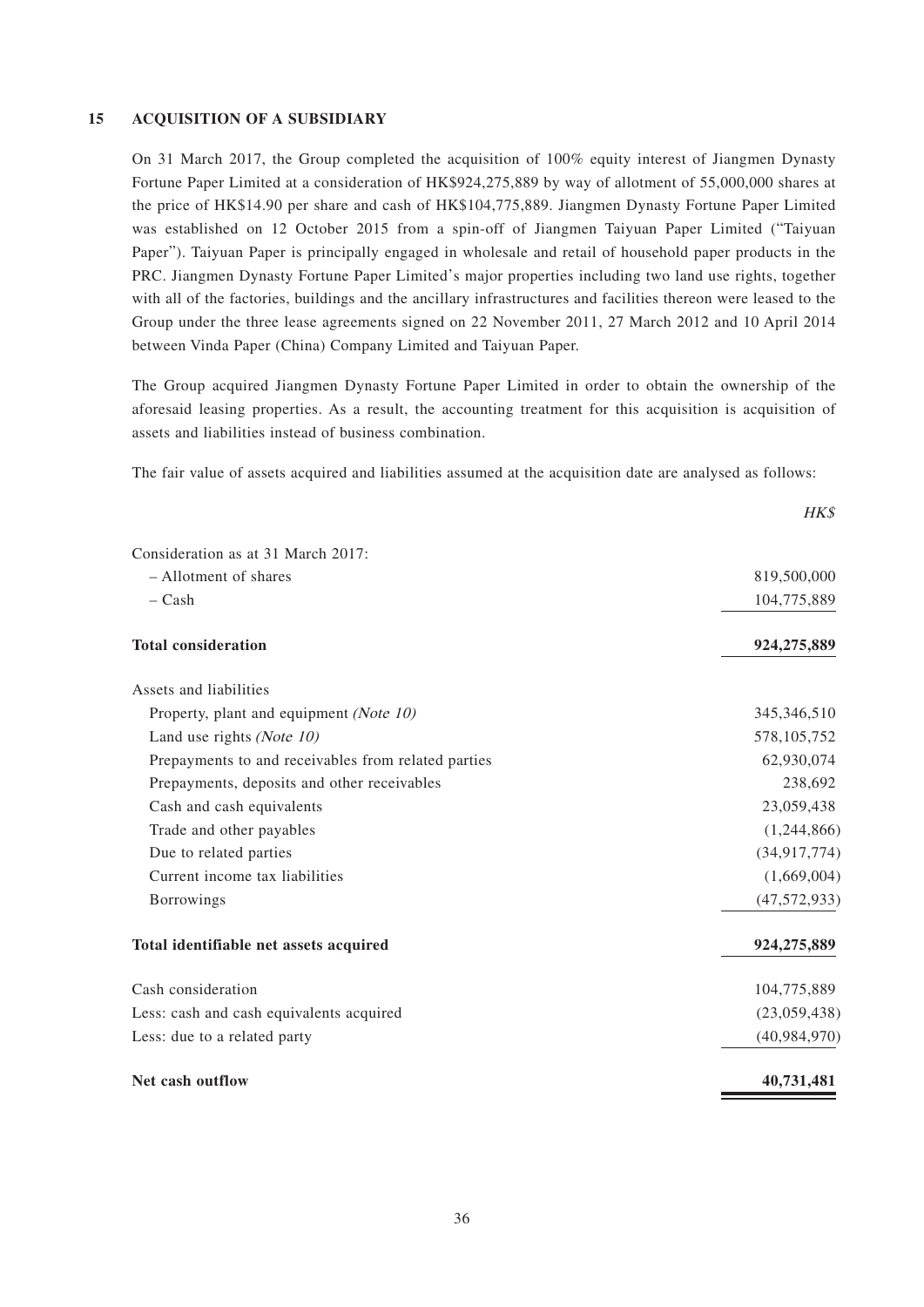### **Foreign Exchange and Fair Value Interest Rate Risk**

The majority of the Group's assets and sales business are located in mainland China, Hong Kong, Malaysia, Taiwan and Korea. Our significant transactions are denominated and settled in RMB, HK\$, Malaysia Ringgit, New Taiwan dollar and Korean Won while most of the key raw materials are imported from overseas and denominated and paid in USD. The Group also borrows most of the long term loans and the short term loans denominated in RMB, HK\$ or USD.

### **Liquidity, Financial Resources and Borrowings**

The Group's financial position remained healthy. As at 30 June 2018, the Group's bank and cash balances amounted to HK\$491,341,212 (31 December 2017: HK\$534,589,786), and short-term and long-term loans amounted to HK\$5,813,628,988 (31 December 2017: HK\$5,236,274,370), including the loans from a related party amounting to HK\$1,407,267,846 (31 December 2017: HK\$1,236,403,002). 70.9% of the borrowings are long-term (31 December 2017: 86.8%). The annual interest rates of bank loans ranged from 0.8% to 6.6%.

As at 30 June 2018, the net gearing ratio, which was calculated on the basis of the amount of total borrowings less cash and cash equivalents and restricted bank deposits as a percentage of the total shareholders' equity, was 60% (31 December 2017: 54%).

As at 30 June 2018, unutilized credit facilities amounted to approximately HK\$7.00 billion including a committed multicurrency revolving credit facility of HK\$3.00 billion (31 December 2017: HK\$2.94 billion).

### **Charges on Group Assets**

As at 30 June 2018, the Group did not have any charges on assets (31 December 2017: nil).

### **Contingent Liabilities**

As at 30 June 2018, the Group had no material contingent liabilities (31 December 2017: nil).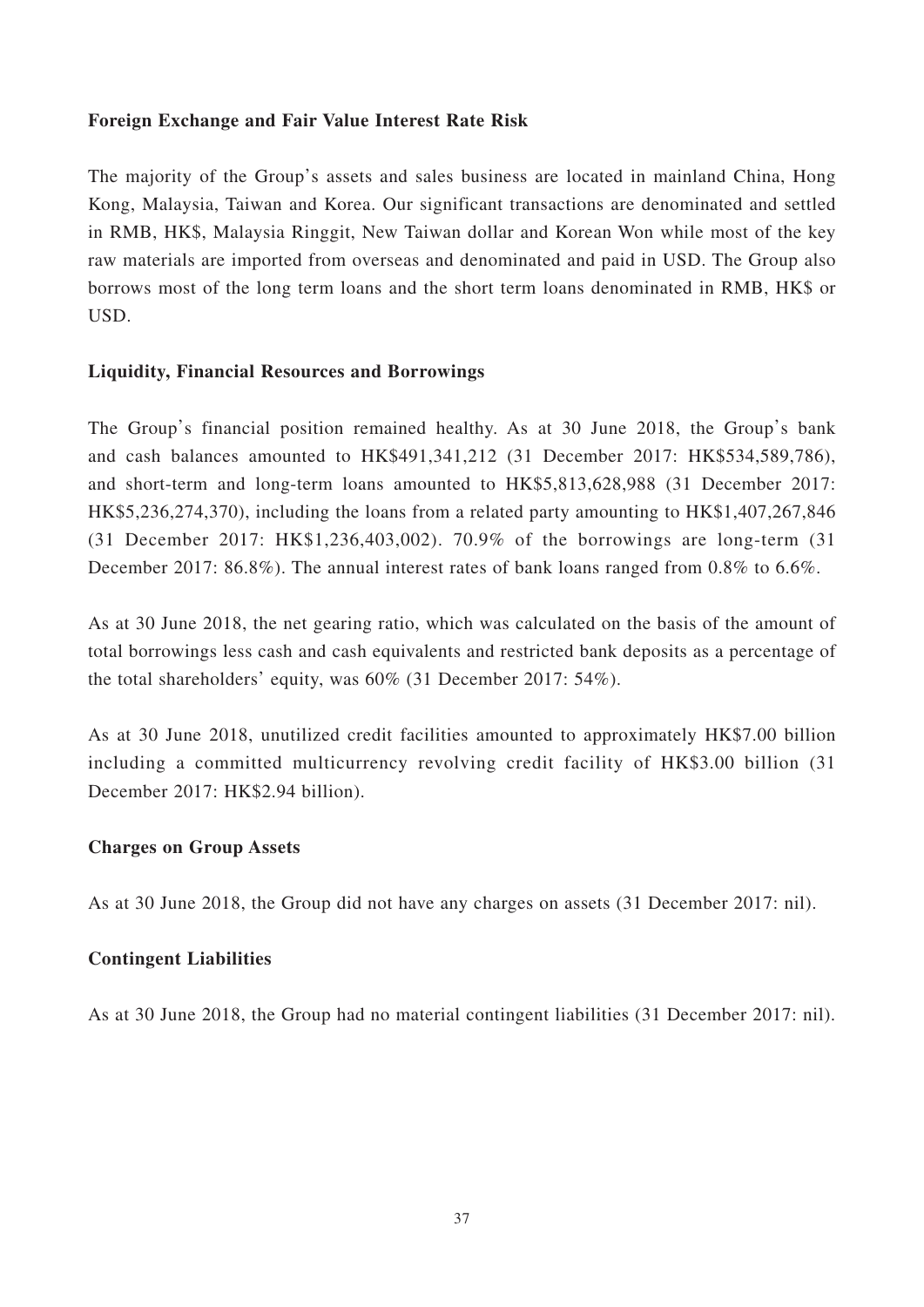### **Interim Dividend**

The Board has resolved to declare an interim dividend of HK\$0.06 per share for the Period (2017: HK\$0.05 per share) totaling approximately HK\$71,663,542, based on the 1,194,392,373 issued shares outstanding as at 30 June 2018. The interim dividend will be paid on or about 7 September 2018 to shareholders whose names appear on the register of members of the Company on 24 August 2018.

### **Closure of Register of Members**

The register of members of the Company will be closed from 22 August 2018 to 24 August 2018, both days inclusive, during which period no transfer of shares will be registered. In order to establish entitlement to the interim dividend, all transfers accompanied by the relevant share certificates must be lodged with the Company's branch share registrar in Hong Kong, Computershare Hong Kong Investor Services Limited, at Shops 1712-1716, 17th Floor, Hopewell Centre, 183 Queen's Road East, Wanchai, Hong Kong, not later than 4:30 pm on 21 August 2018 for registration of transfer.

### **Purchase, Sale or Redemption of the Securities**

The Company has not redeemed any of the Company's shares during the Period. Neither the Company nor any of its subsidiaries has purchased, sold or redeemed any of the Company's shares during the Period.

### **Corporate Governance**

The Company is committed to maintaining a high standard of corporate governance practices by emphasizing a quality board of directors, sound internal control, transparency and accountability to all the shareholders of the Company. For the Period, the Company has complied with all the code provisions set out in the Corporate Governance Code, as set out in Appendix 14 to the Rules Governing the Listing of Securities on The Stock Exchange of Hong Kong Limited (the "Listing Rules").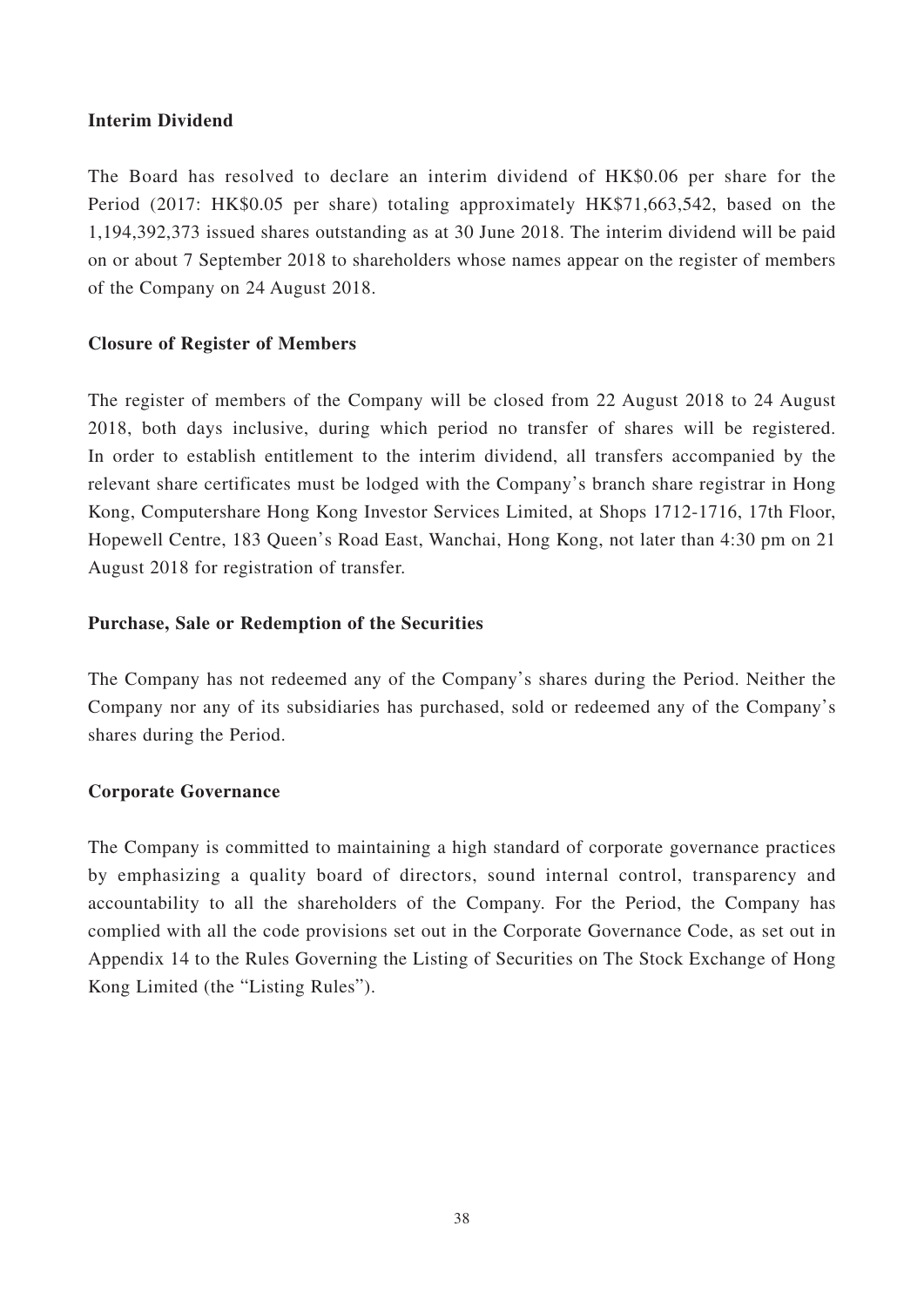### **Directors' Securities Transactions**

The Company has adopted a code for securities transactions by directors of the Company (the "Code of Conduct") on terms no less exacting than the required standard of the Model Code for Securities Transactions by Directors of Listed Issuers (the "Model Code") as set out in Appendix 10 to the Listing Rules. Having made specific enquiry with all the directors of the Company (the "Directors" or individually the "Director"), all of them confirmed that they have complied with the required standard set out in the Model Code and the Code of Conduct regarding securities transactions by the Directors during the Period.

#### **Audit Committee**

The Company's audit committee has three members comprising two Independent Non-Executive Directors, namely, Mr. TSUI King Fai and Mr. WONG Kwai Huen, Albert and a Non-Executive Director, Mr. Carl Fredrik Stenson RYSTEDT. The chairman of the audit committee is Mr. TSUI King Fai (appointed on 31 March 2018). The audit committee is accountable to the Board and the principal duties of the audit committee include the review and supervision of the financial reporting process. It also reviews the effectiveness of internal audit, internal controls and risk evaluation. The unaudited interim results and interim report of the Company for the Period have been reviewed by the audit committee of the Company.

### **Remuneration Committee**

The Company's remuneration committee has five members comprising three Independent Non-Executive Directors, namely Mr. TSUI King Fai, Ms. LEE Hsiao-yun Ann (appointed on 31 March 2018) and Mr. CHIA Yen On, an Executive Director, Ms. LI Jielin and a Non-Executive Director, Mr. Jan Christer JOHANSSON. The chairman of the remuneration committee is Mr. TSUI King Fai. The remuneration committee is responsible for formulating and making recommendation to the Board on the Group's remuneration policy, the determination of specific remuneration packages of all Executive Directors and senior management and making recommendations to the Board on the remuneration of Non-Executive Directors. It takes into consideration factors such as salaries paid by comparable companies, time commitment and responsibilities of Directors and senior management, employment conditions elsewhere in the Group and desirability of performance-based remuneration.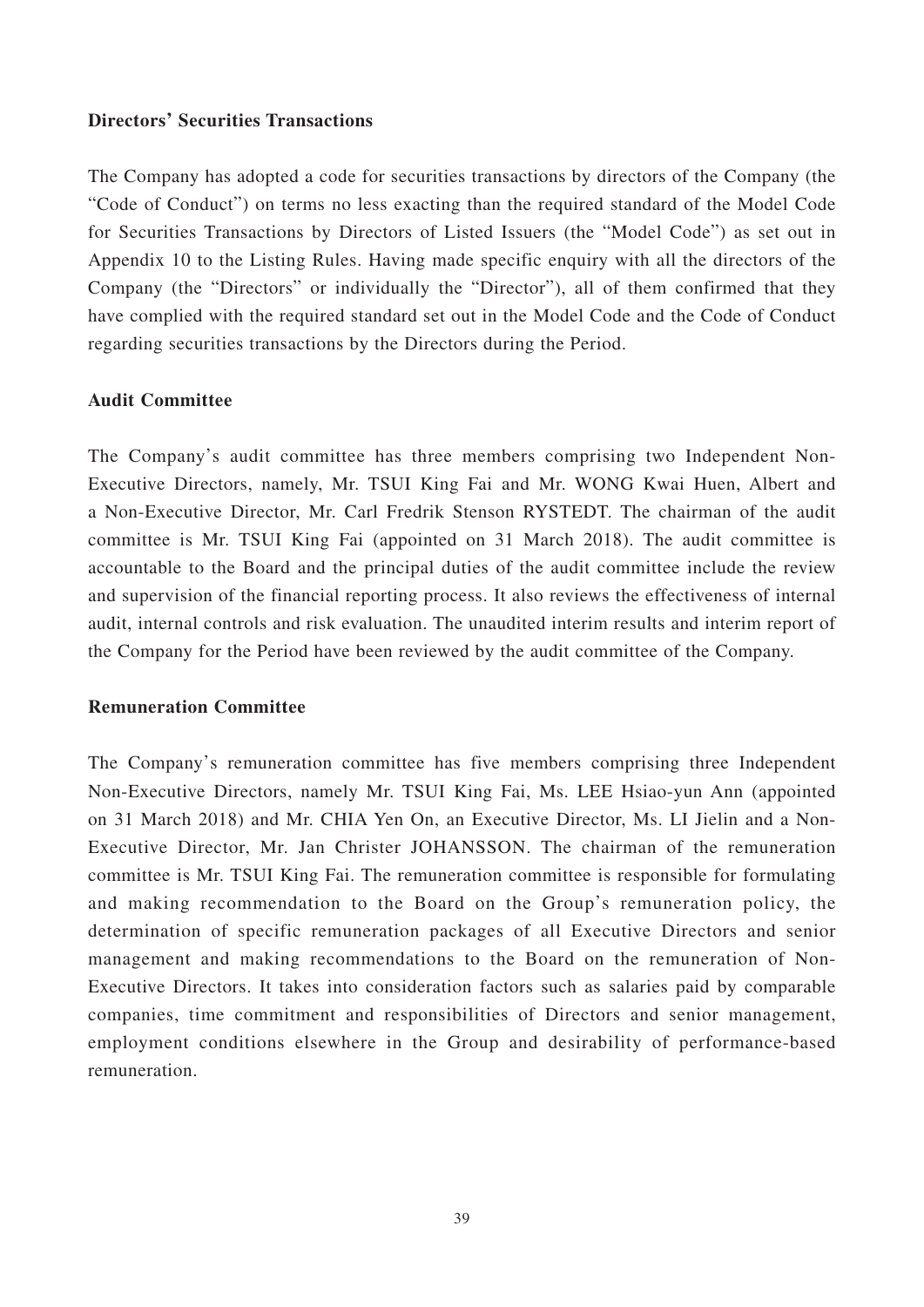### **Nomination Committee**

The Company's nomination committee has five members comprising three Independent Non-Executive Directors, namely, Ms. LEE Hsiao-yun Ann (appointed on 31 March 2018), Mr. WONG Kwai Huen, Albert and Mr. CHIA Yen On, an Executive Director, Mr. LI Chao Wang and a Non-Executive Director, Mr. Jan Christer JOHANSSON. The chairman of the nomination committee is Mr. LI Chao Wang. The principal duties of the nomination committee are to consider and recommend to the Board suitably qualified persons to become Directors and to be responsible for reviewing the structure, size, diversity and composition of the Board on a regular basis.

### **Risk Management Committee**

The Company's risk management committee has five members comprising two Executive Directors, Mr. Johann Christoph MICHALSKI and Ms. YU Yi Fang, two Non-Executive Directors, namely, Mr. Jan Christer JOHANSSON and Mr. Carl Fredrik Stenson RYSTEDT, and an Independent Non-Executive Director, Mr. TSUI King Fai. The chairman of the risk management committee is Mr. Jan Christer JOHANSSON. The principal duties of the risk management committee are to assist the Board in deciding the Group's risk level and risk appetite, advising on major decisions affecting the Group's risk profile or exposure and to give directions where appropriate, and reviewing and reporting to the Board the identified key risks, risk register and related risk mitigating actions including crisis management.

### **Executive Committee**

The Company's executive committee comprises five members and is chaired by Mr. LI Chao Wang, an Executive Director. The other members are Executive Directors, namely Ms. YU Yi Fang, Mr. Johann Christoph MICHALSKI, Mr. DONG Yi Ping and Ms. LI Jielin. The duties of the executive committee include to develop and make recommendations to the Board the Company's annual budgets, CAPEX budget, material business plans, and to review and approve proposals for restructuring and major asset disposal as well as annual salaries for senior management and senior executives of the Group within the annual budget approved by the remuneration committee of the Company.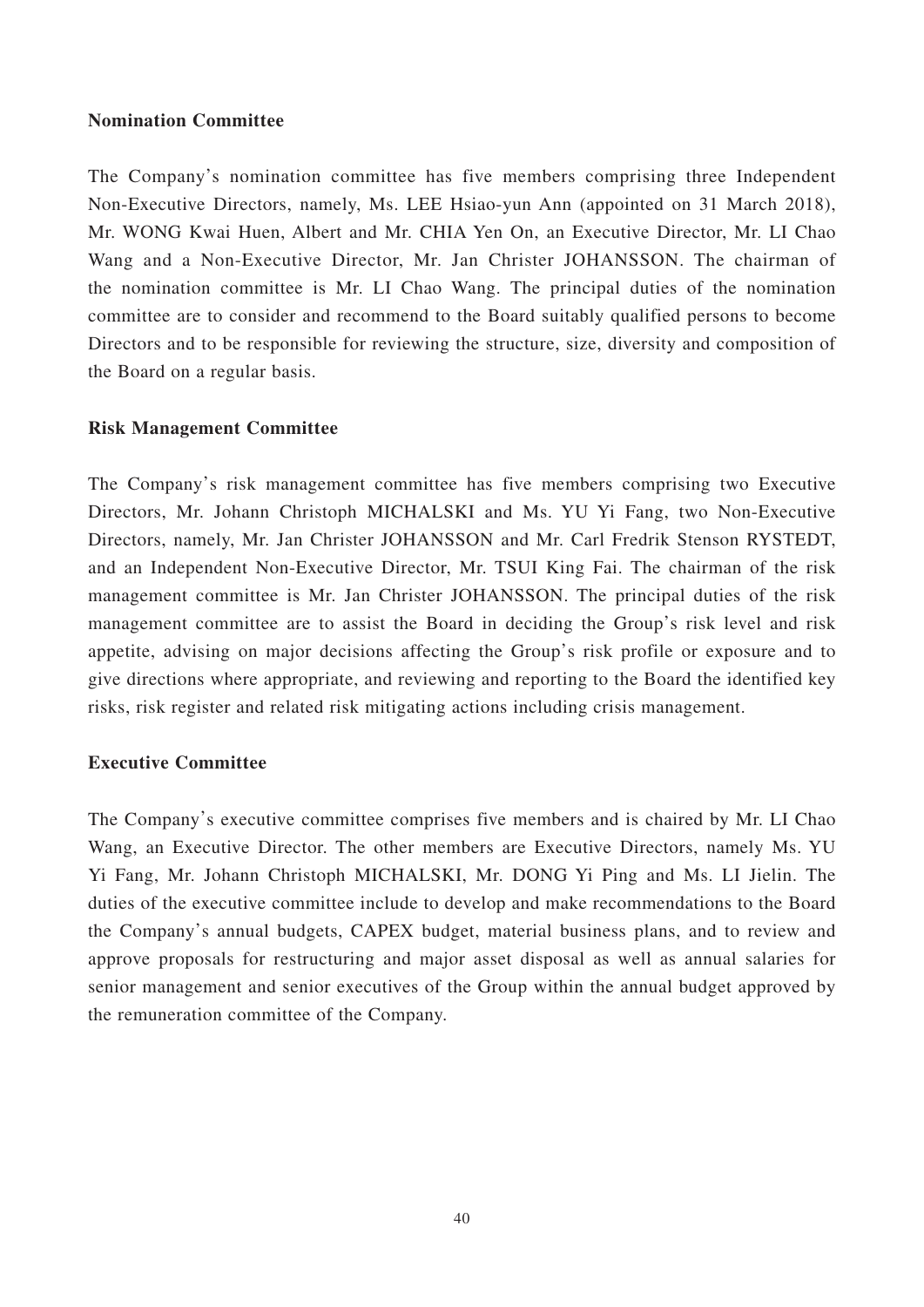### **Strategic Development Committee**

The Company's strategic development committee comprises five members and is chaired by Mr. Jan Christer JOHANSSON, a Non-Executive Director. The other members are three Executive Directors, namely Mr. DONG Yi Ping, Mr. Johann Christoph MICHALSKI and Ms. LI Jielin and an Independent Non-Executive Director, Mr. CHIA Yen On. The principal duties of the strategic development committee are (a) to advise on strategy of the Group, namely to review and advise the mid to long term strategic positioning, business plans, brand strategies, investment decisions and mergers and acquisitions of the Group and make recommendations to the Board/executive committee of the Company; and (b) to monitor, review and advise the implementations of strategic plans.

### **Publication of Results Announcement and Interim Report**

This announcement is published on the websites of the Company (www.vinda.com) and The Stock Exchange of Hong Kong Limited (www.hkexnews.hk). The 2018 interim report of the Company will be dispatched to the shareholders of the Company and available on the same websites in due course.

### **Acknowledgement**

On behalf of the Board, I extend my gratitude to all our staff for their hard work and dedication.

> By Order of the Board **Vinda International Holdings Limited LI Chao Wang** Chairman

Hong Kong, 18 July 2018